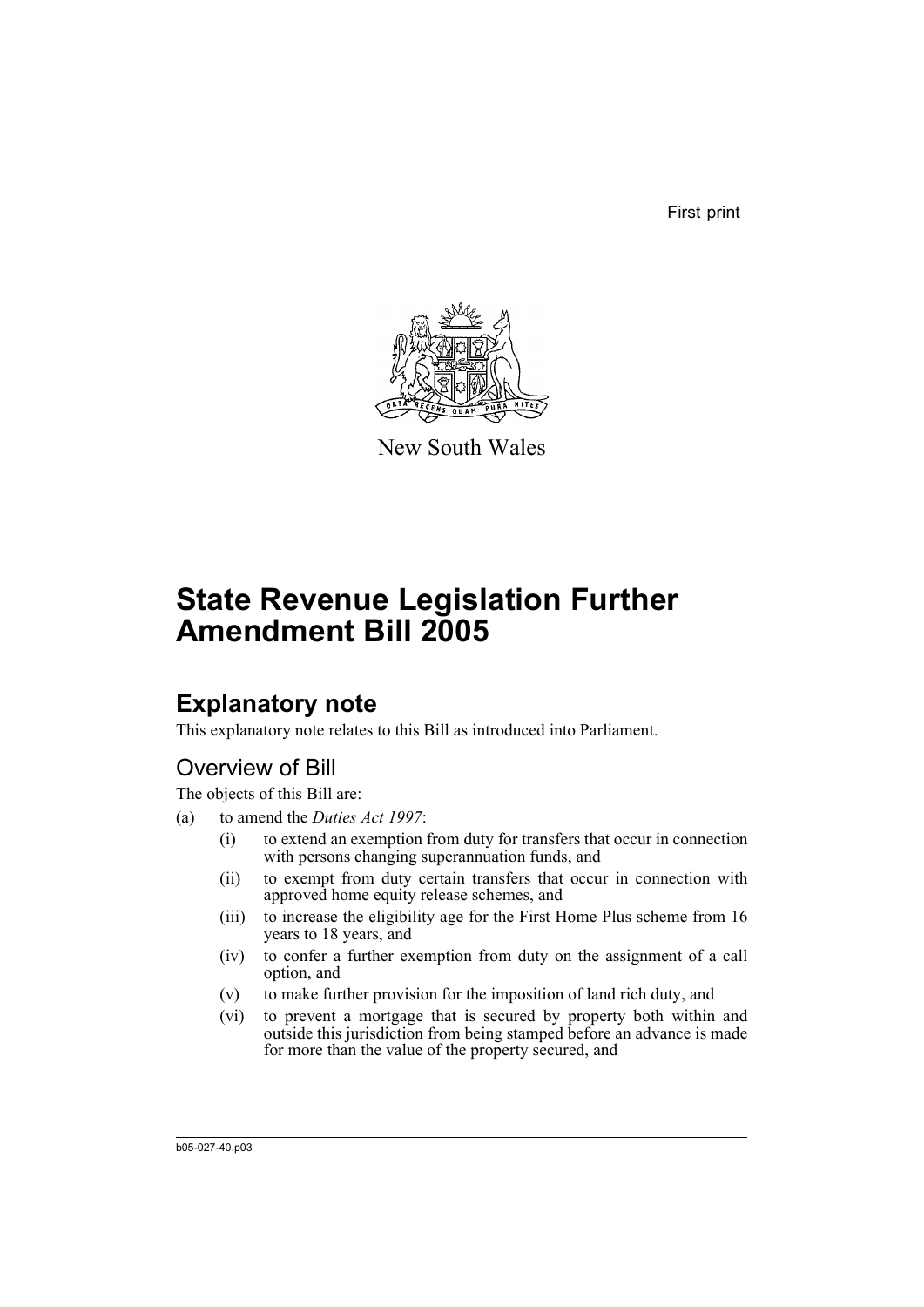Explanatory note

- (vii) to close off an existing concession from mortgage duty that applies in respect of mortgages associated with old debenture issues, and
- (viii) to exempt certain mortgage transfers from provisions of the Act that deem a transferred mortgage to be liable for duty as if it were a new mortgage, and
- (ix) to extend an insurance duty concession, and
- (b) to amend the *First Home Owner Grant Act 2000* to make it more consistent with legislation of other States and the Territories, and
- (c) to amend the *Insurance Protection Tax Act 2001* to extend an exemption to certain policies of insurance under which the policyholders are liable, as a class, to meet the cost of claims made under insurance policies issued to members of that class, and
- (d) to amend the *Land Tax Management Act 1956*:
	- (i) to change the exemptions for land used for primary production and unoccupied land, and
	- (ii) to remove the retrospective liability for land tax in a case where a person who vacates his or her principal place of residence does not resume residence within 6 years, and
	- (iii) to clarify the land tax exemption for land the subject of certain conservation agreements and trust agreements, and
	- (iv) to remove redundant provisions and make other amendments by way of statute law revision, and
- (e) to amend the *Pay-roll Tax Act 1971*:
	- (i) to ensure that employer contributions to redundancy benefit schemes and long service leave funds are treated as wages for the purposes of that Act, and
	- (ii) to make further provision with respect to the valuation of shares and options granted by employers, and
- (f) to amend the *Petroleum Products Subsidy Act 1997*:
	- (i) to authorise the Chief Commissioner of State Revenue (the *Chief Commissioner*) to recover subsidy amounts wrongfully paid, and to impose penalties in appropriate cases, and to provide for an appeal process against such actions, and
	- (ii) to change invoice requirements with respect to subsidised petroleum products, and
	- (iii) to make other changes to the subsidy scheme under that Act, and
- (g) to amend the *Taxation Administration Act 1996*:
	- (i) to make further provision with respect to agreements and arrangements with other Australian jurisdictions for the investigation of contravention of revenue laws, and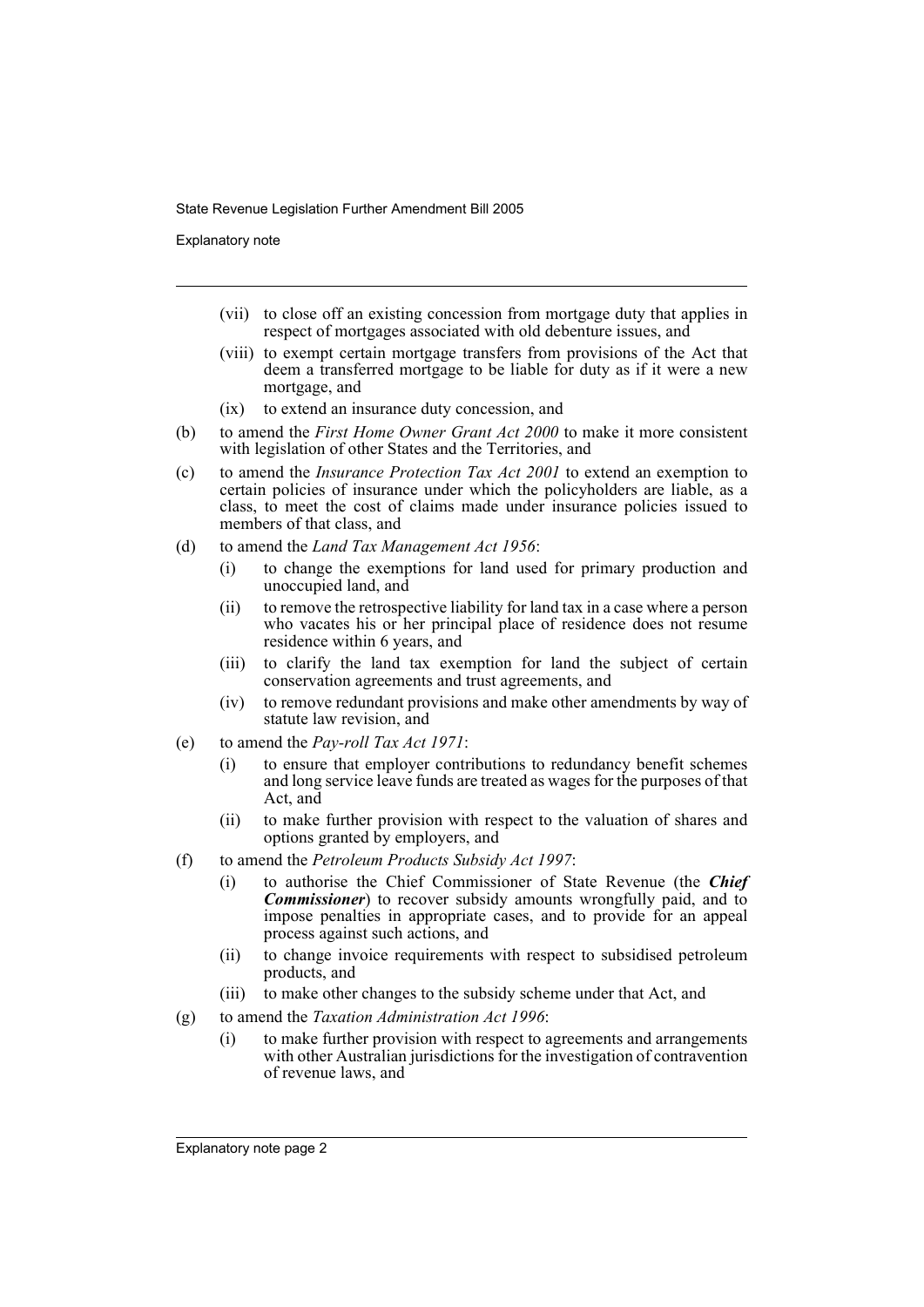Explanatory note

(ii) to ensure that statutory State owned corporations are not treated as members of the same group because they are controlled by the same shareholders.

The Bill also makes consequential amendments (including to the *Administrative Decisions Tribunal Act 1997*) and provides for savings and transitional matters.

# Outline of provisions

**Clause 1** sets out the name (also called the short title) of the proposed Act.

**Clause 2** provides for the commencement of the proposed Act. Some provisions commence before the date of assent to the proposed Act. These provisions are explained further below.

**Clause 3** is a formal provision that gives effect to the amendments to the Acts set out in Schedules 1–8.

# **Schedule 1 Amendment of Duties Act 1997 No 123**

## **Duty on transfers made in connection with changing superannuation funds**

At present, section 61 of the *Duties Act 1997* exempts from transfer duty certain transfers made between the trustees of superannuation funds where the transfer is made in connection with a member of the fund ceasing to be a member of, or entitled to benefits in respect of, one fund and becoming a member of, or entitled to benefits in respect of, another fund.

**Schedule 1 [1]** extends this exemption to transfers that are made between custodians of the trustee of such funds, or between a custodian and the trustee, for the same purpose. It also extends the exemption to a transfer of marketable securities that is made from a trustee of a pooled superannuation trust, in exchange for a redemption of units in the trust, to the trustee or a custodian of the trustee of a superannuation fund.

**Schedule 1 [2] and [3]** are consequential amendments.

## **Home equity release schemes**

**Schedule 1 [4]** provides for an exemption from duty on certain transfers that are made in connection with a home equity release scheme. These are schemes that enable an owner of residential property to obtain money from a person in exchange for an agreement that a proportion of the value of the residential property will be paid to the person on the owner's death or some other specified event. In order for the exemption to apply the scheme must be a scheme of a kind approved by the Chief Commissioner.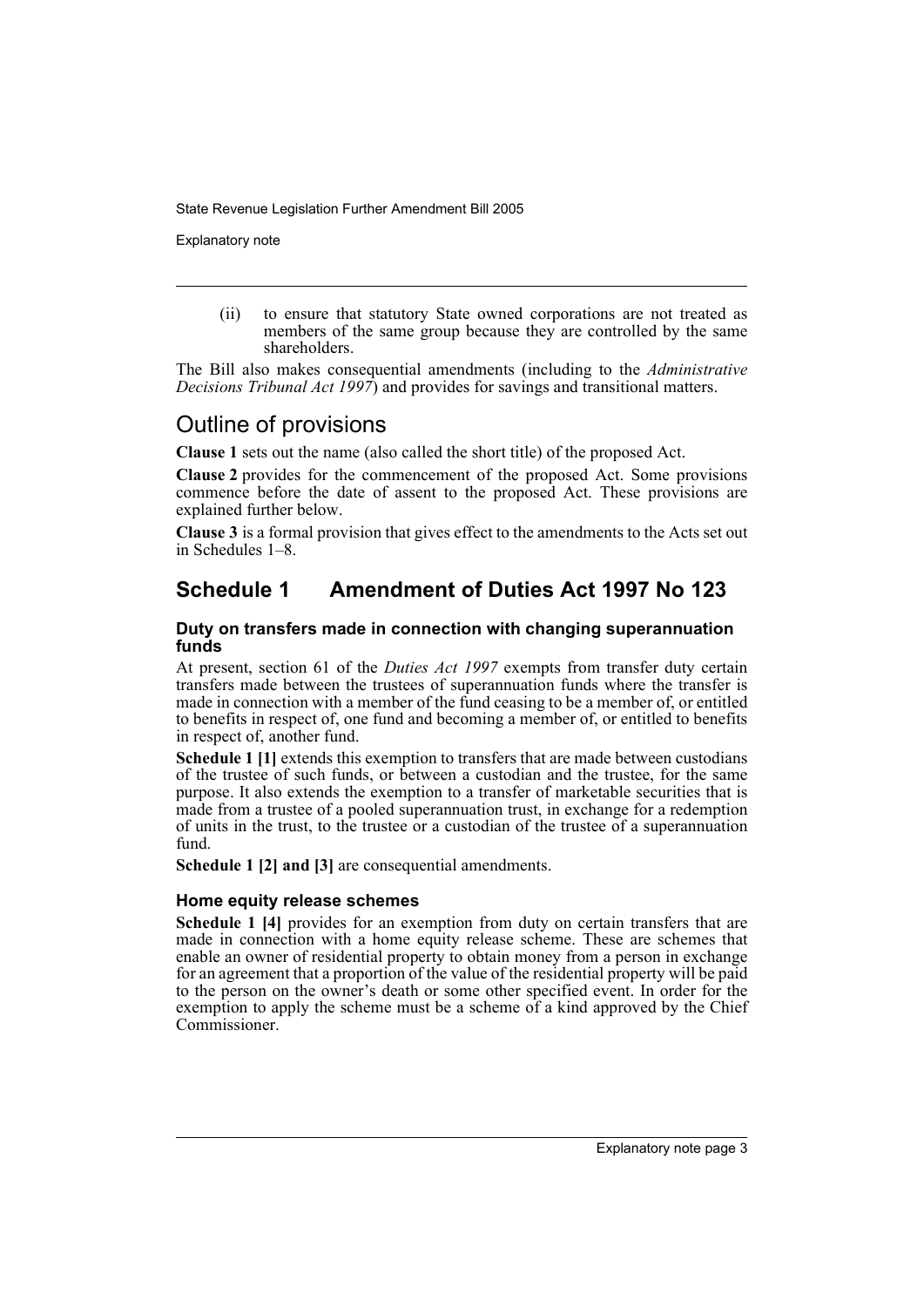Explanatory note

## **Eligibility for First Home Plus**

The First Home Plus scheme provides for an exemption from, or reduction in, duty on the purchase of a first home. **Schedule 1 [5]** increases the minimum age for persons making applications under the First Home Plus scheme from 16 years to 18 years. **Schedule 1 [18]** includes a transitional provision.

## **Exemption from call option assignment duty**

At present, the *Duties Act 1997* treats an assignment of a call option over property as a transfer of the property in certain circumstances. **Schedule 1 [6]** exempts from the duty an assignment that is made to a body established solely for the purpose of raising funds in relation to an investment scheme promoted by the person who makes the assignment.

## **Land rich duty**

At present, the *Duties Act 1997* imposes duty on the acquisition of an interest in a "land rich" landholder (unit trust schemes and companies that have a high proportion of land-related assets) as if it were a transfer of land. The threshold at which duty becomes payable is lower for private unit trust schemes than it is for wholesale unit trust schemes or private companies.

**Schedule 1 [8] and [9]** extend the criteria for registration as a wholesale unit trust scheme to include unit trust schemes in which certain foreign entities invest, if they invest in those schemes in a similar capacity to other qualifying investors in a wholesale unit trust scheme. It also makes it clear that certain unit trust schemes in which responsible entities for managed investment schemes invest (and which are not already covered by the registration criteria) may also be eligible for registration as a wholesale unit trust scheme. **Schedule 1 [20]** is a consequential amendment.

**Schedule 1 [7]** limits the definition of *associated person* for the purposes of the land rich duty provisions, so that responsible entities of managed investment schemes will only be considered to be associated if they share a member who has a significant interest in both schemes. **Schedule 1 [19]** is a consequential amendment.

## **Stamping of mortgages secured on interstate property**

The *Duties Act 1997* provides for the apportionment of the mortgage duty payable in cases where the property secured by the mortgage is partly within this State and partly within another jurisdiction, to prevent persons from being charged with double duty. If the mortgage is stamped before an advance is made, the duty is assessed on the basis of the value of the property secured by the mortgage at the date of stamping.

**Schedule 1 [10]** provides that, where a mortgage is stamped before an advance is made, it may be stamped only for an amount that does not exceed the value of the property affected by the mortgage at the stamping date. The provision prevents an avoidance practice by which the proportion of New South Wales property secured by a mortgage is artificially reduced by omitting New South Wales property from the mortgage until after the date on which liability for duty is assessed. The provision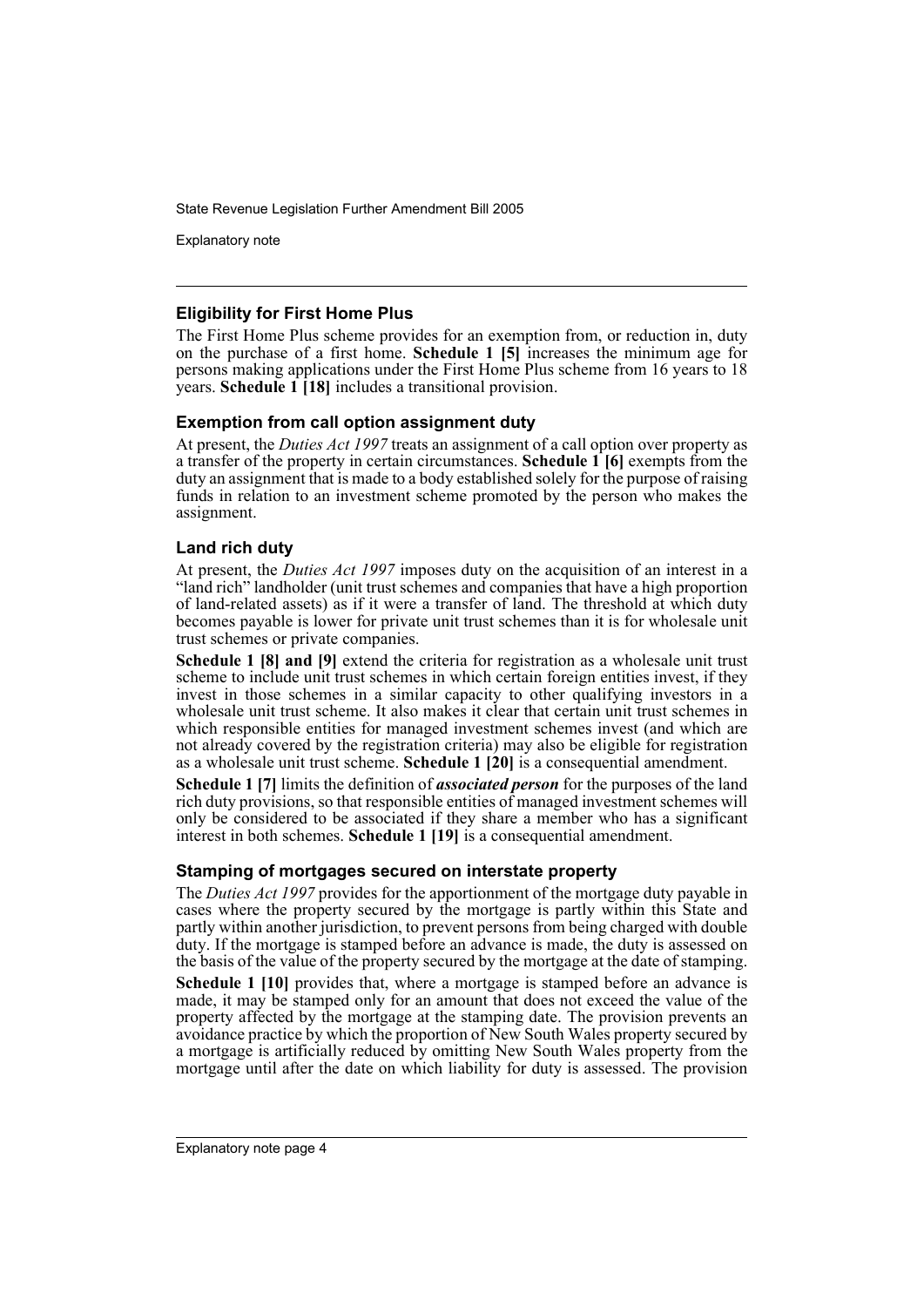Explanatory note

will be taken to have commenced on the date on which this Bill is introduced into the Legislative Assembly (see **clause 2 (2)**).

**Schedule 1 [18]** includes a transitional provision relating to the amendments.

## **Closure of concession for mortgages associated with debenture issues**

Section 226 of the *Duties Act 1997* provides for a concession in respect of mortgage duty on advances in connection with debenture issues. The concession was limited, by amendments made to the Act in 2003, to mortgages executed before 24 June 2003.

**Schedule 1 [11]–[14]** close off the concession entirely. As a consequence of the amendments if an advance or further advance is made, on or after the commencement of the amendments, in respect of mortgage to which the concession would previously have applied, duty, or additional duty, is payable in respect of the advance or further advance. The purpose of the amendments is to prevent a practice under which old debenture issues are reused to facilitate the avoidance of mortgage duty.

The amendments will be taken to have commenced on the date this Bill is introduced into the Legislative Assembly (see **clause 2 (2)**).

**Schedule 1 [18]** includes a transitional provision relating to the closure of the concession, including a provision that ensures the amendments will not affect any existing liability for mortgage duty.

## **Exemption for transferred mortgages**

Section 227A of the *Duties Act 1997* treats a mortgage that is transferred, in certain circumstances, as if it were a new mortgage on which no duty has been paid. The new mortgage is liable to mortgage duty accordingly.

**Schedule 1 [15]** extends an existing exemption from those provisions to the following transfers:

- (a) a transfer of a mortgage between corporations who are members of the same group,
- (b) a transfer of a mortgage in connection with, or in preparation for creating, issuing, marketing or securing, a mortgage-backed security,
- (c) a transfer of a mortgage from a person who holds the mortgage as trustee for another person to a new trustee appointed in substitution for the former trustee.

The new exemptions will be taken to have commenced on 1 August 2005, which is when section 227A commenced (see **clause 2 (2)**).

#### **Insurance duty concession**

**Schedule 1 [16]** extends, until 31 January 2010, a duty concession for insurance policies issued under the Debtor Insurance Scheme of the Stock and Station Agents Association. The existing concession expired on 1 February 2005. The amendment will be taken to have commenced on 31 January 2005 (see **clause 2 (2)**).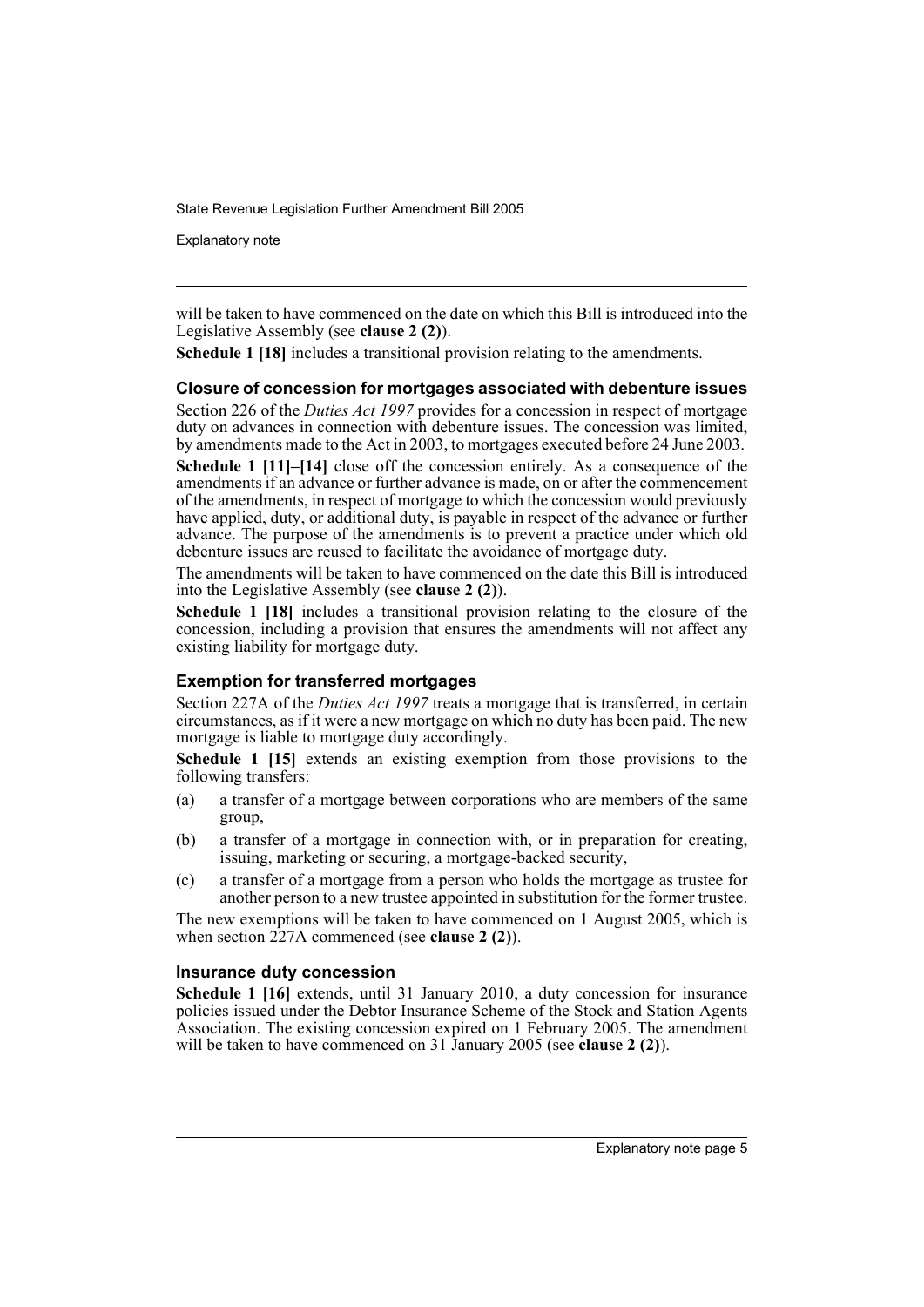Explanatory note

## **Regulations**

**Schedule 1 [17]** provides for the making of savings and transitional regulations as a consequence of the amendments.

# **Schedule 2 Amendment of First Home Owner Grant Act 2000 No 21**

The changes to the *First Home Owner Grant Act 2000* make the legislation generally more consistent with the corresponding legislation of other jurisdictions.

## **Minimum age applicants**

**Schedule 2 [2]** increases the minimum age for persons making an application under the first home owner grant scheme from 16 years to 18 years. The Chief Commissioner will retain a discretion to waive that requirement.

**Schedule 2 [8]** applies the new criteria to applications made on or after the commencement of the amendment.

### **Eligibility following repayment**

**Schedule 2 [3]** allows an applicant who has previously received a first home owner grant to be eligible for a further grant, provided that the earlier grant was repaid.

**Schedule 2 [8]** applies the new criteria to applications made on or after the commencement of the amendment.

## **Eligibility following prior ownership of residential property**

**Schedule 2 [4]** removes a provision that renders an applicant for the grant ineligible for the grant if the applicant has previously held an interest in residential property, being a property that was used at any time as the residence of the applicant. The provision is replaced with a requirement that the applicant must not have previously held an interest in residential property that the applicant used as a residence for a continuous period of at least  $6$  months. (This corresponds with the residence requirement, as it relates to the grant of the first home owner grant.)

**Schedule 2** [8] applies the new criteria to applications made on or after the commencement of the amendment.

#### **Residence requirement**

**Schedule 2 [5]** amends the residence requirement relating to the first home owner grant so that the Chief Commissioner may vary the requirement, or exempt a person from the requirement, in any particular case at any time (including following a failure by a person to satisfy the residence requirement). **Schedule 2 [1]** is a consequential amendment.

**Schedule 2 [8]** applies the new criteria to applications made on or after the commencement of the amendment.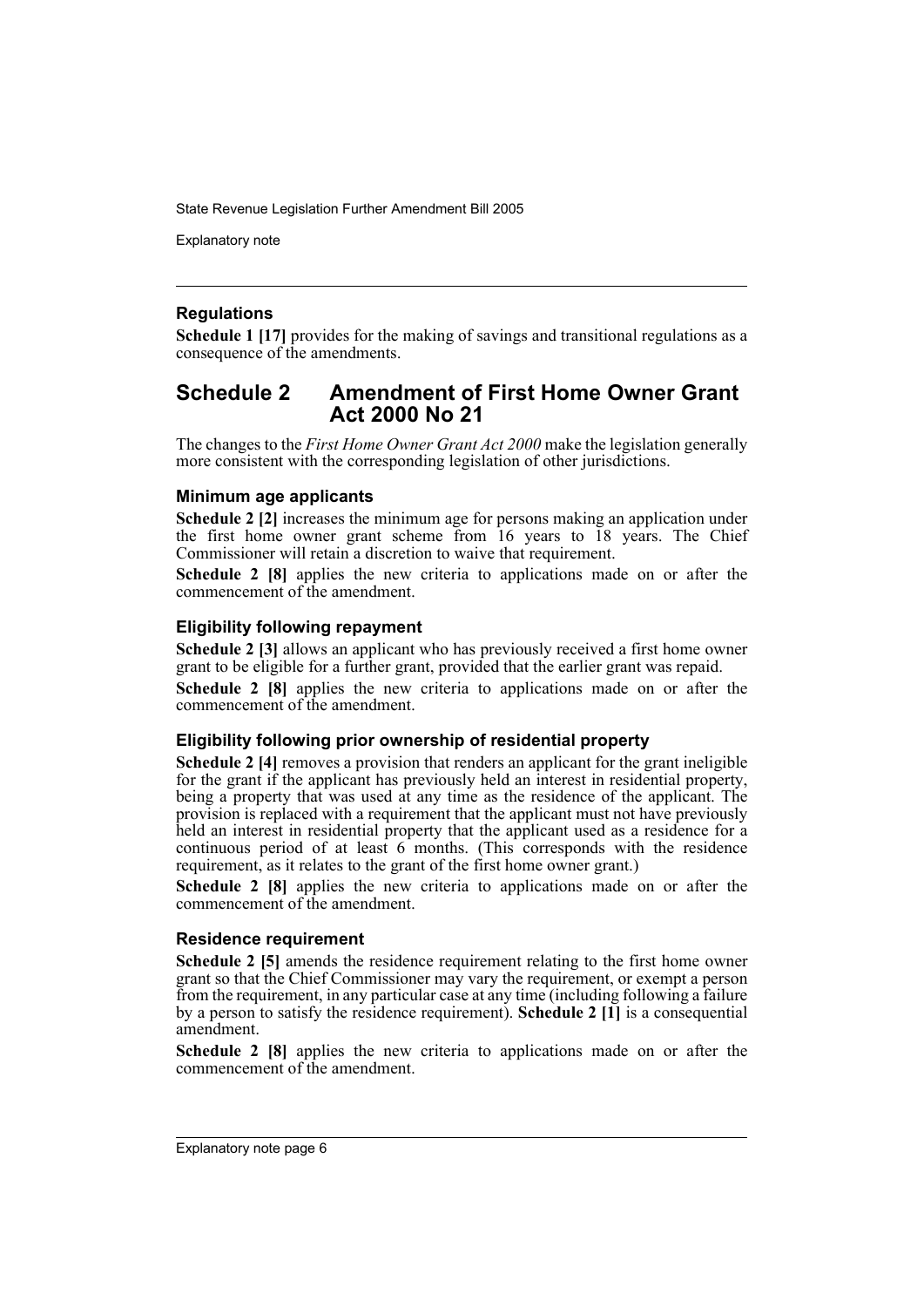Explanatory note

## **Objections**

**Schedule 2 [6]** extends the provisions of the Act that allow an applicant who is dissatisfied with a decision of the Chief Commissioner on an application to object to the decision. The amended provisions will also allow objections to be lodged in respect of the following decisions:

- (a) a decision of the Chief Commissioner to require repayment of a first home owner grant by the grant recipient,
- (b) a decision of the Chief Commissioner to require a person to pay a penalty for making a dishonest application,
- (c) a decision of the Chief Commissioner to require a third party, instead of a grant recipient, to repay a first home owner grant.

**Schedule 2 [8]** applies the new objection provisions to decisions made by the Chief Commissioner of which he or she gives notice on or after the commencement of the relevant amendment.

## **Regulations**

**Schedule 2 [7]** provides for the making of savings and transitional regulations as a consequence of the amendments.

## **Schedule 3 Amendment of Insurance Protection Tax Act 2001 No 40**

The *Insurance Protection Tax Act 2001* provides for the imposition of a tax on the total annual amount of all premiums received by insurers for general insurance. The tax is paid into a Policyholders Protection Fund. Among other purposes, the Fund is used to meet expenditure from the Building Insurers' Guarantee Fund, and the Nominal Defendant's Fund, in connection with policies issued by insurers declared to be insolvent.

**Schedule 3 [1]** extends an exemption to insurance, or insurance of a class, approved by the Treasurer under which the class of persons who take out the insurance are liable, or may become liable, under a contract of insurance or by or under an Act, to meet the cost of claims made under policies of insurance issued to members of that class in the event that the insurer is unable to meet the cost of those claims (due to the insolvency of the insurer, a shortfall in the funds available to the insurer to meet the cost of the claims or for any other reason). As a result, tax will not be imposed on the premiums payable in respect of such insurance.

**Schedule 3 [2]** provides that the amendment applies in respect of assessments made for the year commencing 1 July 2006 or any subsequent year.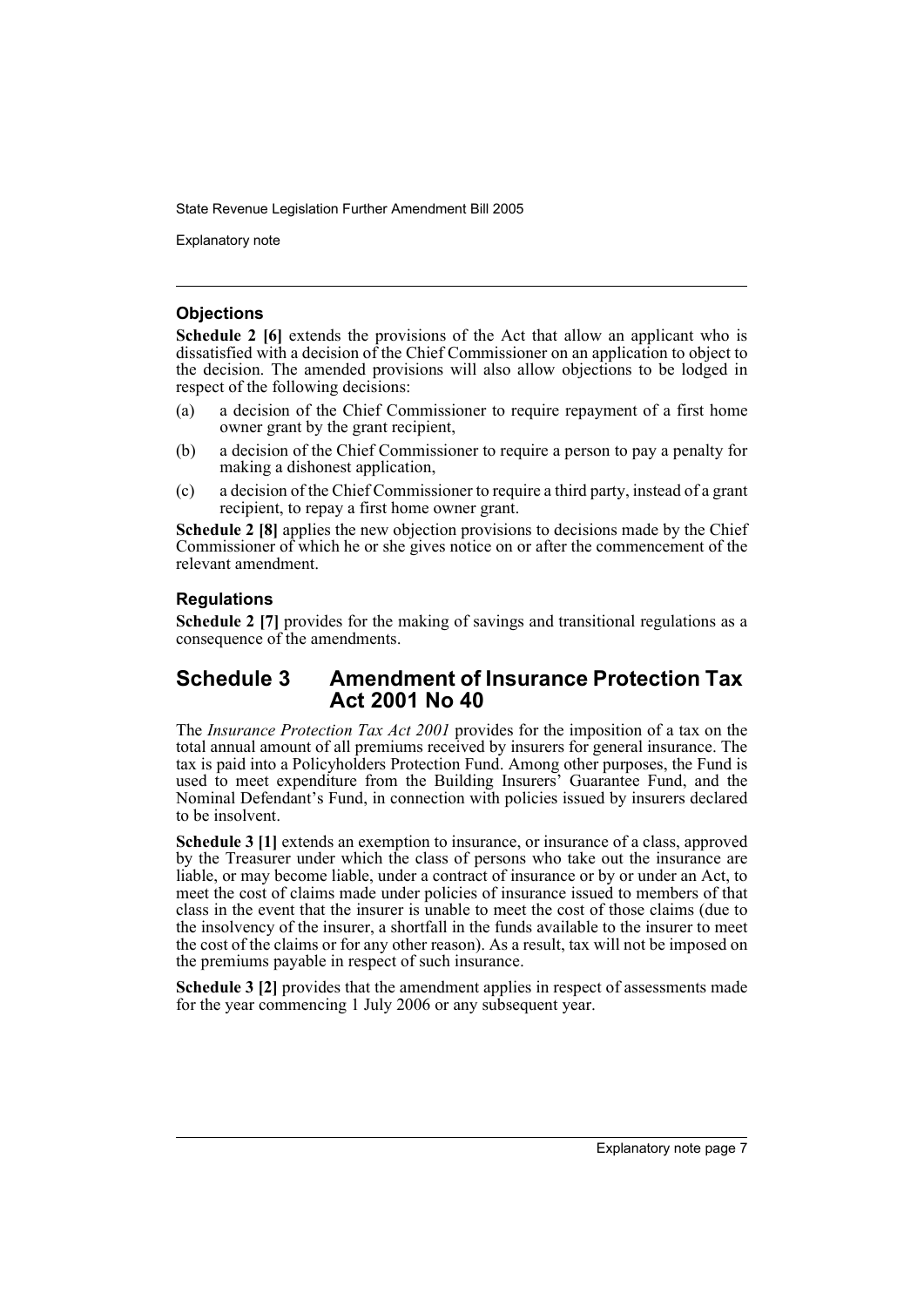Explanatory note

# **Schedule 4 Amendment of Land Tax Management Act 1956 No 26**

## **Exemption for land used for primary production**

At present, land used for primary production is exempt from land tax if:

- (a) the land is used for primary production in the course of the carrying on of a business of primary production, or
- (b) the land is rural land, that is, it is within a "rural" or "non-urban" zone under a planning instrument or, if the land is not zoned, the Chief Commissioner is satisfied the land is rural land.

The amendment in **Schedule 4 [8]** limits the exemption by requiring the use of the land for primary production to be the dominant use of the land.

The amendments also deem land zoned "rural residential" to be rural land.

Under the amendments, if land is not rural land, the land will be exempt from taxation only if the use of the land for primary production:

- (a) has a significant and substantial commercial purpose or character, and
- (b) is engaged in for the purpose of profit on a continuous or repetitive basis (whether or not a profit is actually made).

This is similar to the requirements relating to the designation of land as farmland under the *Local Government Act 1993*.

**Schedule 4 [1] and [5]** are consequential amendments.

## **Land tax exemption for land the subject of a conservation agreement**

**Schedule 4 [6] and [7]** restrict the land tax exemption for land the subject of a conservation agreement or trust agreement to cases in which the conservation agreement or trust agreement remains in force in perpetuity.

## **Principal place of residence exemption**

At present, the *Land Tax Management Act 1956* allows the principal place of residence exemption to be claimed, in certain circumstances, when an owner of land intends to occupy the land as his or her principal place of residence. **Schedule 4 [12]** and [13] remove the requirement that, for the exemption to apply, the Chief Commissioner must be satisfied that the owner intends to occupy the land as his or her principal place of residence. The exemption will apply if the owner claims he or she intends to occupy the residence as his or her principal place of residence.

At present, the exemption for a person who intends to occupy land as a principal place of residence is revoked if the person fails to occupy the residence as his or her principal place of residence within a particular period. **Schedule 4 [14]** requires an owner of land to demonstrate why any extension to the time period should be given.

**Schedule 4 [15]** removes a provision that prevents a person claiming the principal place of residence exemption in respect of land the person intends to occupy as a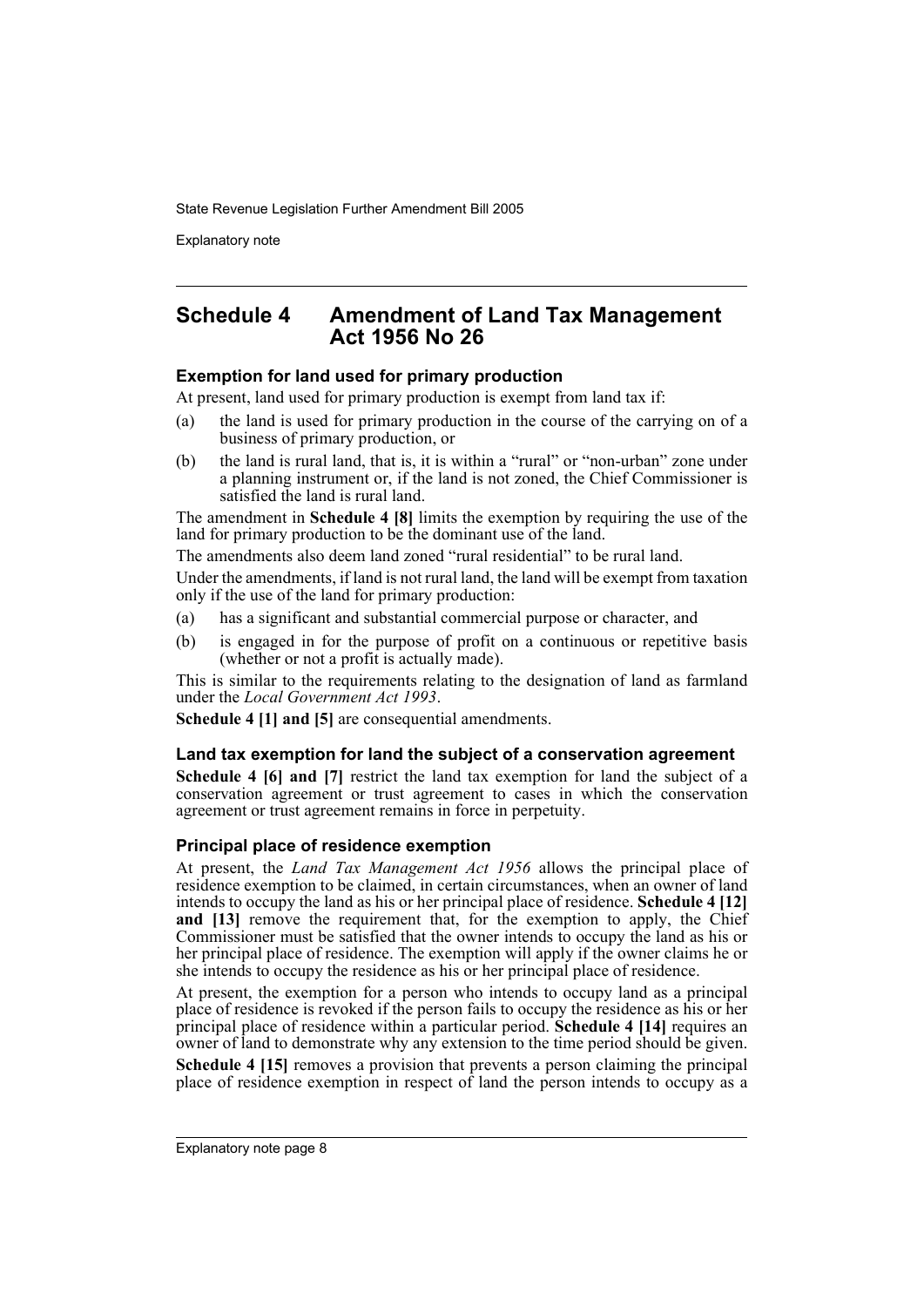Explanatory note

principal place of residence if the person is a joint owner of land outside New South Wales that is the principal place of residence of another joint owner. The amended provision will prevent a person from claiming the exemption if the person owns land outside New South Wales that is the principal place of residence of the person or a member of the person's family.

**Schedule 4 [16] and [17]** remove the retrospective liability for land tax in cases where a person remains absent from his or her principal place of residence for a period that exceeds the maximum period of absence during which the principal place of residence exemption can be claimed (that is, 6 years).

## **Miscellaneous**

**Schedule 4 [2]–[4]** make statute law revision amendments for the purpose of updating cross-references.

**Schedule 4 [9]–[11]** remove redundant provisions of the Act.

**Schedule 4 [19]** provides for the application of the amendments. Some of the amendments relating to the principal place of residence exemption are applied to previous taxation years.

**Schedule 4 [18]** provides for the making of savings and transitional regulations as a consequence of the amendments.

# **Schedule 5 Amendment of Pay-roll Tax Act 1971 No 22**

## **Inclusion of redundancy and long service contributions as wages**

**Schedule 5 [2] and [4]** provide that contributions by employers to portable long service leave funds (which are industry based long service leave funds) and redundancy benefit schemes are considered to be wages for the purposes of the *Pay-roll Tax Act 1971*. Accordingly, they are taxable under the Act. The amount paid or payable as wages is taken to be the amount of the contribution, less the amount (if any) that the employer is entitled to recover from the scheme or fund.

**Schedule 5 [1]** makes it clear that such contributions are considered to be wages even if they would otherwise be fringe benefits that are exempt from taxation under the Act because they are exempt benefits for the purposes of the *Fringe Benefits Tax Assessment Act 1986* of the Commonwealth.

## **Valuation of shares and options**

At present, the grant of a share or option by an employer is treated as wages under the Act. **Schedule 5 [3]** makes it clear that, in valuing the grant, a deduction is to be made for the consideration (if any) paid or given by the employee for the grant of the share or option. The amendment will be taken to have commenced on 1 July 2005 (see **clause 2 (2)**).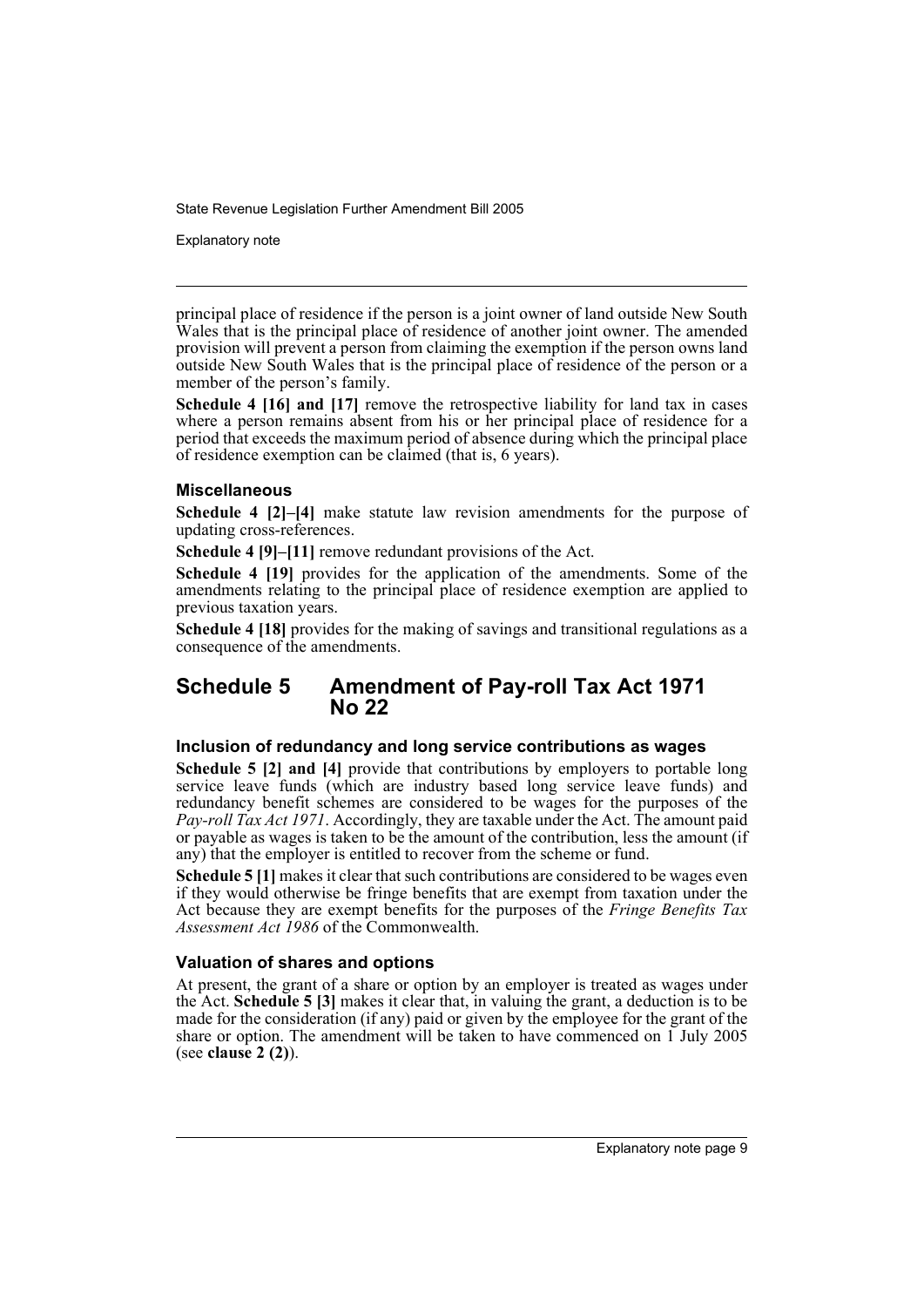Explanatory note

## **Regulations**

**Schedule 5 [5]** provides for the making of savings and transitional regulations as a consequence of the amendments.

# **Schedule 6 Amendment of Petroleum Products Subsidy Act 1997 No 112**

The *Petroleum Products Subsidy Act 1997* provides for a scheme under which certain sales of petroleum products in geographical zones close to the Queensland border are made the subject of a subsidy. The scheme is intended to counterbalance subsidies payable to Queensland sellers of petroleum products. The rate of the subsidy depends on how close the zone is to the Queensland border.

## **Recovery of amounts wrongfully paid**

**Schedule 6 [14]** provides for the recovery of amounts wrongfully paid as subsidies under the *Petroleum Products Subsidy Act 1997*.

At present, the Act provides for various offences for selling petroleum products, or consuming petroleum products, in respect of which a subsidy is payable in a manner contrary to the parameters under which the scheme is intended to operate. For instance, a subsidy is not payable in respect of petroleum products that are sold at petrol stations outside a zone, so a person who sells petroleum products in respect of which a subsidy has been paid at a petrol station outside the relevant zones commits an offence.

The new provisions will allow the Chief Commissioner to recover from a person who sells, delivers in connection with a sale or consumes subsidised petroleum products, or obtains a subsidy in respect of petroleum products, in contravention of the Act (*the wrongdoer*) an amount that is equivalent to the amount of subsidy paid or payable (or, if the subsidy has merely been overpaid as a result of the contravention, the amount of the overpayment). The provisions apply whether or not the wrongdoer is the person to whom the subsidy was paid, and whether or not proceedings for an offence against the Act have been taken or are pending against the person.

The provisions will also allow the Chief Commissioner to recover a penalty from the wrongdoer, if satisfied that the contravention of the Act occurred as a consequence of the wrongdoer's dishonesty. The Chief Commissioner may also charge interest for a failure to pay the amount as required.

Provision is made for the making of objections to the Chief Commissioner against a decision to launch recovery action, and for the review of such a decision by the Administrative Decisions Tribunal. These provisions are similar to the objection and review provisions currently found in the *First Home Owner Grant Act 2000*.

**Schedule 6 [4], [5] and [15]** are consequential amendments.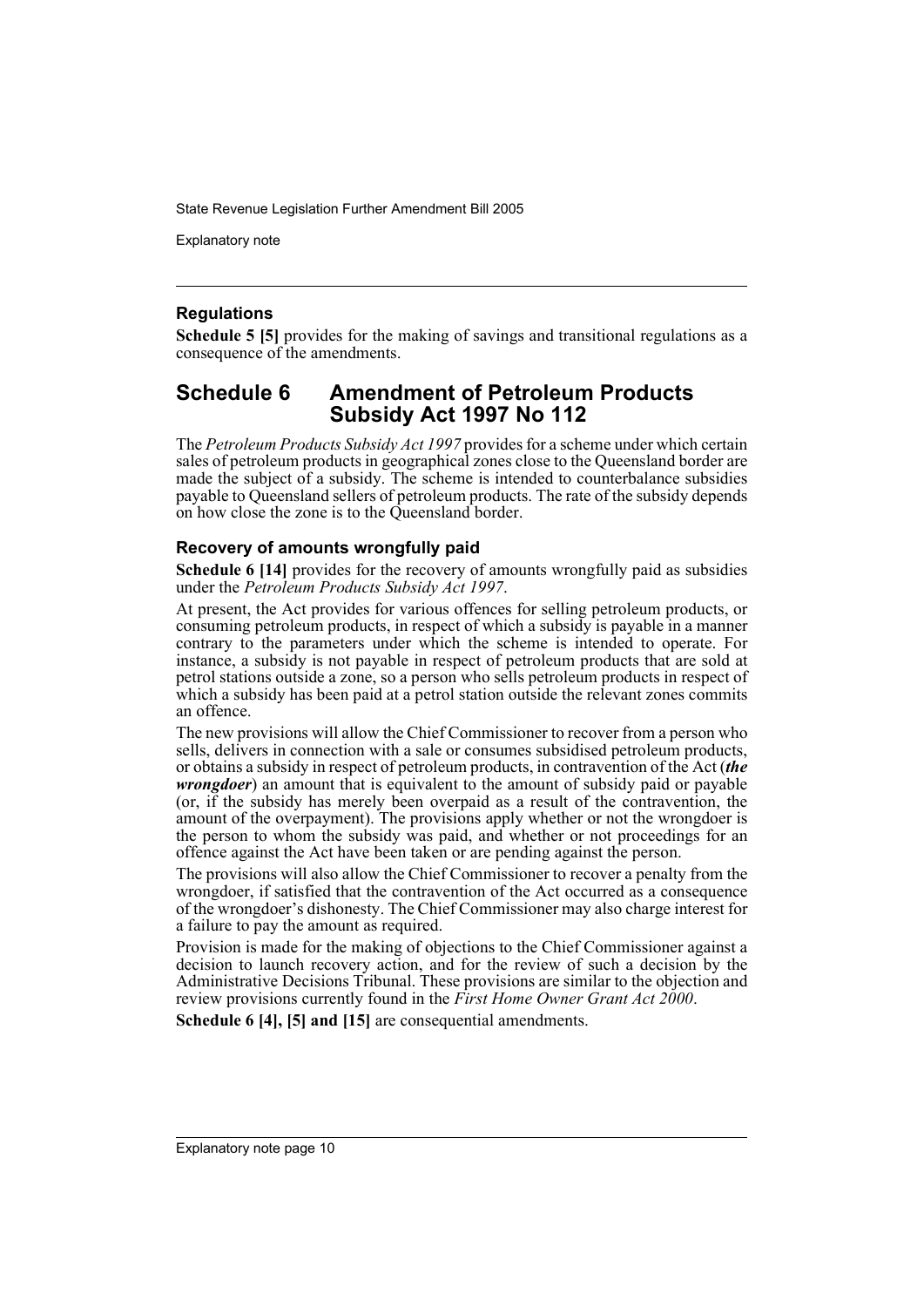Explanatory note

#### **Invoice requirements**

At present, when a subsidy has been paid or claimed in respect of petroleum products, or is intended to be claimed, the seller is required to give the purchaser an invoice that advises the purchaser that the subsidy is payable. The invoice must also either advise the rate of the relevant subsidy or the zone by reference to which the subsidy has been calculated (or both).

**Schedule 6 [6]** requires the invoice to include the rate of subsidy.

**Schedule 6 [7]** removes the requirement for the invoice to be provided in cases where the subsidised petroleum products are delivered into the running tank of a road vehicle.

### **Other changes to scheme**

**Schedule 6 [1]** clarifies the circumstances in which a subsidy is payable under the Act. In particular, it makes it clear that it is not required, in order to claim the subsidy in respect of a sale of petroleum products by a service station within a zone (referred to in the Act as an *ordinary retail sale*), that the petroleum products be delivered into the running tank of a road vehicle. It also makes it clear that the subsidy applies to sales of petroleum products to persons who use the petroleum products in connection with a business conducted within a zone, if the petroleum products are delivered, in connection with that sale, to premises within a zone. **Schedule 6 [3], [8] and [11]** are consequential amendments.

At present, it is an offence under the Act to purchase diesel fuel, knowing that it is subsidised diesel fuel, and consume that diesel fuel for off-road purposes. **Schedule 6 [12]** modifies this offence, so that it applies only if a person makes a bulk purchase of diesel fuel (that is, a purchase of more than 100 litres of diesel fuel that is delivered into a tank or container that is not the running tank of a road vehicle) and then consumes the diesel fuel for off-road purposes. **Schedule 6 [2]** is a consequential amendment. **Schedule 6 [13]** provides for the method of proving the offence when subsidised and unsubsidised diesel fuel are stored in the same tank or container.

**Schedule 6 [9] and [10]** make statute law revision amendments, to make it clear that repayment of a subsidy wrongfully claimed by a seller of petroleum products negates liability for an offence against the Act in respect of the sale of the petroleum products.

## **Regulations**

**Schedule 6 [16]** provides for the making of savings and transitional regulations as a consequence of the amendments.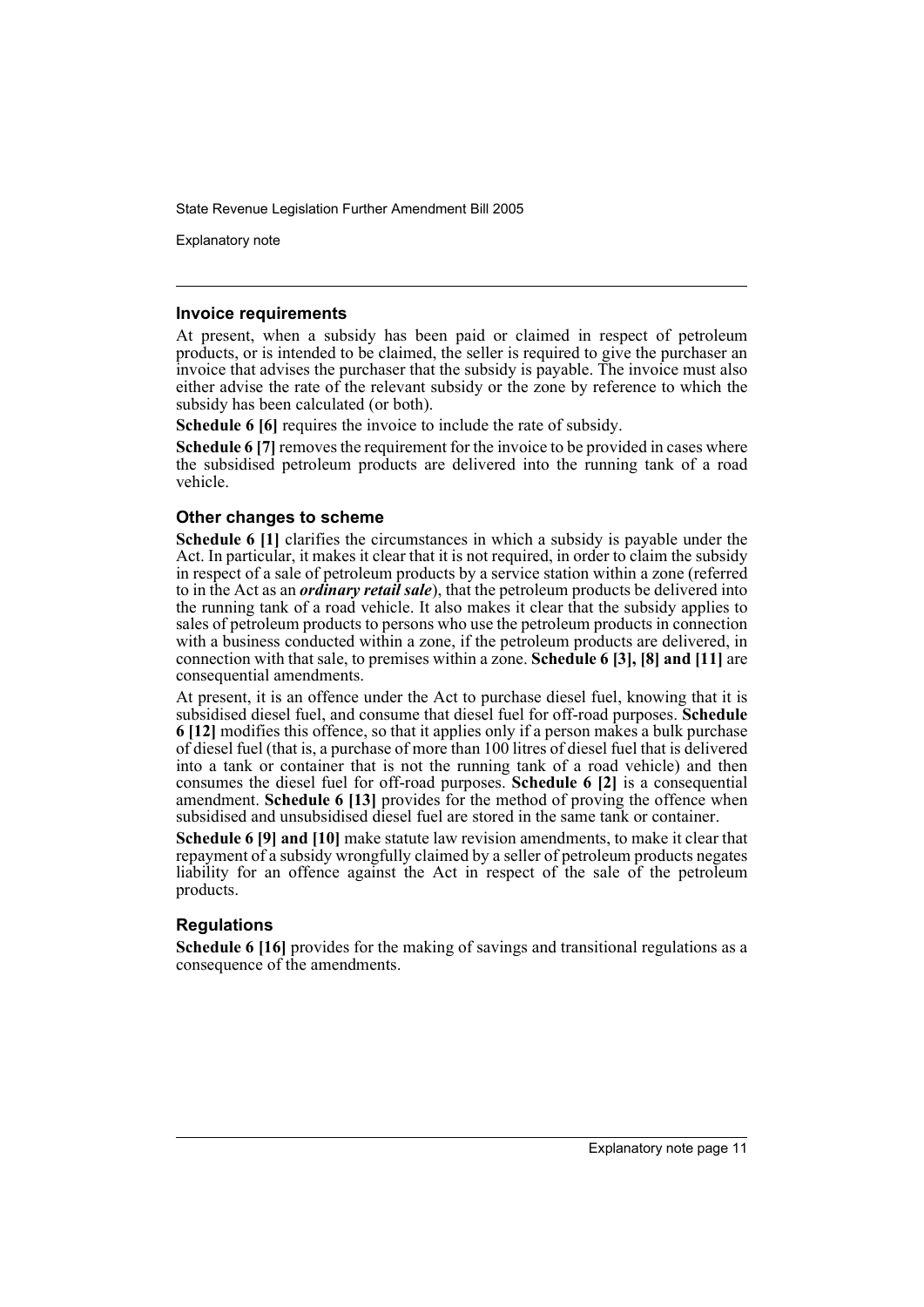Explanatory note

# **Schedule 7 Amendment of Taxation Administration Act 1996 No 97**

#### **Interstate investigations of contraventions of revenue laws**

**Schedule 7 [1]** removes a requirement of reciprocity in relation to investigations of contraventions of revenue laws of other Australian jurisdictions. It will no longer be a requirement that, in order for the Chief Commissioner to authorise a taxation officer of another Australian jurisdiction to exercise powers conferred by revenue laws of this State in connection with the taxation law of that jurisdiction, there must be provisions in the law of the other jurisdiction that enable investigations by or on behalf of the Chief Commissioner in that jurisdiction. **Schedule 7 [2]** is a consequential amendment.

**Schedule 7 [3] makes it clear that the Chief Commissioner may:** 

- (a) enter into an agreement or arrangement with the corresponding office holder of another Australian jurisdiction to enable the exercise, by or on behalf of the Chief Commissioner, of investigative functions conferred under a revenue law of another jurisdiction for the purposes of a taxation law of this jurisdiction, and
- (b) authorise State taxation officers to exercise investigative functions conferred on them by a revenue law of another Australian jurisdiction for the purposes of a taxation law of this jurisdiction.

By expressly conferring these functions on the Chief Commissioner, the amendment ensures that the Chief Commissioner has power to delegate those functions under section 67 of the *Taxation Administration Act 1996*.

## **Grouping of State owned corporations**

The *Taxation Administration Act 1996* provides for the grouping of certain entities for taxation purposes, for instance, entities that are commonly controlled. At present, the provisions apply only in respect of liability for pay-roll tax. The grouping provisions operate to prevent the pay-roll tax free threshold from being claimed separately by members of the same group.

Shares in a statutory State owned corporation are held solely by the Treasurer and another Minister. **Schedule 7 [4]** provides that such State owned corporations are not to be treated as members of the same group merely because of this shareholding arrangement.

## **Regulations**

**Schedule 7 [5]** provides for the making of savings and transitional regulations as a consequence of the amendments.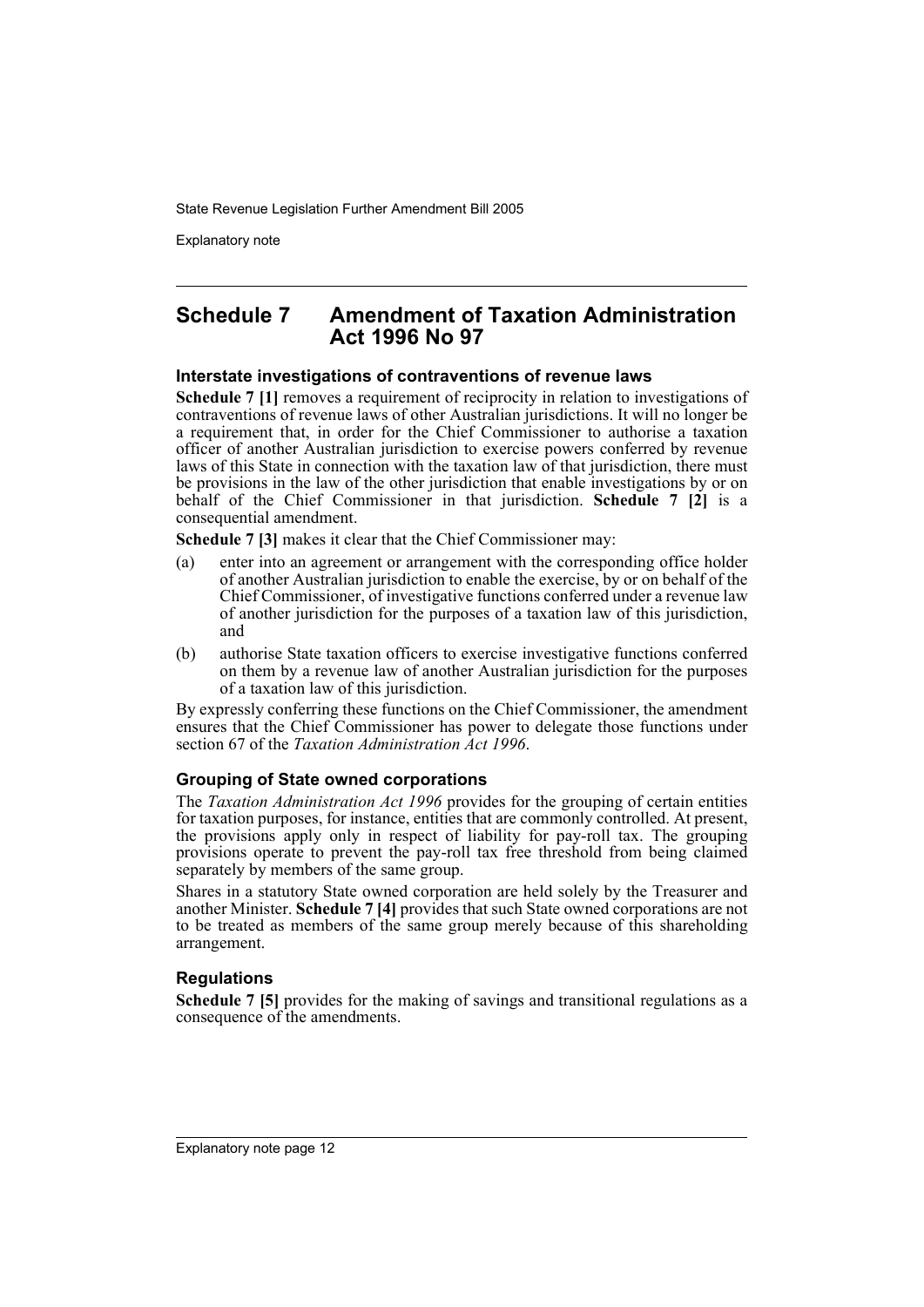Explanatory note

## **Schedule 8 Consequential amendment of Administrative Decisions Tribunal Act 1997 No 76**

**Schedule 8** is consequential to the amendments to the *Petroleum Products Subsidy Act 1997* set out in **Schedule 6 [14]**. It allocates to the Revenue Division of the Administrative Decisions Tribunal the function of reviewing a decision of the Chief Commissioner to recover an amount from a person.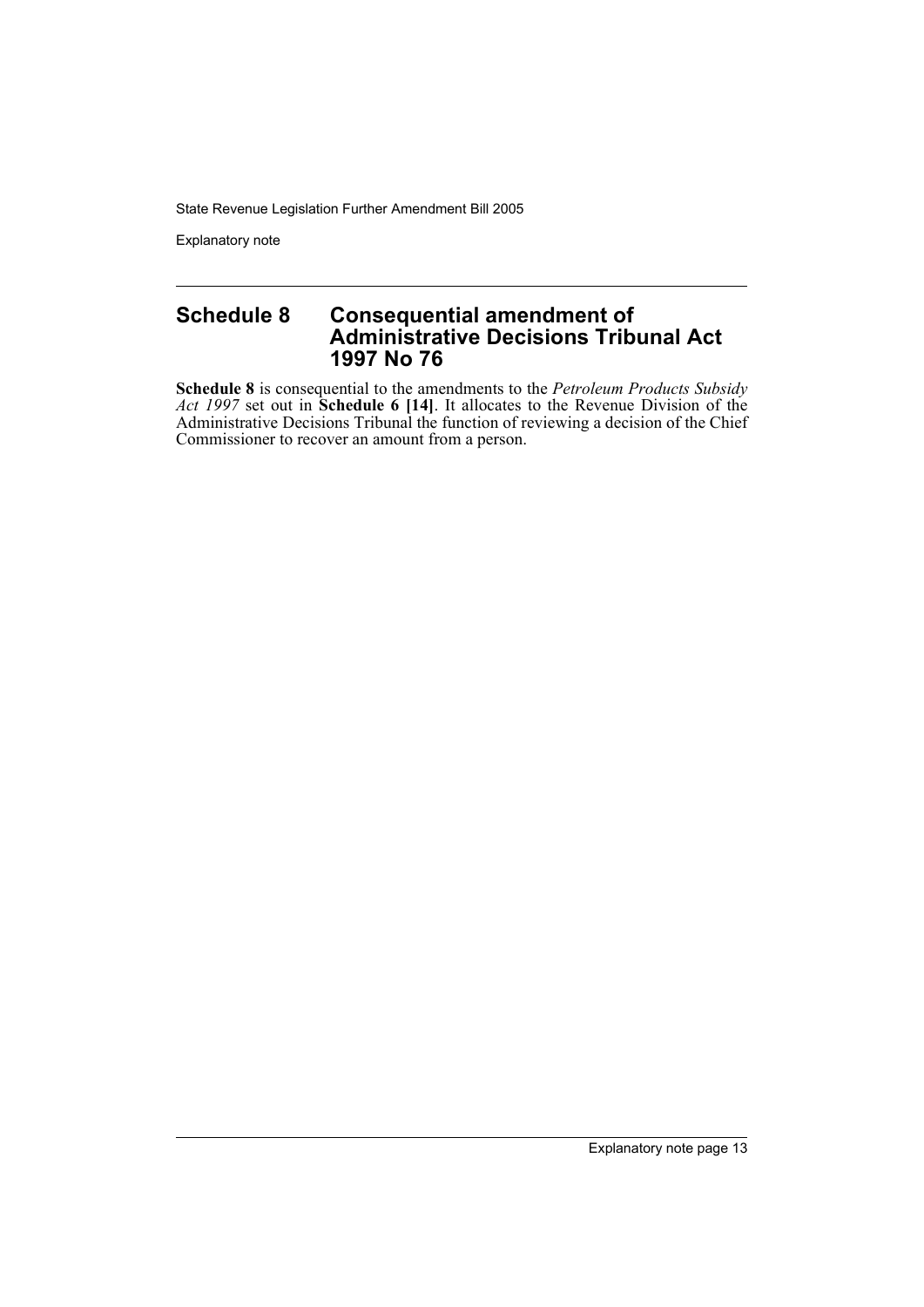Explanatory note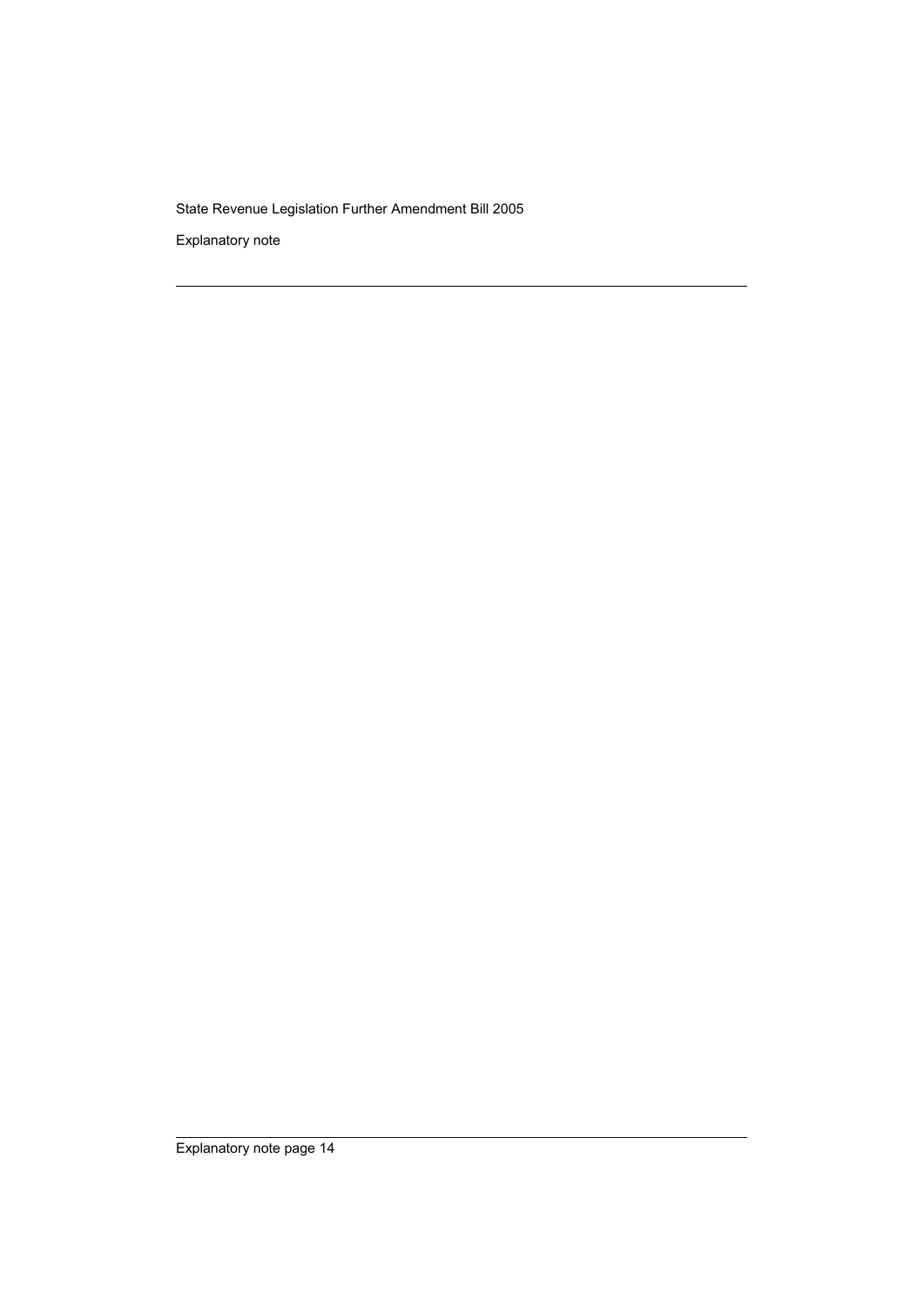First print



New South Wales

# **State Revenue Legislation Further Amendment Bill 2005**

# **Contents**

|            |                                                      | Page |
|------------|------------------------------------------------------|------|
| 1          | Name of Act                                          | 2    |
| 2          | Commencement                                         | 2    |
| 3          | Amendment of Acts                                    | 2    |
| Schedule 1 | Amendment of Duties Act 1997 No 123                  | 3    |
| Schedule 2 | Amendment of First Home Owner Grant Act 2000 No 21   | 10   |
| Schedule 3 | Amendment of Insurance Protection Tax Act 2001 No 40 | 13   |
| Schedule 4 | Amendment of Land Tax Management Act 1956 No 26      | 14   |
| Schedule 5 | Amendment of Pay-roll Tax Act 1971 No 22             | 18   |
| Schedule 6 | Amendment of Petroleum Products Subsidy Act 1997     |      |
|            | No 112                                               | 20   |
| Schedule 7 | Amendment of Taxation Administration Act 1996 No 97  | 27   |
| Schedule 8 | Consequential amendment of Administrative Decisions  |      |
|            | Tribunal Act 1997 No 76                              | 29   |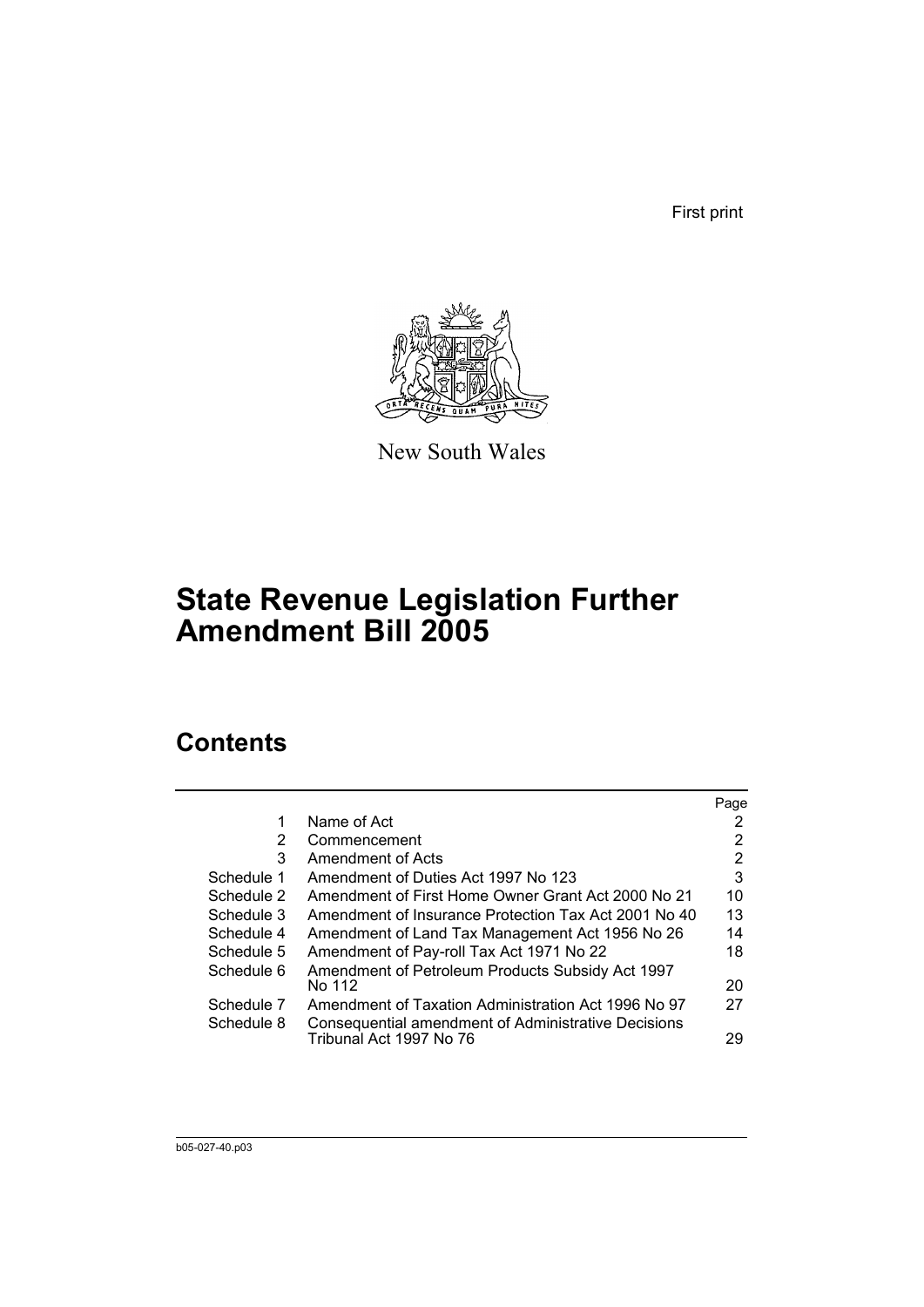Contents

Page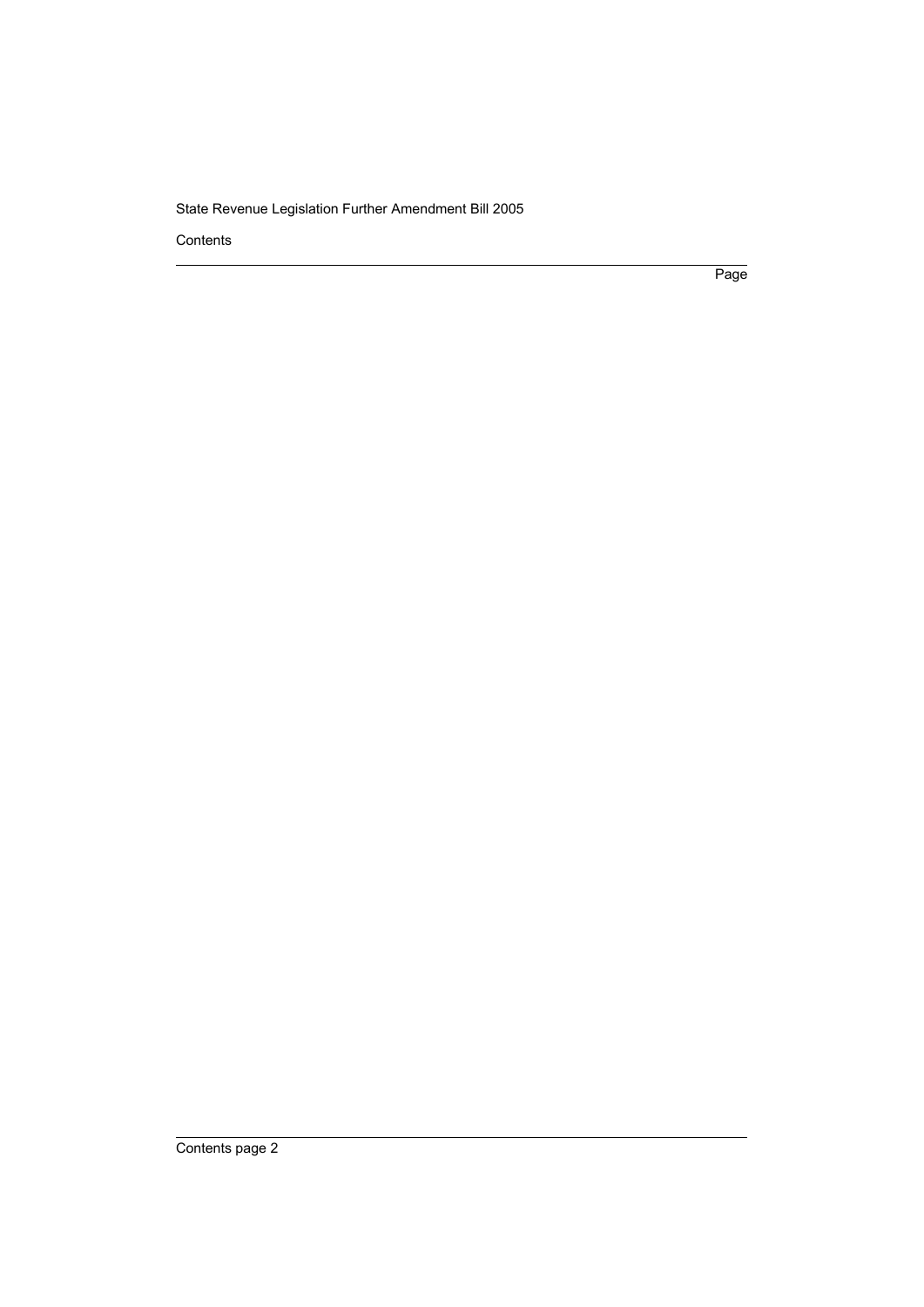

New South Wales

# **State Revenue Legislation Further Amendment Bill 2005**

No , 2005

# **A Bill for**

An Act to make miscellaneous amendments to certain State revenue legislation; and for other purposes.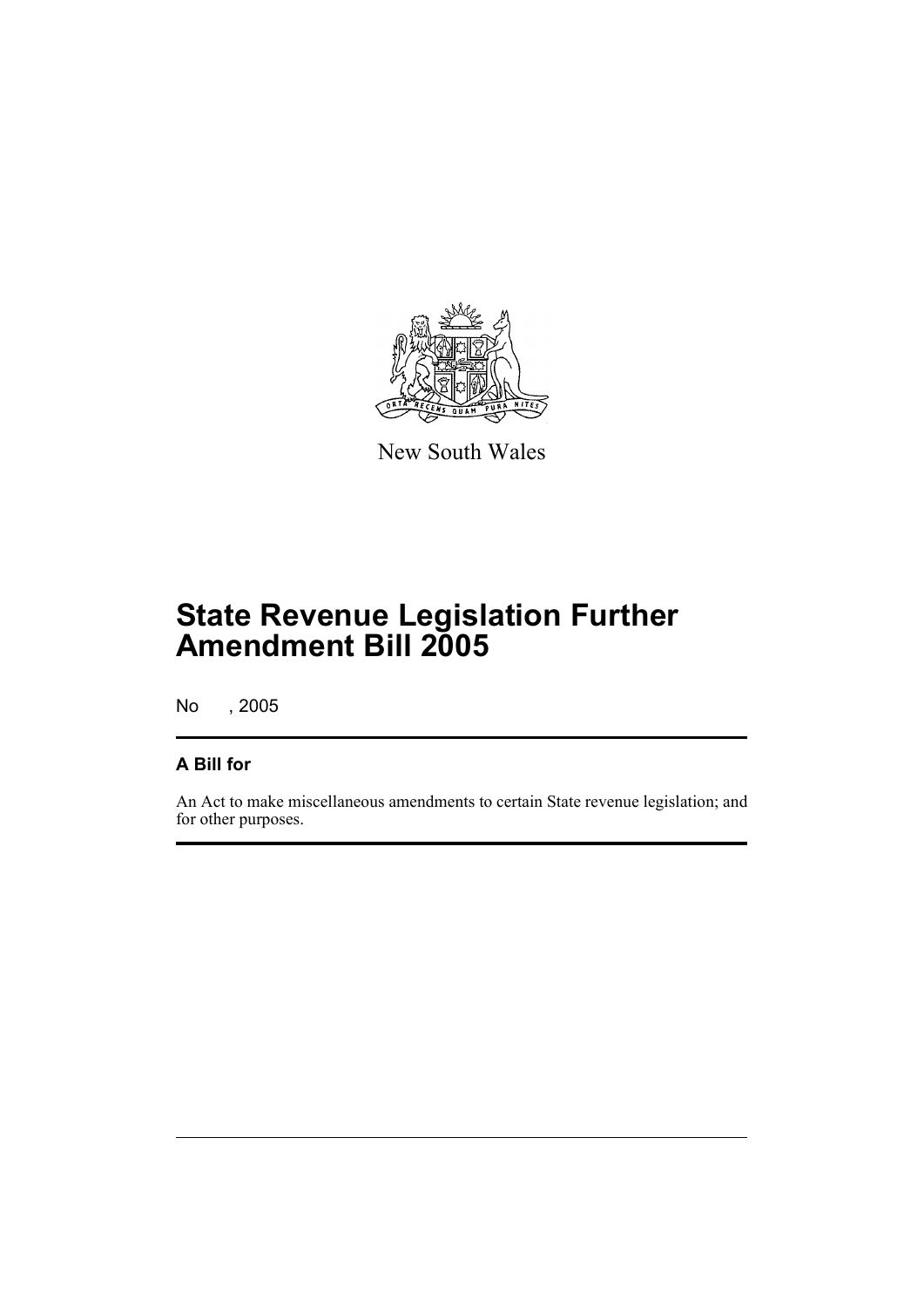|                  |     | The Legislature of New South Wales enacts:                                                                   | 1        |  |
|------------------|-----|--------------------------------------------------------------------------------------------------------------|----------|--|
| 1<br>Name of Act |     |                                                                                                              |          |  |
|                  |     | This Act is the State Revenue Legislation Further Amendment Act 2005.                                        | 3        |  |
| $\mathbf{2}$     |     | <b>Commencement</b>                                                                                          | 4        |  |
|                  | (1) | This Act commences on the date of assent, except as provided by<br>subsection $(2)$ .                        | 5<br>6   |  |
|                  | (2) | The following provisions commence, or are taken to have commenced,<br>on the dates specified:                | 7<br>8   |  |
|                  |     | Schedule 1 [10]–[14]—the date on which the Bill for this Act was<br>introduced into the Legislative Assembly | 9<br>10  |  |
|                  |     | Schedule $1 \left[ 15 \right]$ August 2005                                                                   | 11       |  |
|                  |     | Schedule $1 \lfloor 16 \rfloor$ -31 January 2005                                                             | 12       |  |
|                  |     | Schedule 5 [1], [2] and $[4]$ —1 July 2006                                                                   | 13       |  |
|                  |     | Schedule $5 [3] - 1$ July 2005                                                                               | 14       |  |
| 3                |     | <b>Amendment of Acts</b>                                                                                     | 15       |  |
|                  |     | The Acts specified in Schedules 1–8 are amended as set out in those<br>Schedules.                            | 16<br>17 |  |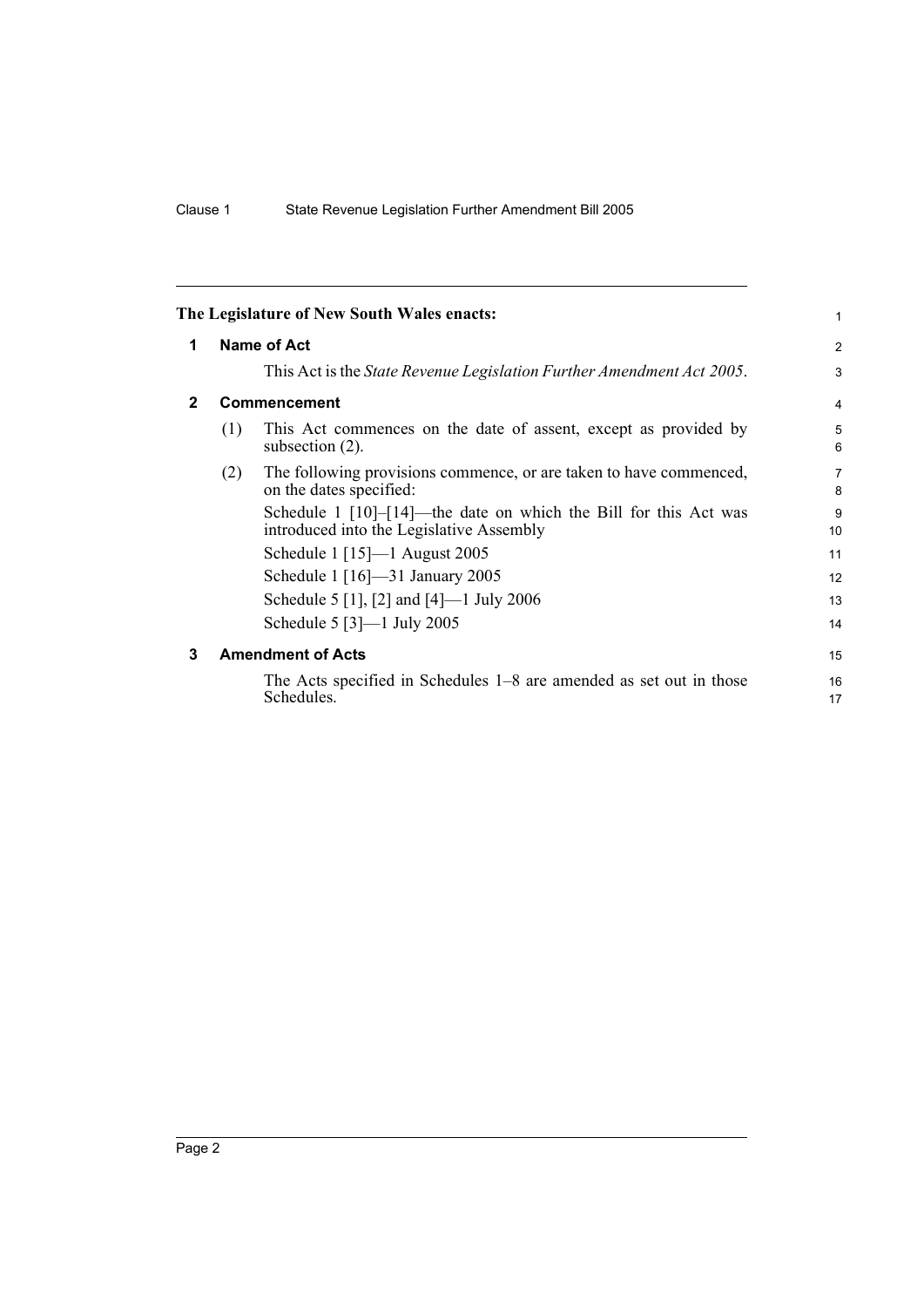Amendment of Duties Act 1997 No 123 Schedule 1

# **Schedule 1 Amendment of Duties Act 1997 No 123**

(Section 3)

1

#### **[1] Section 61 Transfers of property in connection with persons changing superannuation funds**

Omit section 61 (1). Insert instead:

- (1) This section applies to a relevant transfer that occurs in connection with a person:
	- (a) ceasing to be a member of, or otherwise ceasing to be entitled to benefits in respect of, a superannuation fund that is a complying superannuation fund or was a complying superannuation fund within the period of 12 months before the transfer was made, and
	- (b) becoming a member of, or otherwise becoming entitled to benefits in respect of, another superannuation fund that is also a complying superannuation fund or will, in the opinion of the trustees of both funds concerned, be a complying superannuation fund within 12 months after the transfer is made.
- (1A) For the purposes of this section, each of the following is a *relevant transfer*:
	- (a) a transfer of dutiable property from a trustee of a superannuation fund, or a custodian of the trustee, to the trustee of another superannuation fund, or to a custodian of the trustee of another superannuation fund,
	- (b) a transfer of dutiable property from a trustee of a superannuation fund to a custodian of the trustee, or from a custodian of the trustee of a superannuation fund to the trustee,
	- (c) a transfer of marketable securities from a trustee of a pooled superannuation trust, made in exchange for a redemption of units in the trust, to the trustee of a superannuation fund, or a custodian of the trustee of a superannuation fund.

#### **[2] Section 61 (3) (b)**

Omit "complying".

#### **[3] Section 61 (3) (e)**

Insert "the person will become a member of, or otherwise become entitled to benefits in respect of," after "fund" where firstly occurring.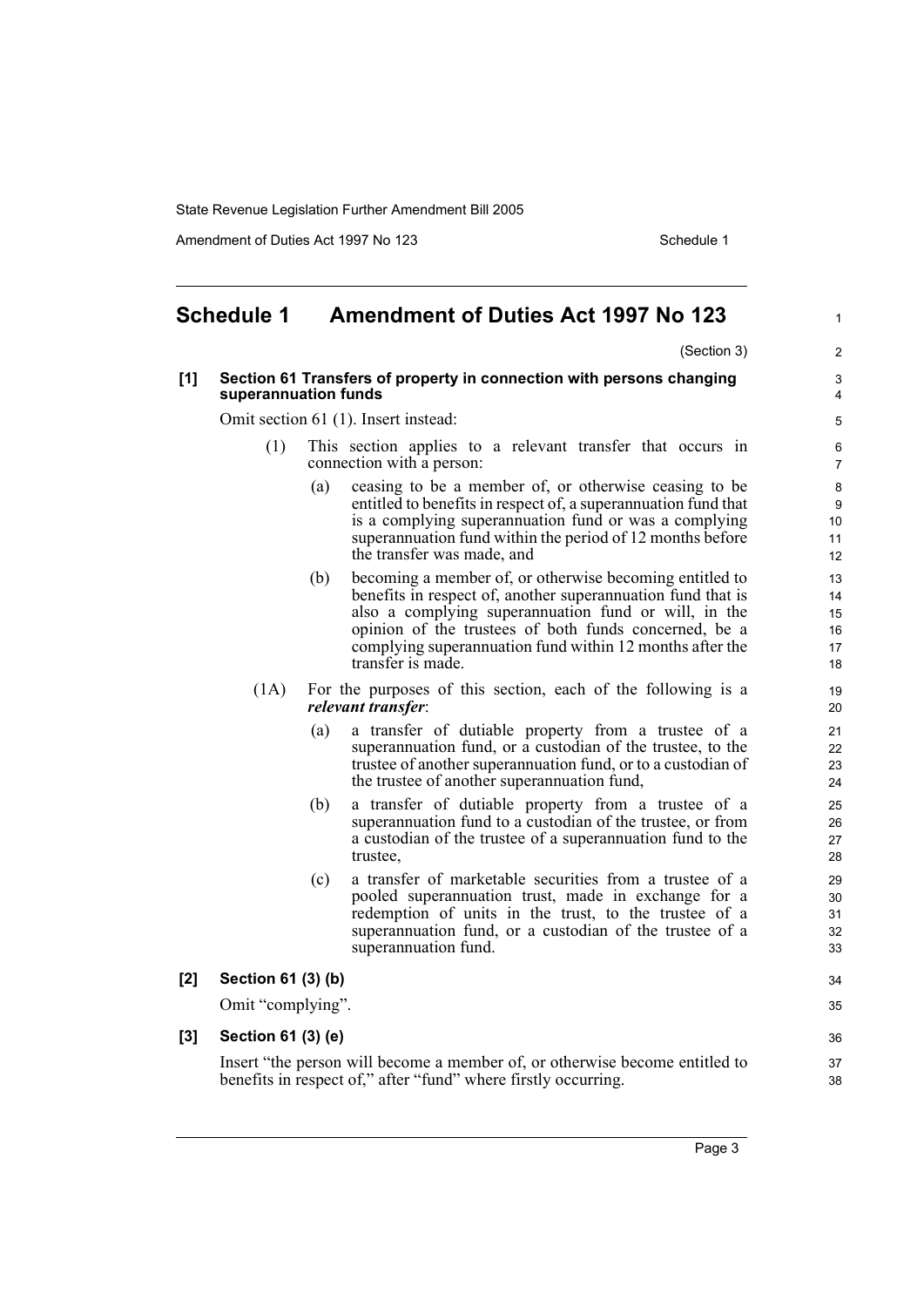Schedule 1 Amendment of Duties Act 1997 No 123

| [4]                                                           | <b>Section 65 Exemptions from duty</b> |                      |                                                                                                                                                                                                                                                                                                                                                                                                      |                                  |  |  |
|---------------------------------------------------------------|----------------------------------------|----------------------|------------------------------------------------------------------------------------------------------------------------------------------------------------------------------------------------------------------------------------------------------------------------------------------------------------------------------------------------------------------------------------------------------|----------------------------------|--|--|
|                                                               |                                        |                      | Insert after section 65 (14):                                                                                                                                                                                                                                                                                                                                                                        | $\overline{c}$                   |  |  |
|                                                               |                                        | (15)                 | Home equity release schemes                                                                                                                                                                                                                                                                                                                                                                          | 3                                |  |  |
|                                                               |                                        |                      | No duty is chargeable under this Chapter on the transfer of, or an<br>agreement to transfer, land, a land use entitlement, or an interest<br>in land or a land use entitlement if:                                                                                                                                                                                                                   | 4<br>5<br>6                      |  |  |
|                                                               |                                        |                      | the land concerned is used as the principal place of<br>(a)<br>residence of the transferor, and                                                                                                                                                                                                                                                                                                      | $\overline{7}$<br>8              |  |  |
|                                                               |                                        |                      | the transferor, or, if there is more than one transferor, at<br>(b)<br>least one of them, is aged 65 years or older, and                                                                                                                                                                                                                                                                             | 9<br>10                          |  |  |
|                                                               |                                        |                      | the transfer or agreement is entered into in connection with<br>(c)<br>an approved home equity release scheme.                                                                                                                                                                                                                                                                                       | 11<br>12                         |  |  |
|                                                               |                                        |                      | In this subsection:                                                                                                                                                                                                                                                                                                                                                                                  | 13                               |  |  |
|                                                               |                                        |                      | <i>approved home equity release scheme</i> means a home equity<br>release scheme approved, or of a class approved, by the Chief<br>Commissioner, in accordance with any guidelines approved by<br>the Treasurer that are published in the Gazette.                                                                                                                                                   | 14<br>15<br>16<br>17             |  |  |
|                                                               |                                        |                      | <b>home equity release scheme</b> means a scheme that enables an<br>owner of residential property to obtain money from a person (the<br><i>lender</i> ) in exchange for an agreement that a proportion of the<br>value of the residential property will be paid to the lender on the<br>occurrence of a specified event (such as the sale of the residential<br>property or the death of the owner). | 18<br>19<br>20<br>21<br>22<br>23 |  |  |
| [5]                                                           |                                        |                      | Section 73 Ineligible persons                                                                                                                                                                                                                                                                                                                                                                        | 24                               |  |  |
| Omit "16 years" wherever occurring in section 73 (3) and (4). |                                        |                      | 25                                                                                                                                                                                                                                                                                                                                                                                                   |                                  |  |  |
|                                                               |                                        |                      | Insert instead "18 years".                                                                                                                                                                                                                                                                                                                                                                           | 26                               |  |  |
| [6]                                                           | <b>Section 111 Exemptions</b>          |                      |                                                                                                                                                                                                                                                                                                                                                                                                      |                                  |  |  |
|                                                               |                                        |                      | Insert after section 111 $(1)(a)$ :                                                                                                                                                                                                                                                                                                                                                                  |                                  |  |  |
|                                                               |                                        | (aa)                 | the call option is assigned to a body established solely for the<br>purpose of raising funds in relation to an investment scheme<br>promoted by the person who assigns the call option, or                                                                                                                                                                                                           | 29<br>30<br>31                   |  |  |
| [7]                                                           |                                        | <b>Section 163DA</b> |                                                                                                                                                                                                                                                                                                                                                                                                      | 32                               |  |  |
|                                                               |                                        |                      | Insert after section 163D:                                                                                                                                                                                                                                                                                                                                                                           | 33                               |  |  |
|                                                               | <b>163DA</b>                           |                      | Meaning of "associated person"                                                                                                                                                                                                                                                                                                                                                                       | 34                               |  |  |
| (1)                                                           |                                        |                      | Without limiting the meaning of <i>associated person</i> in the<br>Dictionary, a public company and a subsidiary (within the                                                                                                                                                                                                                                                                         | 35<br>36                         |  |  |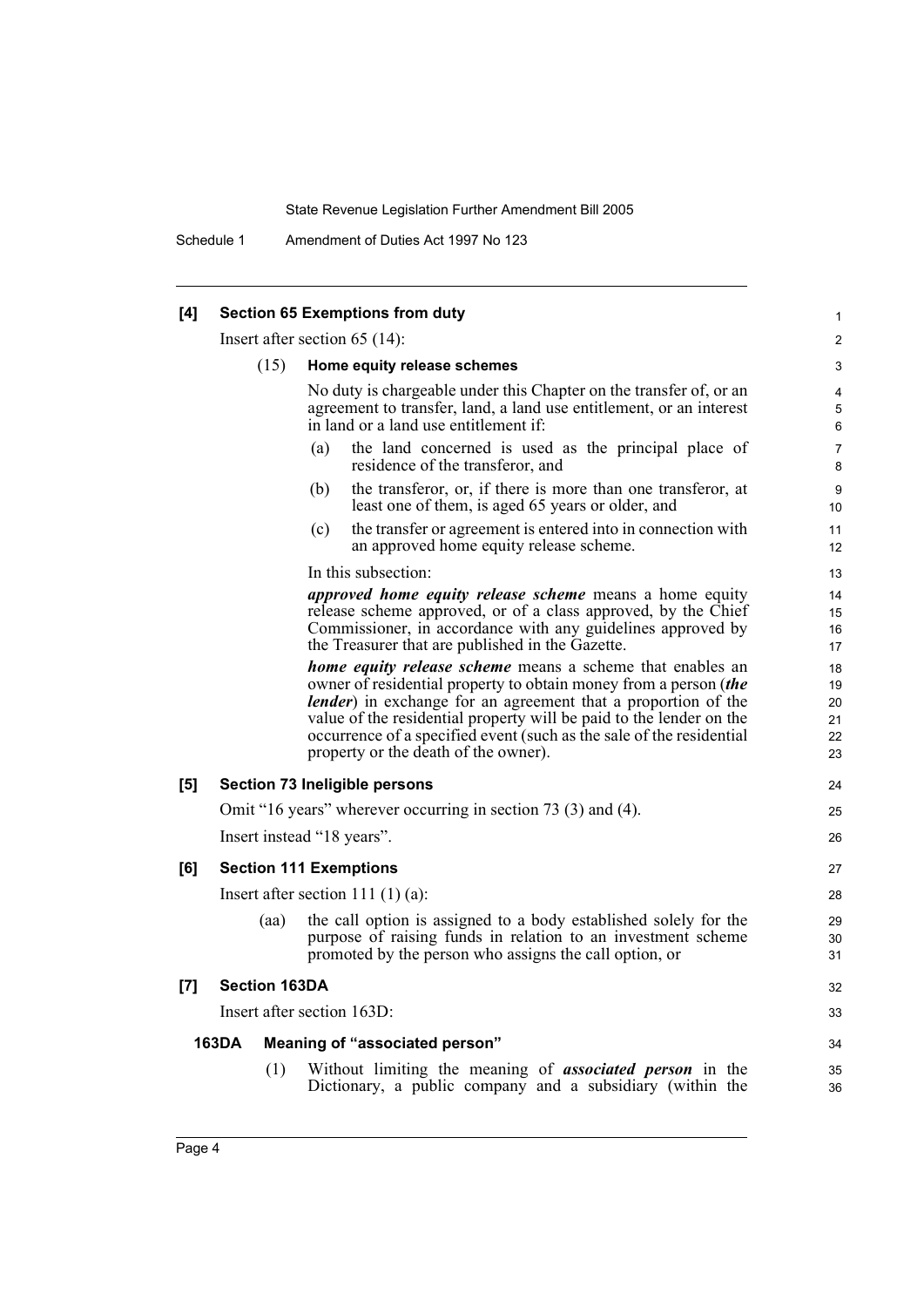Amendment of Duties Act 1997 No 123 Schedule 1

**[9]** 

|     |                                   |     | meaning of the <i>Corporations Act 2001</i> of the Commonwealth) of<br>a public company are taken to be associated persons for the<br>purposes of this Chapter.                                                                                                                                                                                                                                                                                                                                                                                           | 1<br>$\overline{2}$<br>3                            |  |  |
|-----|-----------------------------------|-----|-----------------------------------------------------------------------------------------------------------------------------------------------------------------------------------------------------------------------------------------------------------------------------------------------------------------------------------------------------------------------------------------------------------------------------------------------------------------------------------------------------------------------------------------------------------|-----------------------------------------------------|--|--|
|     | (2)                               |     | However, the responsible entity for a managed investment<br>scheme and the responsible entity for another managed<br>investment scheme are considered to be associated persons for<br>the purposes of this Chapter only if a person who is a member of<br>one scheme and is beneficially entitled to more than 20% of the<br>property to which the scheme relates is also a member of the other<br>scheme and is beneficially entitled to more than 20% of the<br>property to which that other scheme relates.                                            | 4<br>5<br>6<br>$\overline{7}$<br>8<br>9<br>10<br>11 |  |  |
| [8] |                                   |     | Section 163ZU Registration of wholesale unit trust schemes                                                                                                                                                                                                                                                                                                                                                                                                                                                                                                | 12                                                  |  |  |
|     |                                   |     | Omit section 163ZU (2) (a). Insert instead:                                                                                                                                                                                                                                                                                                                                                                                                                                                                                                               | 13                                                  |  |  |
|     |                                   | (a) | not less than 80% of the units in the unit trust scheme are<br>held by qualifying investors, and                                                                                                                                                                                                                                                                                                                                                                                                                                                          | 14<br>15                                            |  |  |
| [9] | Section 163ZU (2A)                |     |                                                                                                                                                                                                                                                                                                                                                                                                                                                                                                                                                           | 16                                                  |  |  |
|     | Insert after section $163ZU(2)$ : |     |                                                                                                                                                                                                                                                                                                                                                                                                                                                                                                                                                           |                                                     |  |  |
|     | (2A)                              |     | For the purposes of this section, a <i>qualifying investor</i> in a unit<br>trust scheme means a person who holds units in the unit trust<br>scheme in any of the following capacities:                                                                                                                                                                                                                                                                                                                                                                   | 18<br>19<br>20                                      |  |  |
|     |                                   | (a) | as trustee of a complying superannuation fund that has not<br>less than 300 members,                                                                                                                                                                                                                                                                                                                                                                                                                                                                      | 21<br>22                                            |  |  |
|     |                                   | (b) | as trustee of a complying approved deposit fund that has<br>not less than 300 members,                                                                                                                                                                                                                                                                                                                                                                                                                                                                    | 23<br>24                                            |  |  |
|     |                                   | (c) | as the trustee of a pooled superannuation trust,                                                                                                                                                                                                                                                                                                                                                                                                                                                                                                          | 25                                                  |  |  |
|     |                                   | (d) | as the trustee of a public unit trust,                                                                                                                                                                                                                                                                                                                                                                                                                                                                                                                    | 26                                                  |  |  |
|     |                                   | (e) | as a life company if its holding of the units in the unit trust<br>scheme is an investment of a statutory fund maintained by<br>it under the Life Insurance Act 1995 of the Commonwealth<br>(and, for the purposes of this paragraph, the holding of<br>units by a life company by way of an investment of a<br>statutory fund of the life company is taken to be a holding<br>of units by the life company in a separate capacity from a<br>holding of units by the life company by way of investment<br>of another statutory fund of the life company), | 27<br>28<br>29<br>30<br>31<br>32<br>33<br>34<br>35  |  |  |
|     |                                   | (f) | as a custodian for a trustee, or a trustee for a life company,<br>referred to in any of the preceding paragraphs in its<br>capacity as such a custodian or trustee,                                                                                                                                                                                                                                                                                                                                                                                       | 36<br>37<br>38                                      |  |  |
|     |                                   | (g) | as the trustee of another wholesale unit trust scheme,                                                                                                                                                                                                                                                                                                                                                                                                                                                                                                    | 39                                                  |  |  |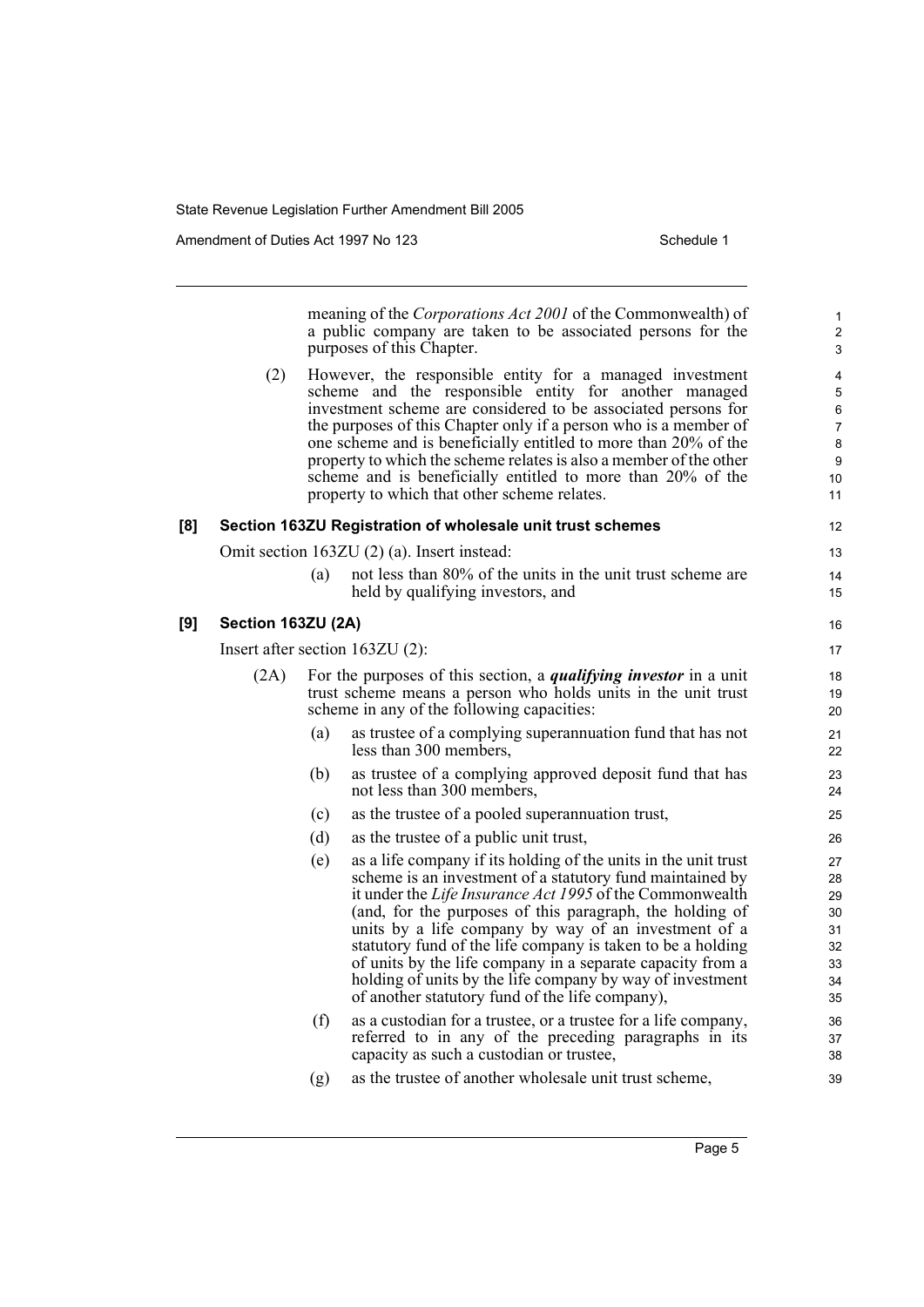Schedule 1 Amendment of Duties Act 1997 No 123

| (h) | as the custodian or trustee for an IDPS, or investor directed |
|-----|---------------------------------------------------------------|
|     | portfolio service, within the meaning of the relevant ASIC    |
|     | policy statement, if the IDPS has not less than 300 clients   |
|     | or investors, none of whom (individually or together with     |
|     | any associated person) is beneficially entitled to more than  |
|     | 20% of the property to which the IDPS relates,                |

- (i) as the responsible entity for a managed investment scheme registered under the *Corporations Act 2001* of the Commonwealth (not being a person to which paragraph (d) or (h) applies), if the managed investment scheme has not less than 300 members, none of whom (individually or together with any associated person) is beneficially entitled to more than 20% of the property to which the scheme relates,
- (j) as the Crown in right of the Commonwealth, a State or a Territory (including any statutory body representing the Crown in right of the Commonwealth, a State or a Territory),
- (k) in a capacity approved by the Chief Commissioner, being a capacity that the Chief Commissioner is satisfied corresponds to a capacity referred to in paragraphs (a)–(f) under the law of an external Territory or a foreign country,
- (l) as a corporation or unit trust scheme that is wholly owned by a person or persons who hold shares in the corporation or units in the unit trust scheme in a capacity approved by the Chief Commissioner, being a capacity that the Chief Commissioner is satisfied corresponds to a capacity referred to in paragraphs  $(a)$ – $(f)$  under the law of an external Territory or a foreign country.

#### **[10] Section 218 Stamping before advance**

Omit section 218 (2). Insert instead:

- (2) If a mortgage referred to in section 216 or 217 is stamped before an advance has been made:
	- (a) the liability date for the mortgage is, for the purpose of determining a referable point for the mortgage, taken to be the date of stamping, and
	- (b) the mortgage may be stamped only for an amount of an advance secured by the mortgage that does not exceed the value of the property affected by the mortgage at the date of the referable point.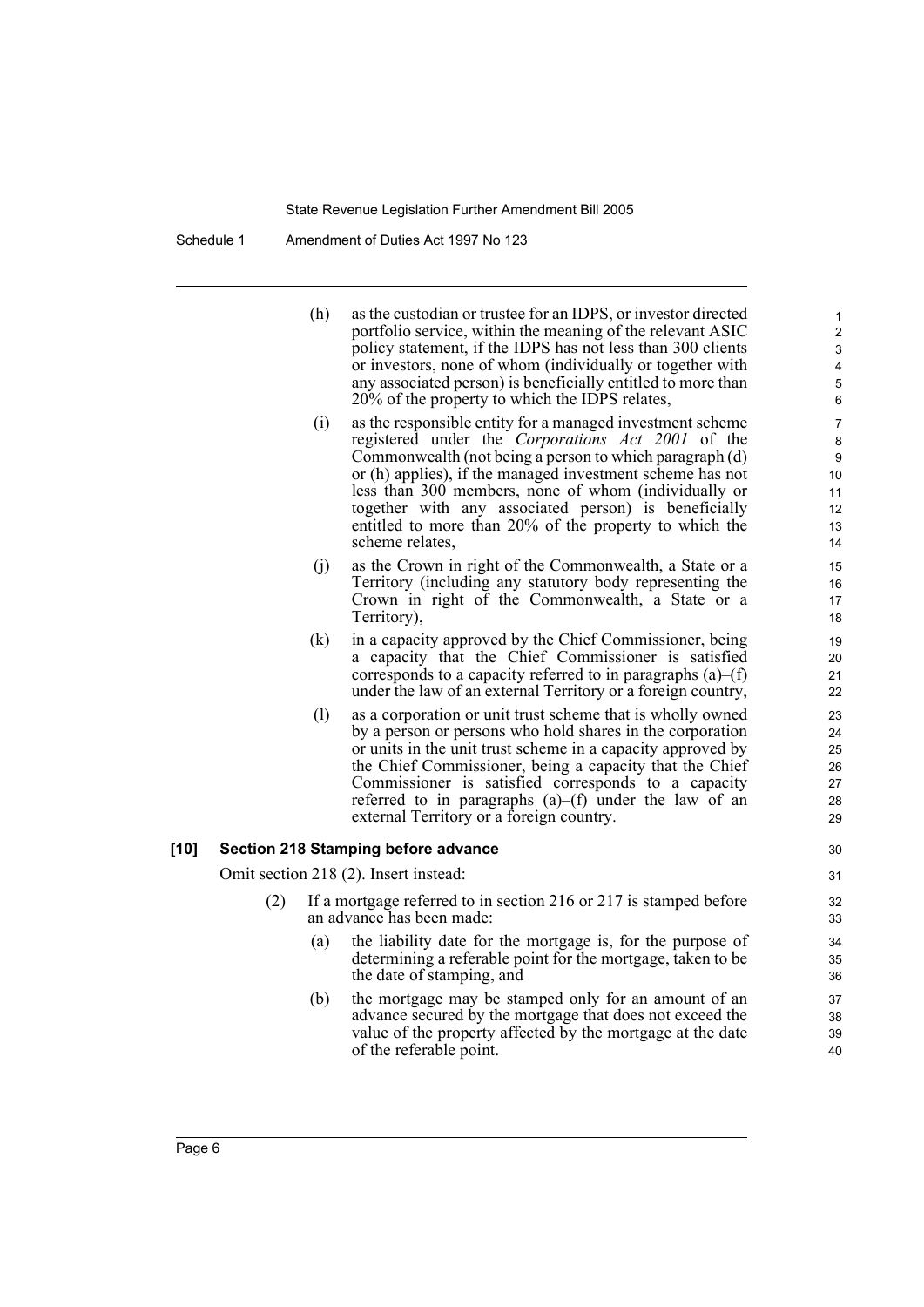Amendment of Duties Act 1997 No 123 Schedule 1

| $[11]$ | Section 226 Payment of duty on mortgages associated with debenture<br>issues |     |                                                                                                                                                                                                                                                                                                                                |                                  |  |  |
|--------|------------------------------------------------------------------------------|-----|--------------------------------------------------------------------------------------------------------------------------------------------------------------------------------------------------------------------------------------------------------------------------------------------------------------------------------|----------------------------------|--|--|
|        |                                                                              |     | Insert "made before the debenture concession closure date" after "advances"<br>wherever occurring in section $226(2)$ .                                                                                                                                                                                                        | 3<br>4                           |  |  |
| $[12]$ | <b>Section 226 (3B)</b>                                                      |     |                                                                                                                                                                                                                                                                                                                                | 5                                |  |  |
|        |                                                                              |     | Omit the subsection. Insert instead:                                                                                                                                                                                                                                                                                           | 6                                |  |  |
|        | (3B)                                                                         |     | Section 208 (2) applies in respect of a mortgage referred to in<br>subsection (2), if an advance or further advance is made on or<br>after the debenture concession closure date, as if the reference to<br>the amount secured by the mortgage at the time a liability to duty<br>last arose were a reference to the total of: | 7<br>8<br>9<br>10<br>11          |  |  |
|        |                                                                              | (a) | the disclosed debenture amount, and                                                                                                                                                                                                                                                                                            | 12                               |  |  |
|        |                                                                              | (b) | any advances or further advances made on or after the<br>cut-off date in respect of which duty has been paid under<br>this Chapter.                                                                                                                                                                                            | 13<br>14<br>15                   |  |  |
| $[13]$ | <b>Section 226 (4A)</b>                                                      |     |                                                                                                                                                                                                                                                                                                                                | 16                               |  |  |
|        | Insert after section $226(4)$ :                                              |     |                                                                                                                                                                                                                                                                                                                                |                                  |  |  |
|        | (4A)                                                                         |     | To avoid any doubt, subsection (3B) extends to a mortgage<br>executed before 1 January 1999.                                                                                                                                                                                                                                   | 18<br>19                         |  |  |
| $[14]$ | <b>Section 226 (5)</b>                                                       |     |                                                                                                                                                                                                                                                                                                                                | 20                               |  |  |
|        | Insert in alphabetical order:                                                |     |                                                                                                                                                                                                                                                                                                                                | 21                               |  |  |
|        |                                                                              |     | <i>debenture concession closure date</i> means the date on which the<br>Bill for the State Revenue Legislation Further Amendment Act<br>2005 was introduced into the Legislative Assembly.                                                                                                                                     | 22<br>23<br>24                   |  |  |
| $[15]$ |                                                                              |     | <b>Section 227A Transfer of mortgages</b>                                                                                                                                                                                                                                                                                      | 25                               |  |  |
|        | Omit section 227A (4). Insert instead:                                       |     |                                                                                                                                                                                                                                                                                                                                |                                  |  |  |
|        | (4)                                                                          |     | This section does not apply to the following:                                                                                                                                                                                                                                                                                  | 27                               |  |  |
|        |                                                                              | (a) | a mortgage referred to in section 220 (3B),                                                                                                                                                                                                                                                                                    | 28                               |  |  |
|        |                                                                              | (b) | a transfer of a mortgage by a corporation to another<br>corporation if the Chief Commissioner is satisfied that, had<br>the transfer been a dutiable transaction, it would not be<br>chargeable with duty under section 281 (relating to<br>transfers between members of the same group of<br>corporations),                   | 29<br>30<br>31<br>32<br>33<br>34 |  |  |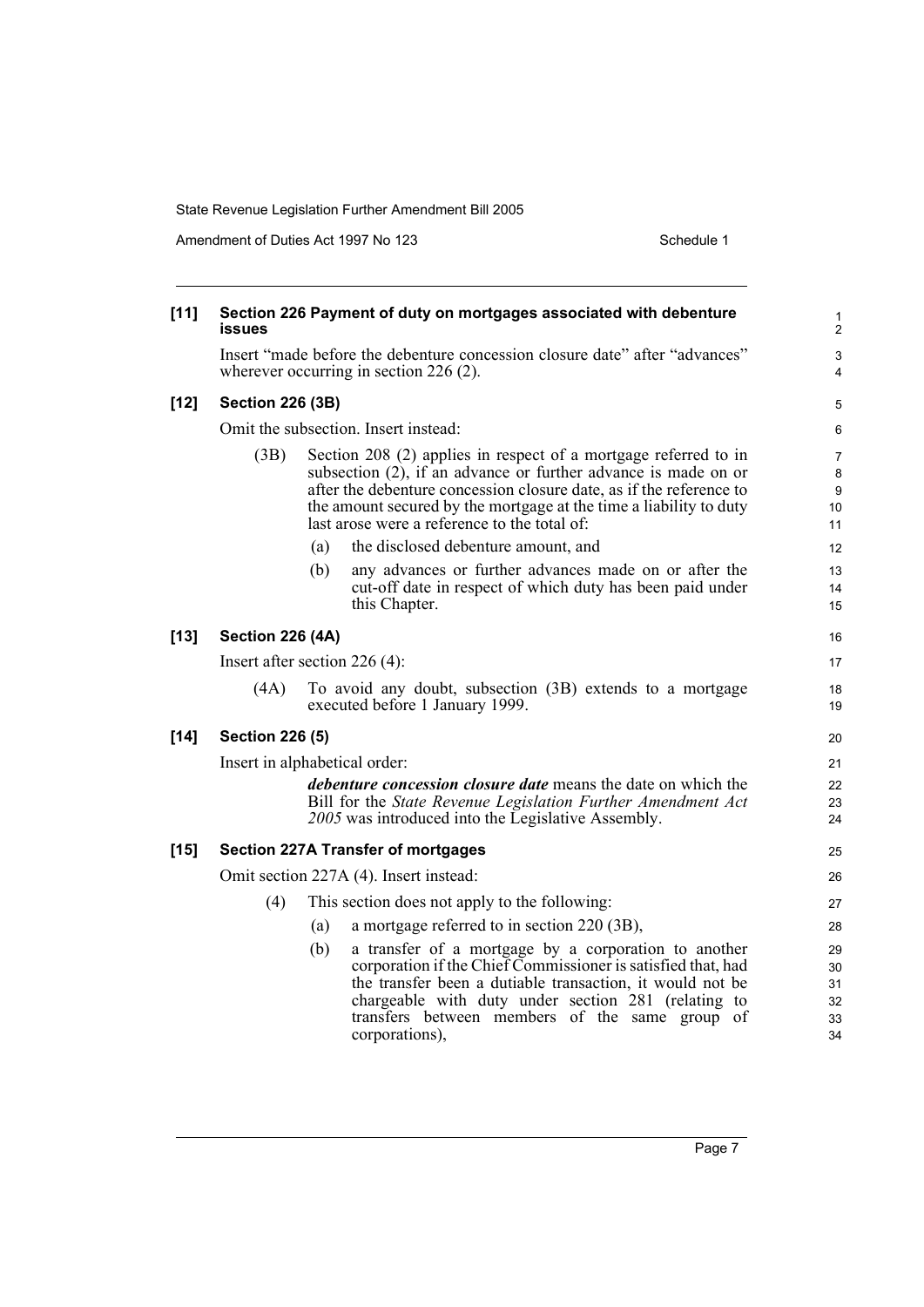|      |    | (c)                   | a transfer of a mortgage in connection with, or in<br>preparation for creating, issuing, marketing or securing, a<br>mortgage-backed security,                                                                                                                   | $\mathbf{1}$<br>$\overline{2}$<br>3 |
|------|----|-----------------------|------------------------------------------------------------------------------------------------------------------------------------------------------------------------------------------------------------------------------------------------------------------|-------------------------------------|
|      |    | (d)                   | a transfer of a mortgage from a person who holds the<br>mortgage as trustee for another person to a new trustee<br>appointed in substitution for the former trustee.                                                                                             | 4<br>5<br>6                         |
| [16] |    |                       | Section 233 Types of general insurance                                                                                                                                                                                                                           | 7                                   |
|      |    |                       | Omit "1 February 2005" from section 233 (3) (c).                                                                                                                                                                                                                 | 8                                   |
|      |    |                       | Insert instead "31 January 2010".                                                                                                                                                                                                                                | 9                                   |
| [17] |    |                       | Schedule 1 Savings, transitional and other provisions                                                                                                                                                                                                            | 10                                  |
|      |    |                       | Insert at the end of clause $1(1)$ :                                                                                                                                                                                                                             | 11                                  |
|      |    |                       | State Revenue Legislation Further Amendment Act 2005                                                                                                                                                                                                             | 12                                  |
| [18] |    | Schedule 1, Part 23   |                                                                                                                                                                                                                                                                  | 13                                  |
|      |    | Insert after Part 22: |                                                                                                                                                                                                                                                                  | 14                                  |
|      |    |                       | Part 23 Provisions consequent on enactment of                                                                                                                                                                                                                    | 15                                  |
|      |    |                       | <b>State Revenue Legislation Further</b>                                                                                                                                                                                                                         | 16                                  |
|      |    |                       | <b>Amendment Act 2005</b>                                                                                                                                                                                                                                        | 17                                  |
|      | 54 | <b>Definition</b>     |                                                                                                                                                                                                                                                                  | 18                                  |
|      |    |                       | In this Part:                                                                                                                                                                                                                                                    | 19                                  |
|      |    |                       | <b>amending Act</b> means the State Revenue Legislation Further<br>Amendment Act 2005.                                                                                                                                                                           | 20<br>21                            |
|      | 55 |                       | <b>Changes to eligibility for First Home Plus</b>                                                                                                                                                                                                                | 22                                  |
|      |    |                       | The amendment to section 73 made by the amending Act applies<br>to applications under the First Home Plus scheme that are made<br>on or after the commencement of the amendment.                                                                                 | 23<br>24<br>25                      |
|      | 56 |                       | <b>Stamping before advance: section 218</b>                                                                                                                                                                                                                      | 26                                  |
|      |    | (1)                   | The amendment to section 218 made by the amending Act<br>applies to any mortgage stamped on or after the introduction date,<br>regardless of when the mortgage was first executed.                                                                               | 27<br>28<br>29                      |
|      |    | (2)                   | If a mortgage is stamped on or after the introduction date, and<br>before the date of assent to the amending Act, for an amount<br>exceeding the amount for which it may be stamped under section<br>218, as amended by the amending Act, it is taken to be duly | 30<br>31<br>32<br>33                |
|      |    |                       |                                                                                                                                                                                                                                                                  |                                     |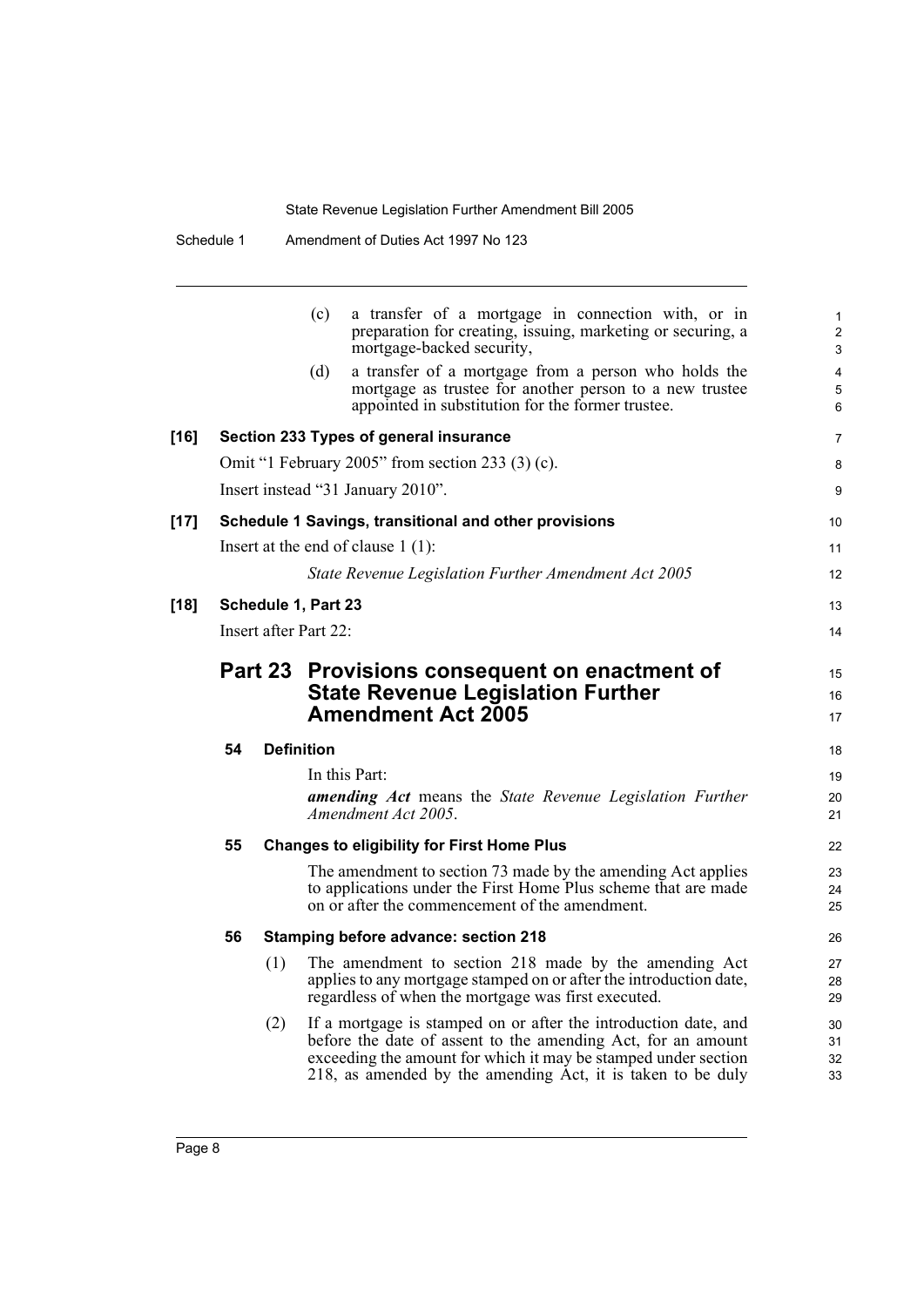Amendment of Duties Act 1997 No 123 Schedule 1

stamped, but only for an amount of an advance secured by the mortgage that does not exceed the value of the property affected by the mortgage at the date of the referable point. (3) If a mortgage stamped before the date of assent to the amending Act becomes chargeable with duty, or additional duty, under Chapter 7 as a consequence of the amendment made to section 218 by the amending Act or this clause, the liability to pay the duty is taken, for the purposes of section 209, to arise on the date of assent to that Act. (4) In this clause: *introduction date* means the date the Bill for the amending Act was introduced into the Legislative Assembly. **57 Closure of debenture concession** (1) Section 226 (3B), as in force immediately before its substitution by the amending Act, continues to apply in respect of an advance or further advance referred to in that subsection that was made before the debenture concession closure date. (2) Any liability to pay duty, or additional duty, under Chapter 7 that arises under section 226 (as amended by the amending Act) because of the making of an advance or further advance on or after the debenture concession closure date but before the date of assent to the amending Act, being a liability that would not arise but for the amendments made to that section by that Act, is taken, for the purposes of section 209, to arise on the date of assent to that Act. (3) In this clause: *debenture concession closure date* means the date the Bill for the amending Act was introduced into the Legislative Assembly. **[19] Dictionary** Omit "and, for the purposes of Chapter 4A (Acquisition and disposal of interests in land rich landholders), a public company and a subsidiary (within the meaning of the *Corporations Act 2001* of the Commonwealth) of a public company are taken to be associated persons" from the definition of *associated person*. **[20] Dictionary, definition of "qualifying investor"** Omit the definition. Insert instead: *qualifying investor* in a unit trust scheme has the meaning given by section 163ZU (2A). 10 11 12 13 14 15 16 17 18 19  $20$ 21  $22$ 23 24 25 26 27 28 29 30 31 32 33 34 35 36 37 38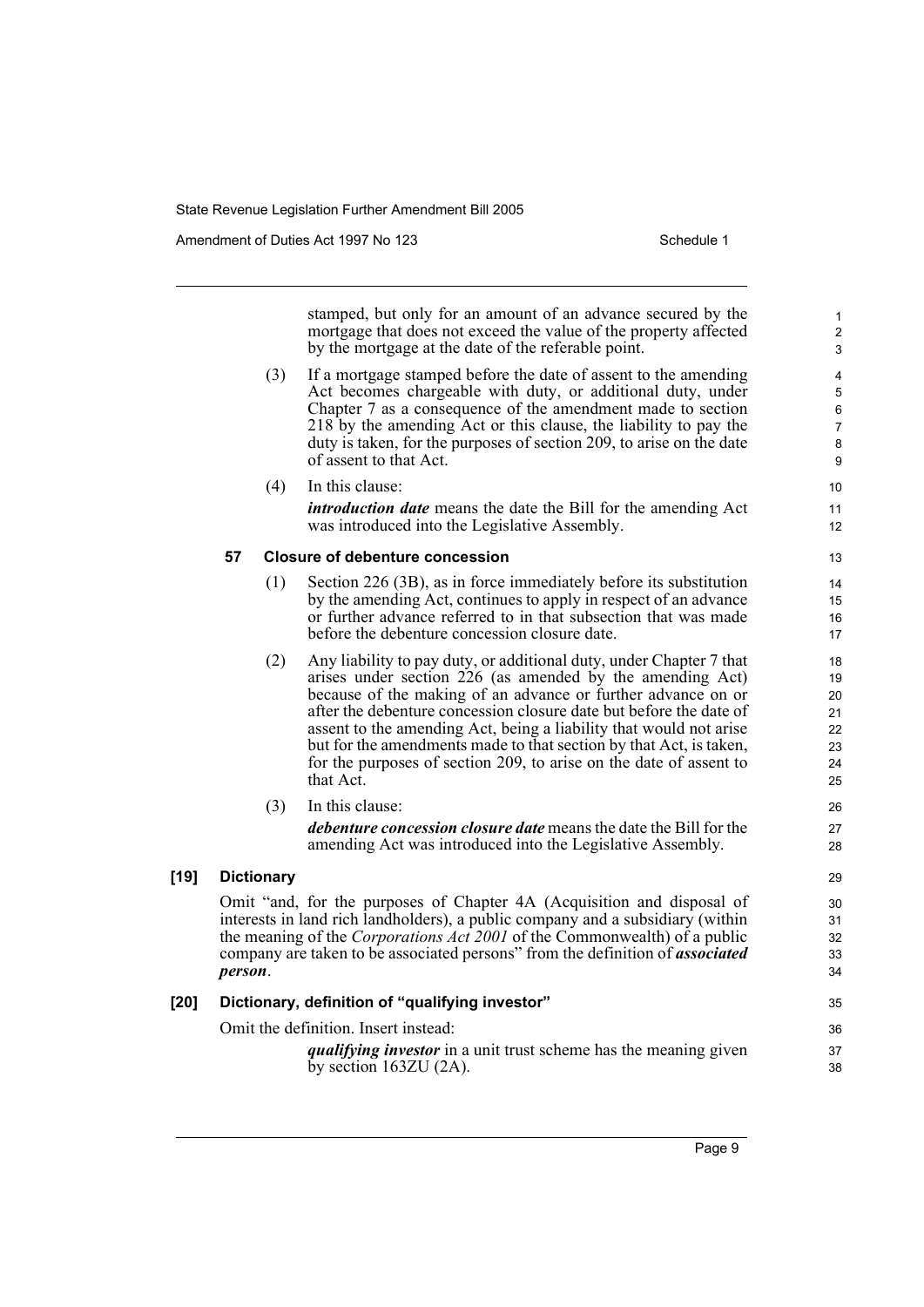# **Schedule 2 Amendment of First Home Owner Grant Act 2000 No 21**

(Section 3)

1 2

3

| [1]   |     | <b>Section 3 Definitions</b>             |     |                                                                                                                                                                                                                                                                     | 4                          |
|-------|-----|------------------------------------------|-----|---------------------------------------------------------------------------------------------------------------------------------------------------------------------------------------------------------------------------------------------------------------------|----------------------------|
|       |     |                                          |     | Omit the definition of <i>residence requirement</i> . Insert instead:                                                                                                                                                                                               | 5                          |
|       |     |                                          |     | <i>residence requirement</i> —see section 12.                                                                                                                                                                                                                       | 6                          |
| [2]   |     |                                          |     | Section 8A Criterion 1A-Applicant to be at least 18 years of age                                                                                                                                                                                                    | $\overline{7}$             |
|       |     |                                          |     | Omit "16 years" wherever occurring. Insert instead "18 years".                                                                                                                                                                                                      | 8                          |
| $[3]$ |     |                                          |     | Section 10 Criterion 3-Applicant (or applicant's spouse) must not have<br>received an earlier grant                                                                                                                                                                 | 9<br>10                    |
|       |     |                                          |     | Omit section 10 (2). Insert instead:                                                                                                                                                                                                                                | 11                         |
|       |     | (2)                                      |     | An applicant is not ineligible if the grant was paid but later paid<br>back, together with any penalty payable under section 45.                                                                                                                                    | 12<br>13                   |
| [4]   |     |                                          |     | Section 11 Criterion 4—Applicant (or applicant's spouse) must not have<br>had relevant interest in residential property                                                                                                                                             | 14<br>15                   |
|       |     |                                          |     | Omit section 11 (3). Insert instead:                                                                                                                                                                                                                                | 16                         |
|       | (3) |                                          |     | An applicant is also ineligible if the applicant or the applicant's<br>spouse has, at any time before the commencement date of the<br>eligible transaction to which the application relates:                                                                        | 17<br>18<br>19             |
|       |     |                                          | (a) | held a relevant interest in residential property in New<br>South Wales or an interest in residential property in<br>another State or a Territory that is a relevant interest under<br>the corresponding law of that State or Territory, and                         | 20<br>21<br>22<br>23       |
|       |     |                                          | (b) | occupied the property as a place of residence for a<br>continuous period of at least 6 months.                                                                                                                                                                      | 24<br>25                   |
| [5]   |     | <b>Section 12</b>                        |     |                                                                                                                                                                                                                                                                     | 26                         |
|       |     |                                          |     | Omit the section. Insert instead:                                                                                                                                                                                                                                   | 27                         |
|       | 12  | <b>Criterion 5-Residence requirement</b> |     |                                                                                                                                                                                                                                                                     | 28                         |
|       |     | (1)                                      |     | An applicant for a first home owner grant must:                                                                                                                                                                                                                     | 29                         |
|       |     |                                          | (a) | commence occupation of the home to which the<br>application relates as the applicant's principal place of<br>residence within 12 months after completion of the eligible<br>transaction or the period approved by the Chief<br>Commissioner under this section, and | 30<br>31<br>32<br>33<br>34 |
|       |     |                                          |     |                                                                                                                                                                                                                                                                     |                            |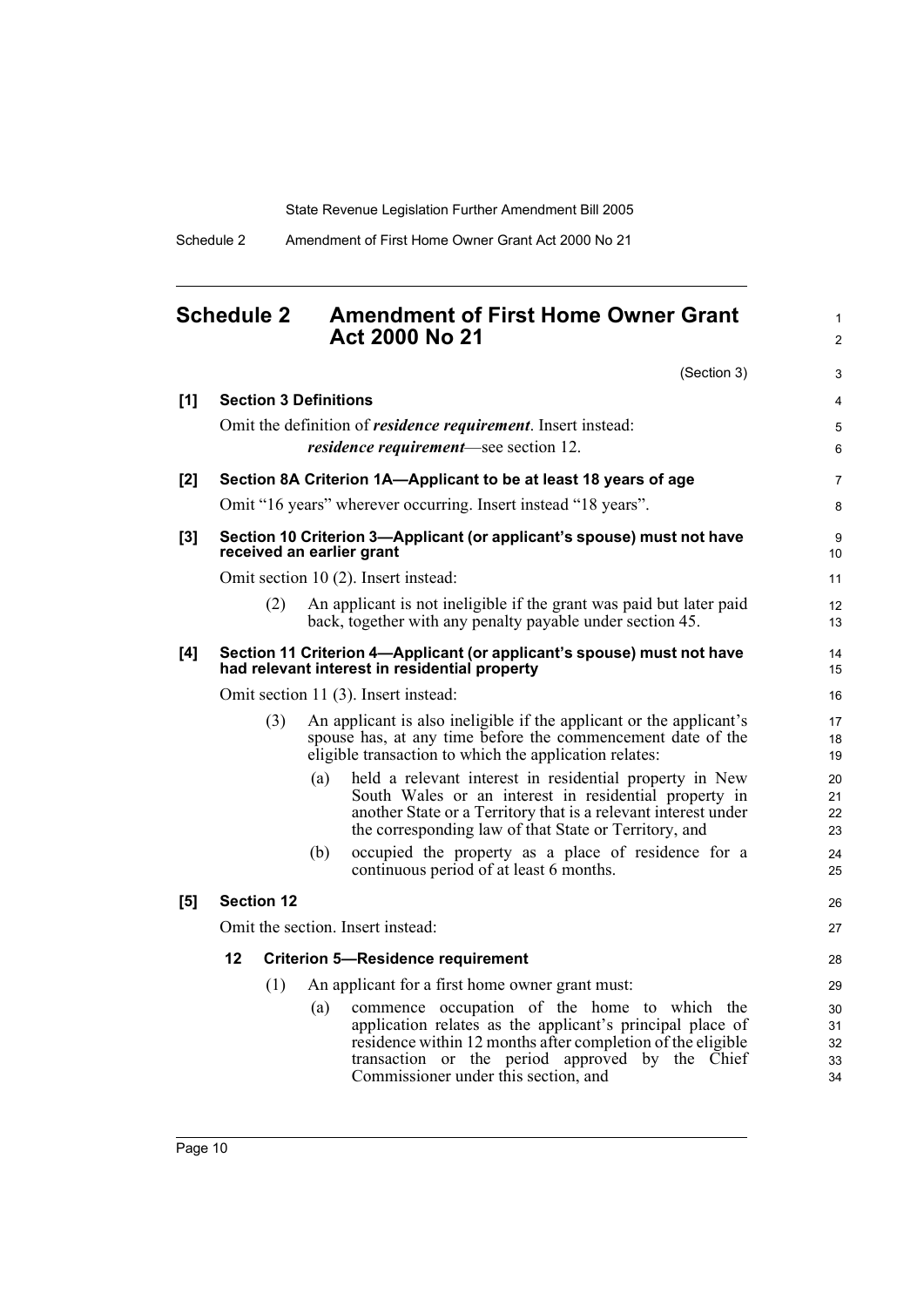## Amendment of First Home Owner Grant Act 2000 No 21 Schedule 2

|     |                              | (b)<br>occupy the home as a principal place of residence for a<br>continuous period of at least 6 months or the period<br>approved by the Chief Commissioner under this section.                                                                                                                             | $\mathbf{1}$<br>$\overline{2}$<br>3 |
|-----|------------------------------|--------------------------------------------------------------------------------------------------------------------------------------------------------------------------------------------------------------------------------------------------------------------------------------------------------------|-------------------------------------|
|     | (2)                          | This requirement is referred to in this Act as the <i>residence</i><br>requirement.                                                                                                                                                                                                                          | 4<br>5                              |
|     | (3)                          | The Chief Commissioner may, if satisfied there are good reasons<br>to do so, do either or both of the following:                                                                                                                                                                                             | 6<br>7                              |
|     |                              | approve the commencement of occupation by the applicant<br>(a)<br>of the home to which the application relates as a principal<br>place of residence more than 12 months after completion<br>of the eligible transaction,                                                                                     | 8<br>9<br>10<br>11                  |
|     |                              | (b)<br>approve the occupation of the home as a principal place of<br>residence for a period of less than 6 months.                                                                                                                                                                                           | 12<br>13                            |
|     | (4)                          | The Chief Commissioner may, if satisfied there are good reasons<br>to do so, exempt an applicant from the residence requirement.                                                                                                                                                                             | 14<br>15                            |
|     | (5)                          | An approval or exemption under this section may be given by the<br>Chief Commissioner at any time, even if the period of 12 months<br>after completion of the eligible transaction has already expired or<br>the applicant's occupation of the home as a principal place of<br>residence has already ceased. | 16<br>17<br>18<br>19<br>20          |
|     | (6)                          | If an application is made by joint applicants and at least one (but<br>not all) of the applicants complies with the residence<br>requirement, the non-complying applicant or applicants are<br>exempted from compliance with the residence requirement.                                                      | 21<br>22<br>23<br>24                |
| [6] | <b>Section 25 Objections</b> |                                                                                                                                                                                                                                                                                                              | 25                                  |
|     |                              | Omit section 25 (1). Insert instead:                                                                                                                                                                                                                                                                         | 26                                  |
|     | (1)                          | An applicant (or former applicant) for a first home owner grant<br>who is dissatisfied with any of the following decisions of the<br>Chief Commissioner may lodge a written objection to the<br>decision with the Chief Commissioner:                                                                        | 27<br>28<br>29<br>30                |
|     |                              | (a)<br>a decision on the person's application for a first home<br>owner grant (including a decision to vary or reverse an<br>earlier decision made independently of an objection under<br>this Act).                                                                                                         | 31<br>32<br>33<br>34                |
|     |                              | a decision to require the person to repay an amount under<br>(b)<br>section 45,                                                                                                                                                                                                                              | 35<br>36                            |
|     |                              | (c)<br>a decision to require the person to pay a penalty under<br>section 45.                                                                                                                                                                                                                                | 37<br>38                            |
|     |                              |                                                                                                                                                                                                                                                                                                              |                                     |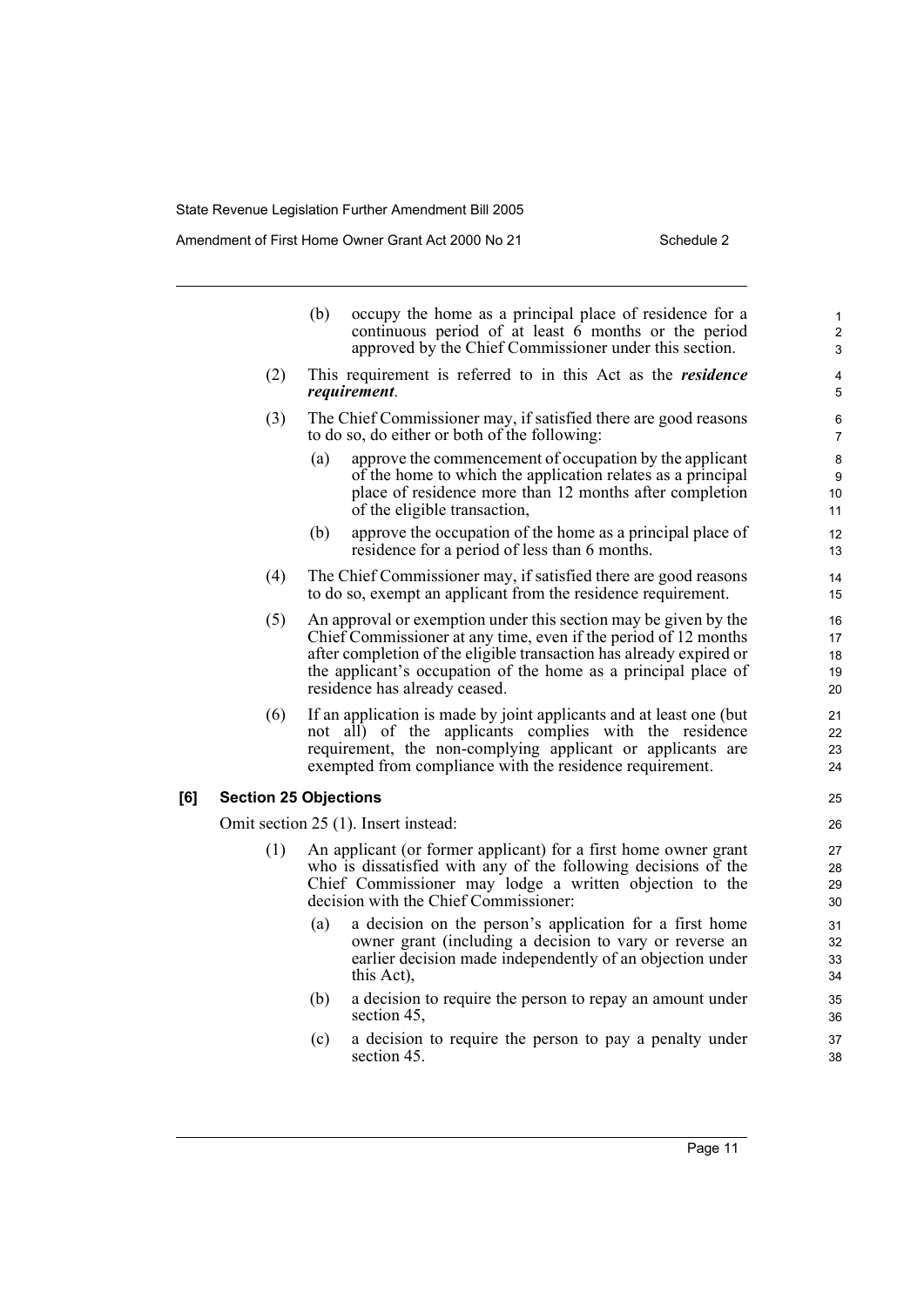Schedule 2 Amendment of First Home Owner Grant Act 2000 No 21

|     |                                                       | (1A) | A person who is dissatisfied with a decision of the Chief<br>Commissioner to require the person, instead of a grant recipient,<br>to pay a recoverable amount under section 46A may lodge a<br>written objection to the decision with the Chief Commissioner.                                            | 1<br>$\overline{\mathbf{c}}$<br>3<br>4 |  |  |  |  |
|-----|-------------------------------------------------------|------|----------------------------------------------------------------------------------------------------------------------------------------------------------------------------------------------------------------------------------------------------------------------------------------------------------|----------------------------------------|--|--|--|--|
| [7] | Schedule 1 Savings, transitional and other provisions |      |                                                                                                                                                                                                                                                                                                          |                                        |  |  |  |  |
|     |                                                       |      | Insert at the end of clause $1(1)$ :                                                                                                                                                                                                                                                                     | 6                                      |  |  |  |  |
|     |                                                       |      | State Revenue Legislation Further Amendment Act 2005                                                                                                                                                                                                                                                     | 7                                      |  |  |  |  |
| [8] |                                                       |      | Schedule 1, Part 5                                                                                                                                                                                                                                                                                       | 8                                      |  |  |  |  |
|     |                                                       |      | Insert after Part 4:                                                                                                                                                                                                                                                                                     | 9                                      |  |  |  |  |
|     | Part 5                                                |      | Provisions consequent on enactment of<br><b>State Revenue Legislation Further</b><br><b>Amendment Act 2005</b>                                                                                                                                                                                           | 10<br>11<br>12                         |  |  |  |  |
|     | 9                                                     |      | <b>Application of amendments</b>                                                                                                                                                                                                                                                                         | 13                                     |  |  |  |  |
|     |                                                       | (1)  | The amendments to this Act made by the State Revenue<br>Legislation Further Amendment Act 2005 in relation to the<br>eligibility criteria for a first home owner grant apply in respect of<br>applications for a first home owner grant that are made on or after<br>the commencement of the amendments. | 14<br>15<br>16<br>17<br>18             |  |  |  |  |
|     |                                                       | (2)  | The amendment to section 25 made by the <i>State Revenue</i><br>Legislation Further Amendment Act 2005 applies in respect of<br>decisions made by the Chief Commissioner referred to in that<br>section of which he or she gives notice on or after the<br>commencement of the amendment.                | 19<br>20<br>21<br>22<br>23             |  |  |  |  |
|     |                                                       |      |                                                                                                                                                                                                                                                                                                          |                                        |  |  |  |  |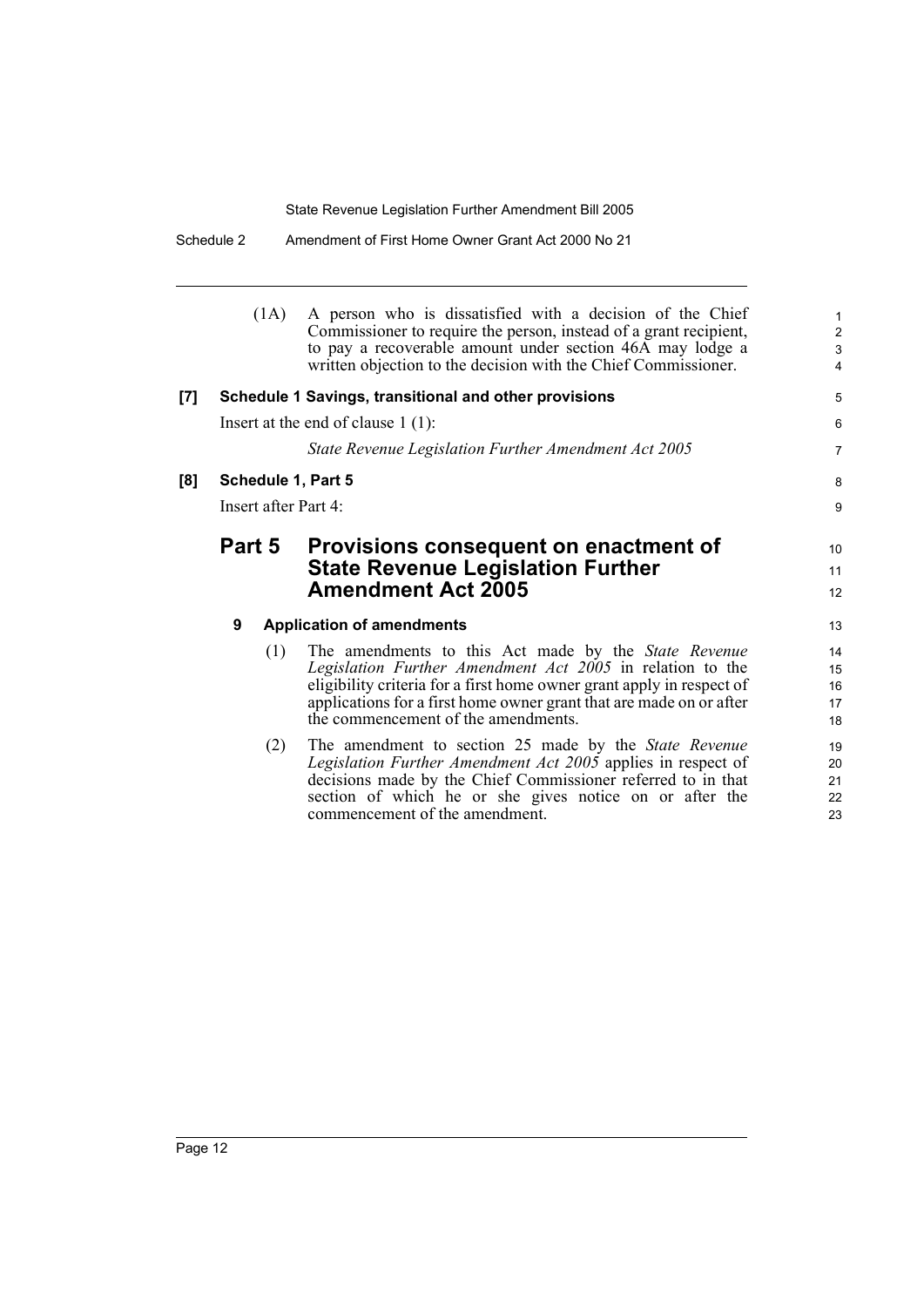Amendment of Insurance Protection Tax Act 2001 No 40 Schedule 3

**Schedule 3 Amendment of Insurance Protection Tax Act 2001 No 40**

(Section 3)

#### **[1] Section 3 Definitions**

Insert after paragraph (k) of the definition of *exempt insurance*:

(l) insurance under which the class of persons who take out the insurance are liable, or may become liable, under a contract of insurance or by or under an Act, to meet the cost of claims made under policies of insurance issued to members of that class in the event that the insurer is unable to meet the cost of those claims (due to the insolvency of the insurer, a shortfall in the funds available to the insurer to meet the cost of the claims or for any other reason), and which is insurance, or insurance of a class, for the time being approved by the Treasurer for the purposes of this paragraph.

#### **[2] Section 28**

Insert after section 27:

#### **28 Transitional—State Revenue Legislation Further Amendment Act 2005**

- (1) The amendment made to this Act by the *State Revenue Legislation Further Amendment Act 2005* applies in respect of an assessment, or reassessment, of liability for tax imposed by this Act that is made for the year commencing 1 July 2006 or any subsequent year.
- (2) For that purpose, a reference in this Act to premiums received for or in relation to general insurance in the year preceding the year commencing 1 July 2006, in connection with an assessment or reassessment of liability for the tax imposed by this Act for the year commencing 1 July 2006, does not include premiums received for or in relation to insurance that is exempt insurance as a consequence of the amendments made to this Act by the *State Revenue Legislation Further Amendment Act 2005*.
- (3) This Act, as in force immediately before the amendment made to this Act by the *State Revenue Legislation Further Amendment Act 2005*, continues to apply in respect of an assessment, or reassessment, of liability for tax imposed by this Act that is made in respect of a year before the year commencing 1 July 2006.

17

1  $\overline{2}$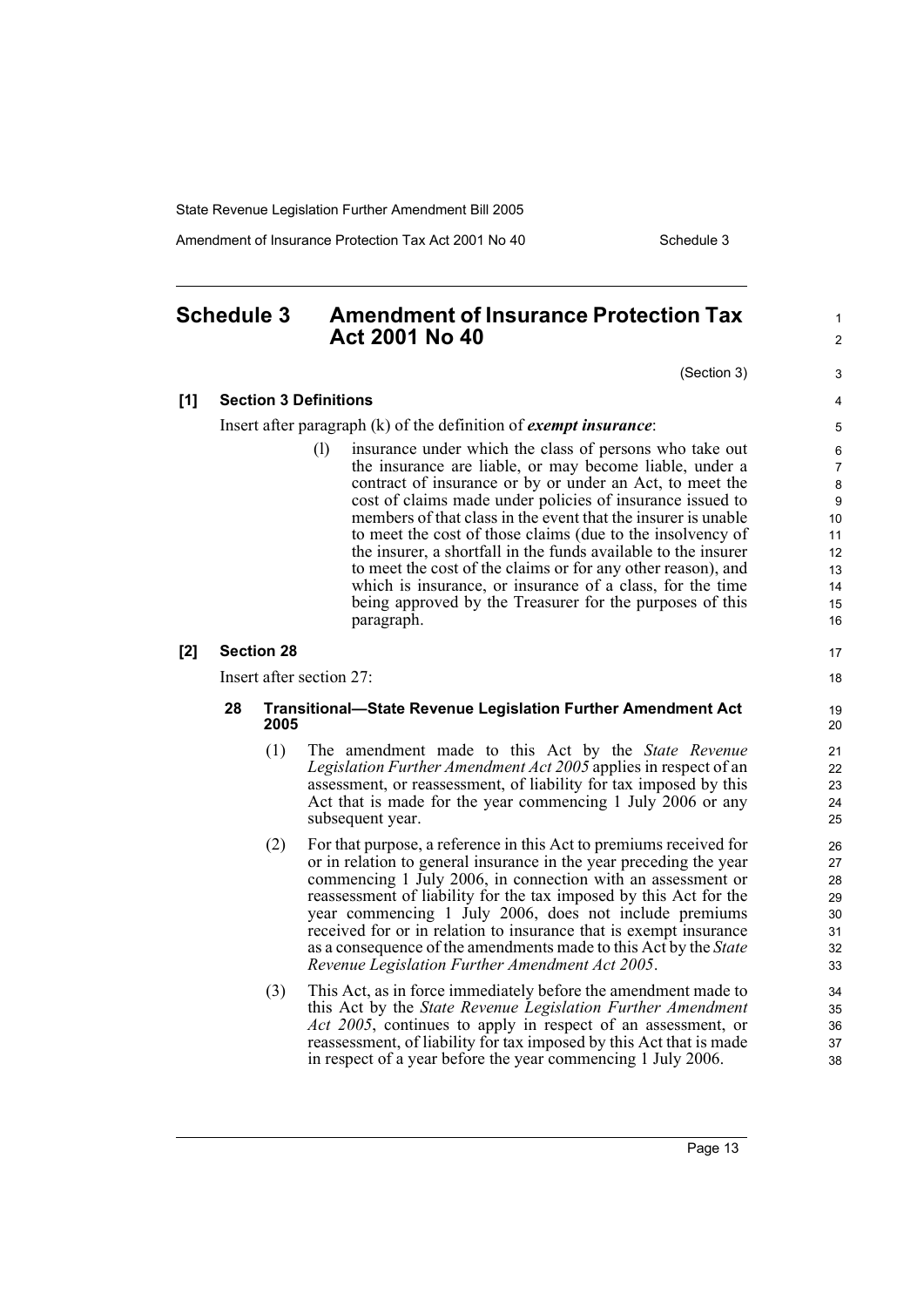## **Schedule 4 Amendment of Land Tax Management Act 1956 No 26**

1 2

|       |                        | (Section 3)                                                                                                                                                                                             | 3              |
|-------|------------------------|---------------------------------------------------------------------------------------------------------------------------------------------------------------------------------------------------------|----------------|
| [1]   |                        | <b>Section 3 Definitions</b>                                                                                                                                                                            | 4              |
|       |                        | Omit the definition of <i>Land used for primary production</i> from section 3 (1).                                                                                                                      | 5              |
| [2]   |                        | <b>Section 3A Special trust-meaning</b>                                                                                                                                                                 | 6              |
|       |                        | Omit "section 10A" from section 3A (4) (b).                                                                                                                                                             | $\overline{7}$ |
|       |                        | Insert instead "clause 9 of Schedule 1A".                                                                                                                                                               | 8              |
| [3]   |                        | Section 10 Land exempted from tax                                                                                                                                                                       | 9              |
|       |                        | Omit "1927" from section 10 (1) (b). Insert instead "1983".                                                                                                                                             | 10             |
| [4]   |                        | Section 10 (1) (b)                                                                                                                                                                                      | 11             |
|       | $1934$ ".              | Omit "pastures protection board constituted under the Pastures Protection Act                                                                                                                           | 12<br>13       |
|       |                        | Insert instead "rural lands protection board constituted under the Rural Lands<br>Protection Act 1998".                                                                                                 | 14<br>15       |
| [5]   |                        | Section 10 (1) (p)                                                                                                                                                                                      | 16             |
|       |                        | Omit the paragraph.                                                                                                                                                                                     | 17             |
| [6]   |                        | Section 10 (1) (p1)                                                                                                                                                                                     | 18             |
|       |                        | Omit "or a trust agreement registered as referred to in section 36 of the Nature<br>Conservation Trust Act 2001".                                                                                       | 19<br>20       |
|       |                        | Insert instead ", or a trust agreement registered as referred to in section 36 of<br>the Nature Conservation Trust Act 2001, being in either case an agreement that<br>remains in force in perpetuity". | 21<br>22<br>23 |
| $[7]$ | <b>Section 10 (2C)</b> |                                                                                                                                                                                                         | 24             |
|       |                        | Insert ", being in either case an agreement that remains in force in perpetuity"<br>before "(as referred to".                                                                                           | 25<br>26       |
| [8]   | <b>Section 10AA</b>    |                                                                                                                                                                                                         | 27             |
|       |                        | Insert after section 10:                                                                                                                                                                                | 28             |
|       | 10AA                   | <b>Exemption for land used for primary production</b>                                                                                                                                                   | 29             |
|       | (1)                    | Land that is rural land is exempt from taxation if it is land used<br>for primary production.                                                                                                           | 30<br>31       |
|       |                        |                                                                                                                                                                                                         |                |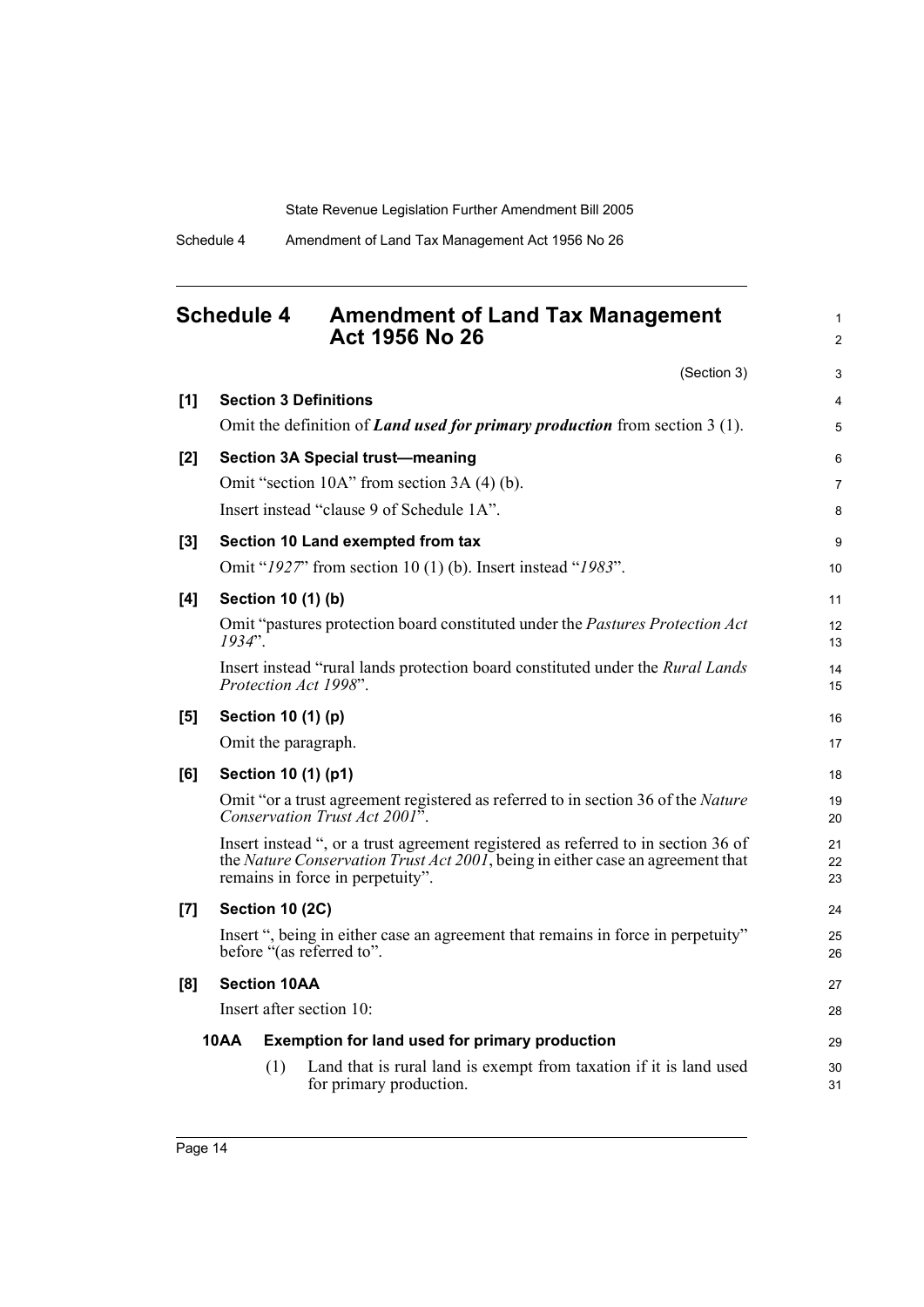**[10]** 

|        | (2)                  |     | Land that is not rural land is exempt from taxation if it is land<br>used for primary production and that use of the land:                                                                                        | $\mathbf{1}$<br>$\overline{2}$ |
|--------|----------------------|-----|-------------------------------------------------------------------------------------------------------------------------------------------------------------------------------------------------------------------|--------------------------------|
|        |                      | (a) | has a significant and substantial commercial purpose or<br>character, and                                                                                                                                         | 3<br>$\overline{4}$            |
|        |                      | (b) | is engaged in for the purpose of profit on a continuous or<br>repetitive basis (whether or not a profit is actually made).                                                                                        | 5<br>6                         |
|        | (3)                  |     | For the purposes of this section, land used for primary<br><i>production</i> means land the dominant use of which is for:                                                                                         | $\overline{7}$<br>8            |
|        |                      | (a) | cultivation, for the purpose of selling the produce of the<br>cultivation, or                                                                                                                                     | 9<br>10                        |
|        |                      | (b) | the maintenance of animals (including birds), whether<br>wild or domesticated, for the purpose of selling them or<br>their natural increase or bodily produce, or                                                 | 11<br>12 <sup>2</sup><br>13    |
|        |                      | (c) | commercial fishing (including preparation for that fishing<br>and the storage or preparation of fish or fishing gear) or the<br>commercial farming of fish, molluscs, crustaceans or other<br>aquatic animals, or | 14<br>15<br>16<br>17           |
|        |                      | (d) | the keeping of bees, for the purpose of selling their honey,<br><sub>or</sub>                                                                                                                                     | 18<br>19                       |
|        |                      | (e) | a commercial plant nursery, but not a nursery at which the<br>principal cultivation is the maintenance of plants pending<br>their sale to the general public, or                                                  | 20<br>21<br>22                 |
|        |                      | (f) | the propagation for sale of mushrooms, orchids or flowers.                                                                                                                                                        | 23                             |
|        | (4)                  |     | For the purposes of this section, land is <i>rural land</i> if:                                                                                                                                                   | 24                             |
|        |                      | (a) | the land is zoned "rural", "rural residential"<br>$\alpha$<br>"non-urban" under a planning instrument, or                                                                                                         | 25<br>26                       |
|        |                      | (b) | the land is not within a zone under a planning instrument<br>but the Chief Commissioner is satisfied the land is rural<br>land.                                                                                   | 27<br>28<br>29                 |
| [9]    |                      |     | Section 10G Taxation of land owned by building societies                                                                                                                                                          | 30                             |
|        | Omit the section.    |     |                                                                                                                                                                                                                   | 31                             |
| $[10]$ | Sections 10K and 10L |     |                                                                                                                                                                                                                   | 32                             |
|        | Omit the sections.   |     |                                                                                                                                                                                                                   | 33                             |
| $[11]$ |                      |     | Section 63A Powers of company in relation to residential unit                                                                                                                                                     | 34                             |
|        | Omit the section.    |     |                                                                                                                                                                                                                   | 35                             |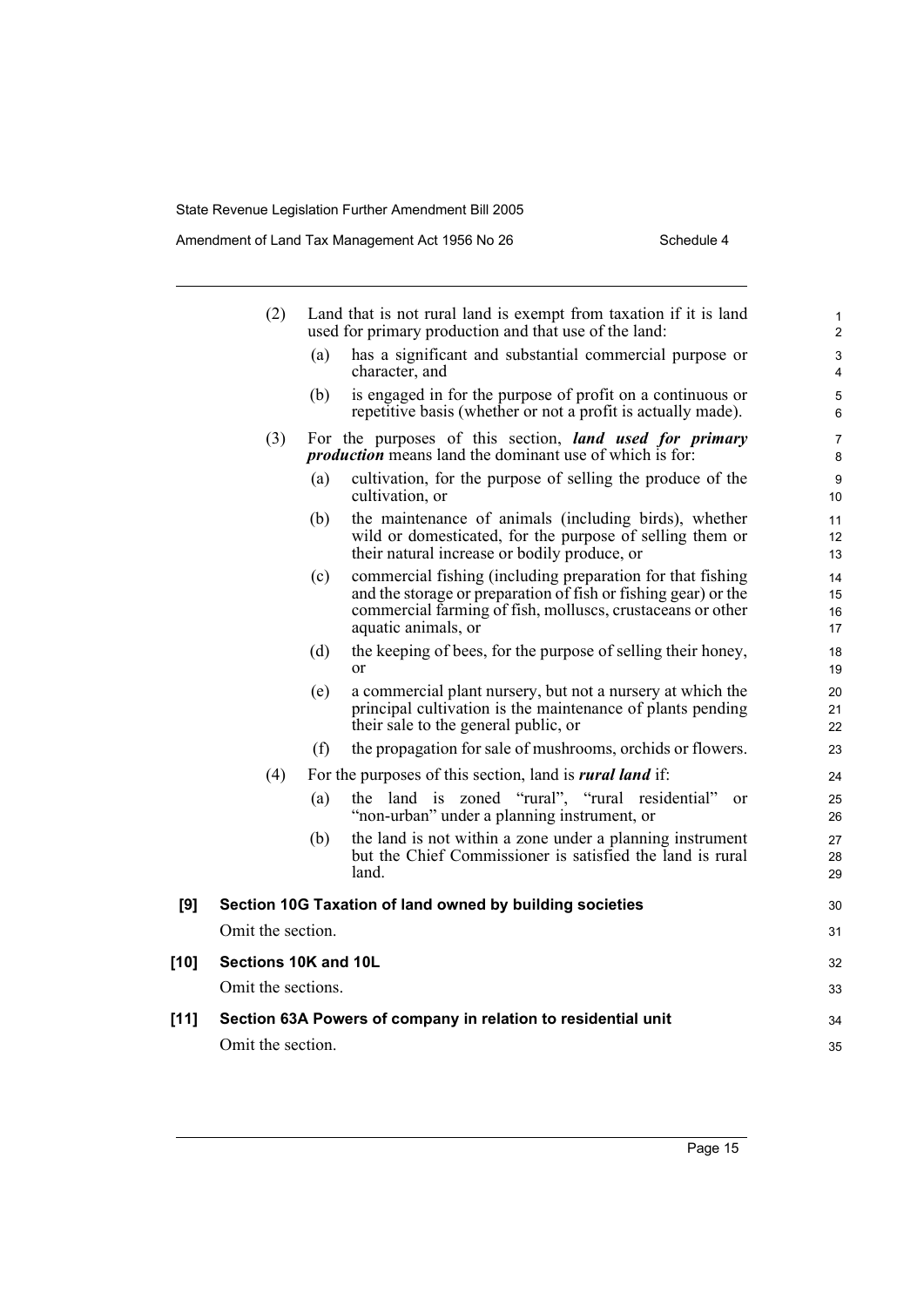| $[12]$ | Schedule 1A Principal place of residence exemption                                                                                                                                                                                                                                                                                                                                                                                                                                                                                                                                                                                                         |                                             |  |  |
|--------|------------------------------------------------------------------------------------------------------------------------------------------------------------------------------------------------------------------------------------------------------------------------------------------------------------------------------------------------------------------------------------------------------------------------------------------------------------------------------------------------------------------------------------------------------------------------------------------------------------------------------------------------------------|---------------------------------------------|--|--|
|        | Omit clause 6 (1). Insert instead:                                                                                                                                                                                                                                                                                                                                                                                                                                                                                                                                                                                                                         | $\overline{c}$                              |  |  |
|        | An owner of unoccupied land is entitled to claim the land as his<br>(1)<br>or her principal place of residence, if the owner intends to use and<br>occupy the land solely as his or her principal place of residence.<br>In such a case, the owner is taken, for the purpose of the principal<br>place of residence exemption, to use and occupy the unoccupied<br>land as his or her principal place of residence.<br>Note. It is an offence under section 55 of the Taxation Administration Act<br>1996 to make a statement to a tax officer, or give information to a tax<br>officer, orally or in writing, knowing that it is false or misleading in a | 3<br>4<br>5<br>6<br>7<br>8<br>9<br>10<br>11 |  |  |
|        | material particular.                                                                                                                                                                                                                                                                                                                                                                                                                                                                                                                                                                                                                                       | 12                                          |  |  |
| $[13]$ | Schedule 1A, clause 6 (2)                                                                                                                                                                                                                                                                                                                                                                                                                                                                                                                                                                                                                                  | 13                                          |  |  |
|        | Omit "the Chief Commissioner is satisfied that".                                                                                                                                                                                                                                                                                                                                                                                                                                                                                                                                                                                                           | 14                                          |  |  |
| $[14]$ | Schedule 1A, clause 6 (4)                                                                                                                                                                                                                                                                                                                                                                                                                                                                                                                                                                                                                                  | 15                                          |  |  |
|        | Omit "if satisfied that".                                                                                                                                                                                                                                                                                                                                                                                                                                                                                                                                                                                                                                  | 16                                          |  |  |
|        | Insert instead "if the owner of the unoccupied land demonstrates that".                                                                                                                                                                                                                                                                                                                                                                                                                                                                                                                                                                                    | 17                                          |  |  |
| $[15]$ | Schedule 1A, clause 6 (7) (b)                                                                                                                                                                                                                                                                                                                                                                                                                                                                                                                                                                                                                              | 18                                          |  |  |
|        | Omit the paragraph. Insert instead:                                                                                                                                                                                                                                                                                                                                                                                                                                                                                                                                                                                                                        | 19                                          |  |  |
|        | (b)<br>the person owns land outside New South Wales that is the<br>principal place of residence of the person or a member of<br>the person's family (within the meaning of clause 12), or                                                                                                                                                                                                                                                                                                                                                                                                                                                                  | 20<br>21<br>22                              |  |  |
| $[16]$ | Schedule 1A, clause 8 (3)                                                                                                                                                                                                                                                                                                                                                                                                                                                                                                                                                                                                                                  | 23                                          |  |  |
|        | Omit "exemption is revoked".                                                                                                                                                                                                                                                                                                                                                                                                                                                                                                                                                                                                                               | 24                                          |  |  |
|        | Insert instead "exemption ceases to have effect".                                                                                                                                                                                                                                                                                                                                                                                                                                                                                                                                                                                                          | 25                                          |  |  |
| $[17]$ | Schedule 1A, clause 8 (4) and (5)                                                                                                                                                                                                                                                                                                                                                                                                                                                                                                                                                                                                                          | 26                                          |  |  |
|        | Omit the subclauses (and the note).                                                                                                                                                                                                                                                                                                                                                                                                                                                                                                                                                                                                                        | 27                                          |  |  |
| $[18]$ | <b>Schedule 2 Savings and transitional provisions</b>                                                                                                                                                                                                                                                                                                                                                                                                                                                                                                                                                                                                      | 28                                          |  |  |
|        | Insert at the end of clause $1A(1)$ :                                                                                                                                                                                                                                                                                                                                                                                                                                                                                                                                                                                                                      | 29                                          |  |  |
|        | State Revenue Legislation Further Amendment Act 2005                                                                                                                                                                                                                                                                                                                                                                                                                                                                                                                                                                                                       | 30                                          |  |  |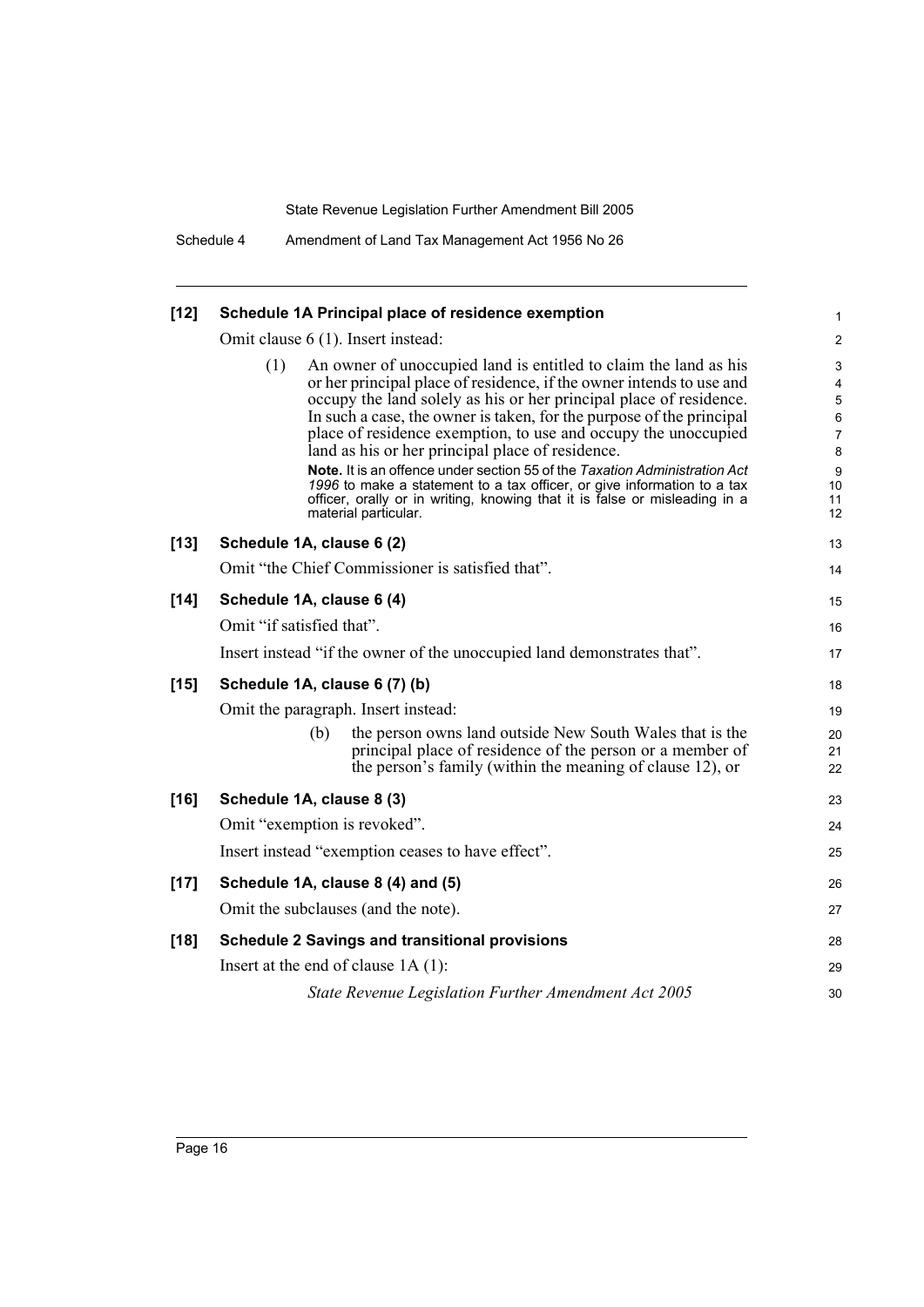Amendment of Land Tax Management Act 1956 No 26 Schedule 4

#### **[19] Schedule 2, Part 17** Insert after Part 16: **Part 17 Provisions consequent on enactment of State Revenue Legislation Further Amendment Act 2005 37 Application of amendments—general** (1) The amendments made to this Act by the *State Revenue Legislation Further Amendment Act 2005* apply in respect of the assessment of land tax in the land tax year commencing on 1 January 2006 and any subsequent land tax year. (2) Except as otherwise provided by this Part, the amendments made to this Act by the *State Revenue Legislation Further Amendment Act 2005* do not apply in respect of the assessment of land tax in the land tax year commencing on 1 January 2005 or any previous land tax year. (3) Accordingly, the provisions of this Act, as in force immediately before the date of assent to the *State Revenue Legislation Further Amendment Act 2005*, continue to apply in respect of the assessment of any land tax liability for the land tax year commencing on 1 January 2005 or any previous land tax year. **38 Amendments to principal place of residence exemption** (1) The amendment made to section 3A of this Act by the *State Revenue Legislation Further Amendment Act 2005* has effect as if it had commenced on 31 December 2003 and accordingly extends to the assessment of any land tax payable for the land tax year commencing on 1 January 2004 or 1 January 2005. (2) The amendments made to clause 8 of Schedule 1A to this Act by the *State Revenue Legislation Further Amendment Act 2005* have effect as if those amendments had commenced on 31 December 2004 and accordingly extend to the assessment of any land tax payable for the land tax year commencing on 1 January 2005. (3) Anything done or omitted to be done before the date of assent to the *State Revenue Legislation Further Amendment Act 2005*, that would have been validly done or omitted if the amendments made to section 3A and clause 8 of Schedule 1A to this Act had been in force at the time that it was done or omitted, is taken to have been validly done or omitted. 1  $\mathfrak{p}$ 3 4 5 6 7 8 9 10 11 12 13 14 15 16 17 18 19 20 21 22 23 24 25 26 27 28 29 30 31 32 33 34 35 36 37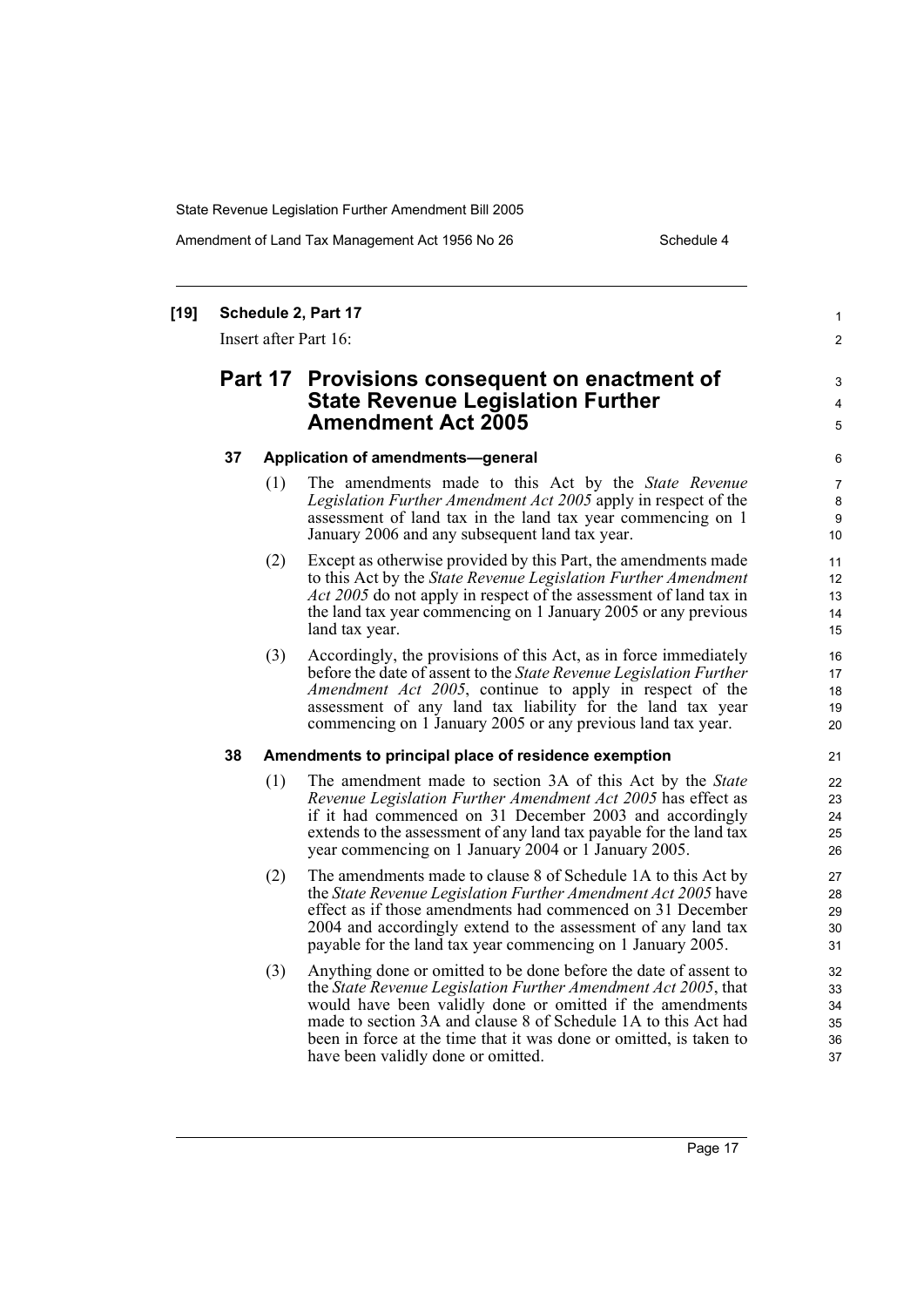Schedule 5 Amendment of Pay-roll Tax Act 1971 No 22

# **Schedule 5 Amendment of Pay-roll Tax Act 1971 No 22**

1

(Section 3) **[1] Section 3AA Wages** Omit section 3AA (3). Insert instead: (3) Wages includes fringe benefits, but does not include an exempt benefit for the purposes of the *Fringe Benefits Tax Assessment Act 1986* of the Commonwealth unless that exempt benefit constitutes wages under section 3AG (Inclusion of redundancy and long service contributions as wages). **[2] Section 3AA (6)** Insert after section 3AA (5): Wages includes any contribution to a redundancy benefit scheme or to a portable long service leave fund that constitutes wages under section 3AG. **[3] Section 3AE Value of shares and options** Insert ", less the consideration (if any) paid or given by the employee for the grant of the share or option (other than consideration in the form of services performed or rendered)" after "section 3AD)" in section 3AE (1). **[4] Section 3AG** Insert after section 3AF: **3AG Inclusion of redundancy and long service contributions as wages** (1) A contribution to a redundancy benefit scheme, or to a portable long service leave fund, constitutes *wages* for the purposes of section 3AA. (2) The amount paid or payable as wages is taken, for the purposes of this Act, to be the amount of the contribution. (3) However, the wages liable to pay-roll tax under this Act do not include the amount (if any) that the employer is entitled to recover from the scheme or fund. (4) A contribution to a redundancy benefit scheme, or to a portable long service leave fund, does not constitute wages under this section if it is a superannuation benefit.  $\mathfrak{p}$ 3 4 5 6 7 8 9 10 11 12 13 14 15 16 17 18 19 20 21 22 23 24 25 26 27 28 29 30 31 32 33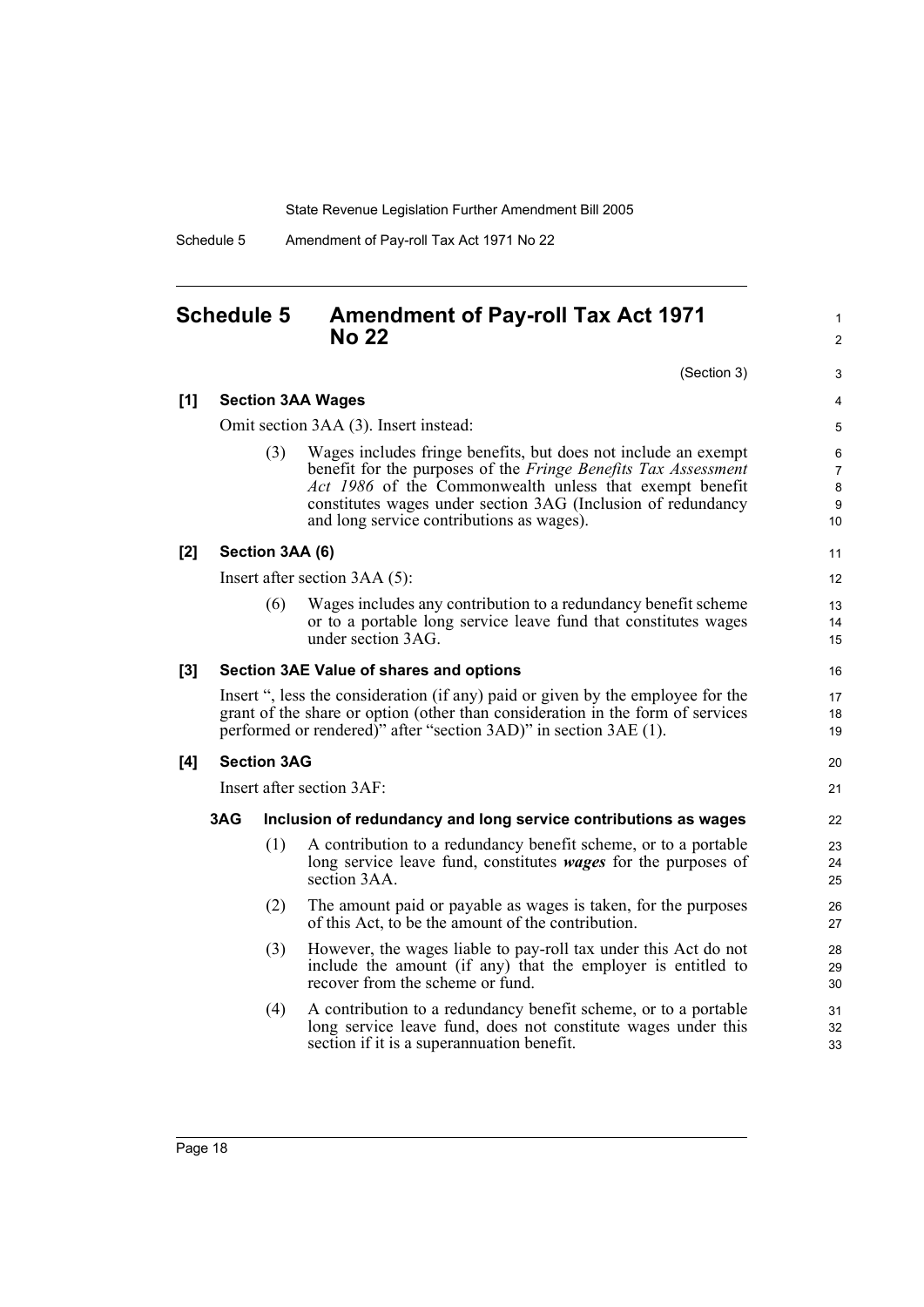Amendment of Pay-roll Tax Act 1971 No 22 Schedule 5

|     | (5) | A contribution to a redundancy benefit scheme, or to a portable<br>long service leave fund, constitutes wages under this section even<br>if it is an exempt benefit for the purposes of the <i>Fringe Benefits</i><br>Tax Assessment Act 1986 of the Commonwealth. | 1<br>2<br>3<br>4    |
|-----|-----|--------------------------------------------------------------------------------------------------------------------------------------------------------------------------------------------------------------------------------------------------------------------|---------------------|
|     | (6) | In this section:                                                                                                                                                                                                                                                   | 5                   |
|     |     | <i>portable long service leave fund</i> means a fund established to<br>provide paid long service leave to employees in a particular                                                                                                                                | 6<br>$\overline{7}$ |
|     |     | industry who are employed from time to time by different<br>employers in the industry.                                                                                                                                                                             | 8<br>9              |
|     |     | <i>redundancy benefit scheme</i> means a scheme or fund that<br>provides benefits for persons working within an industry who are                                                                                                                                   | 10<br>11            |
|     |     | made redundant, leave the industry or retire.                                                                                                                                                                                                                      | 12                  |
| [5] |     | Schedule 6 Savings, transitional and other provisions                                                                                                                                                                                                              | 13                  |
|     |     | Insert at the end of clause $1(1)$ :                                                                                                                                                                                                                               | 14                  |
|     |     | State Revenue Legislation Further Amendment Act 2005                                                                                                                                                                                                               | 15                  |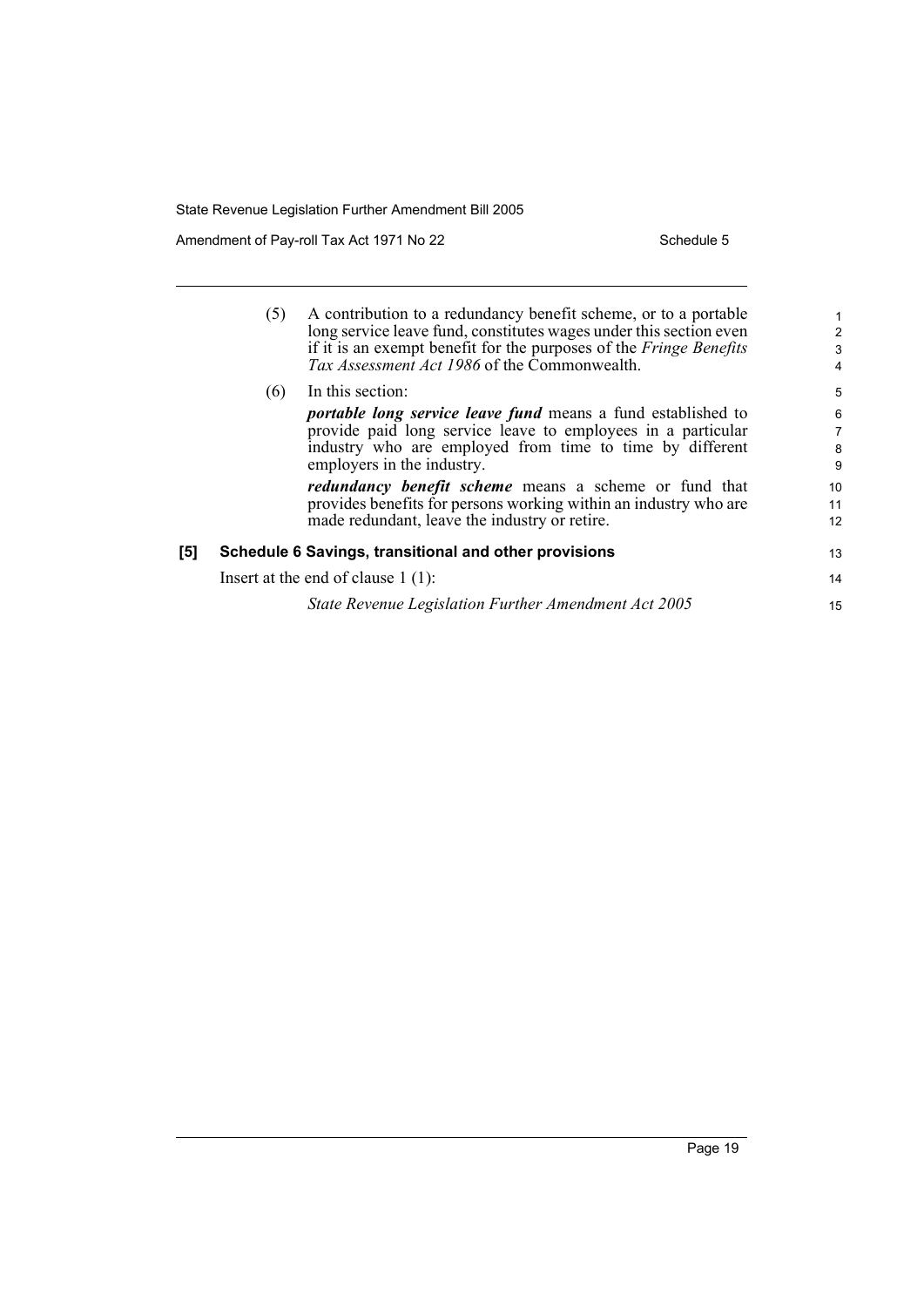1 2

Schedule 6 Amendment of Petroleum Products Subsidy Act 1997 No 112

# **Schedule 6 Amendment of Petroleum Products Subsidy Act 1997 No 112**

|     |                                                                                                                 |     | (Section 3)                                                                                                                                                                                                                                                                                                           | 3                                 |
|-----|-----------------------------------------------------------------------------------------------------------------|-----|-----------------------------------------------------------------------------------------------------------------------------------------------------------------------------------------------------------------------------------------------------------------------------------------------------------------------|-----------------------------------|
| [1] |                                                                                                                 |     | <b>Section 5 Entitlement to subsidies</b>                                                                                                                                                                                                                                                                             | 4                                 |
|     | Omit section 5 (1). Insert instead:                                                                             |     |                                                                                                                                                                                                                                                                                                                       |                                   |
|     | (1)<br>A subsidy is payable under this Act in respect of the following<br>sales of eligible petroleum products: |     |                                                                                                                                                                                                                                                                                                                       |                                   |
|     |                                                                                                                 | (a) | a sale of eligible petroleum products by retail by a zone<br>retailer at premises within a zone, if the petroleum<br>products are delivered to the purchaser at those premises<br>(an <i>ordinary retail sale</i> of petroleum products),                                                                             | 8<br>$\boldsymbol{9}$<br>10<br>11 |
|     |                                                                                                                 | (b) | a sale of eligible petroleum products by retail to a<br>purchaser who is a zone consumer, if the petroleum<br>products are delivered to premises at which a business or<br>activity is conducted by the zone consumer and those<br>premises are within a zone (a <i>direct retail sale</i> of<br>petroleum products). | 12<br>13<br>14<br>15<br>16<br>17  |
| [2] | Section 5 (5)                                                                                                   |     |                                                                                                                                                                                                                                                                                                                       | 18                                |
|     |                                                                                                                 |     | Omit the subsection (and the note).                                                                                                                                                                                                                                                                                   | 19                                |
| [3] | Section 5 (6) (b)                                                                                               |     |                                                                                                                                                                                                                                                                                                                       | 20                                |
|     |                                                                                                                 |     | Omit "for sale". Insert instead "in connection with the sale".                                                                                                                                                                                                                                                        | 21                                |
| [4] |                                                                                                                 |     | Section 7 Refund of amounts paid in excess of maximum subsidy                                                                                                                                                                                                                                                         | 22                                |
|     | Omit section $7(1)$ and $(4)$ .                                                                                 |     |                                                                                                                                                                                                                                                                                                                       | 23                                |
| [5] | Section 7 (5)                                                                                                   |     |                                                                                                                                                                                                                                                                                                                       | 24                                |
|     |                                                                                                                 |     | Omit the subsection. Insert instead:                                                                                                                                                                                                                                                                                  | 25                                |
|     | (5)                                                                                                             |     | If the whole or any part of an amount payable to the Chief<br>Commissioner under this section is not paid as required, the Chief<br>Commissioner may recover the unpaid amount as a debt to the<br>Chief Commissioner.                                                                                                | 26<br>27<br>28<br>29              |
| [6] |                                                                                                                 |     | <b>Section 7A Approved notice-meaning</b>                                                                                                                                                                                                                                                                             | 30                                |
|     |                                                                                                                 |     | Omit section 7A (f). Insert instead:                                                                                                                                                                                                                                                                                  | 31                                |
|     |                                                                                                                 | (f) | that a subsidy has been claimed or is to be claimed in<br>respect of the petroleum products and the rate of subsidy<br>claimed or to be claimed.                                                                                                                                                                      | 32<br>33<br>34                    |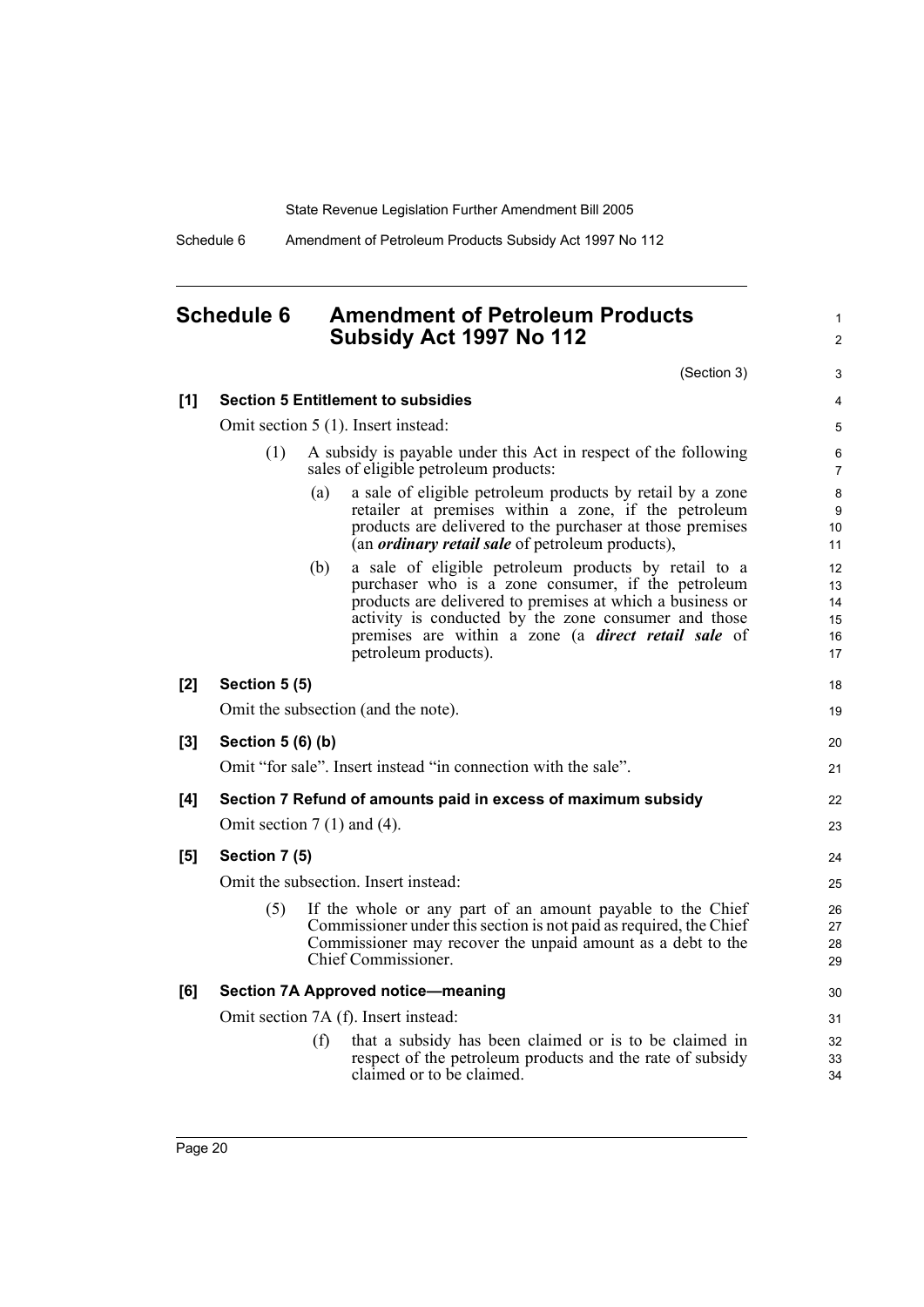| Section 7B Notice to be given in respect of sales of subsidised<br>petroleum products |     |                                                                                                                                                                               |                                                                                                                                                                                                                                                                                                                                                                                                                                                                                                                                                                                                                                                                                                                                                                                               |  |
|---------------------------------------------------------------------------------------|-----|-------------------------------------------------------------------------------------------------------------------------------------------------------------------------------|-----------------------------------------------------------------------------------------------------------------------------------------------------------------------------------------------------------------------------------------------------------------------------------------------------------------------------------------------------------------------------------------------------------------------------------------------------------------------------------------------------------------------------------------------------------------------------------------------------------------------------------------------------------------------------------------------------------------------------------------------------------------------------------------------|--|
| Omit section 7B (4). Insert instead:                                                  |     |                                                                                                                                                                               |                                                                                                                                                                                                                                                                                                                                                                                                                                                                                                                                                                                                                                                                                                                                                                                               |  |
| (4)                                                                                   |     |                                                                                                                                                                               | 4                                                                                                                                                                                                                                                                                                                                                                                                                                                                                                                                                                                                                                                                                                                                                                                             |  |
|                                                                                       | (a) | in respect of an ordinary retail sale of petroleum products<br>(including diesel fuel) if the petroleum products are<br>delivered into the running tank of a road vehicle, or | 5<br>6<br>$\overline{7}$                                                                                                                                                                                                                                                                                                                                                                                                                                                                                                                                                                                                                                                                                                                                                                      |  |
|                                                                                       | (b) | in respect of any other sale of diesel fuel, if the quantity<br>sold does not exceed 100 litres (or such other amount as<br>may be prescribed by the regulations), or         | 8<br>9<br>10                                                                                                                                                                                                                                                                                                                                                                                                                                                                                                                                                                                                                                                                                                                                                                                  |  |
|                                                                                       | (c) | in any other circumstances prescribed by the regulations.                                                                                                                     | 11                                                                                                                                                                                                                                                                                                                                                                                                                                                                                                                                                                                                                                                                                                                                                                                            |  |
|                                                                                       |     |                                                                                                                                                                               | 12                                                                                                                                                                                                                                                                                                                                                                                                                                                                                                                                                                                                                                                                                                                                                                                            |  |
|                                                                                       |     |                                                                                                                                                                               | 13                                                                                                                                                                                                                                                                                                                                                                                                                                                                                                                                                                                                                                                                                                                                                                                            |  |
|                                                                                       |     |                                                                                                                                                                               | 14                                                                                                                                                                                                                                                                                                                                                                                                                                                                                                                                                                                                                                                                                                                                                                                            |  |
|                                                                                       |     |                                                                                                                                                                               | 15                                                                                                                                                                                                                                                                                                                                                                                                                                                                                                                                                                                                                                                                                                                                                                                            |  |
|                                                                                       |     |                                                                                                                                                                               | 16                                                                                                                                                                                                                                                                                                                                                                                                                                                                                                                                                                                                                                                                                                                                                                                            |  |
|                                                                                       |     |                                                                                                                                                                               | 17                                                                                                                                                                                                                                                                                                                                                                                                                                                                                                                                                                                                                                                                                                                                                                                            |  |
|                                                                                       |     |                                                                                                                                                                               | 18                                                                                                                                                                                                                                                                                                                                                                                                                                                                                                                                                                                                                                                                                                                                                                                            |  |
|                                                                                       |     |                                                                                                                                                                               | 19                                                                                                                                                                                                                                                                                                                                                                                                                                                                                                                                                                                                                                                                                                                                                                                            |  |
|                                                                                       |     |                                                                                                                                                                               | 20                                                                                                                                                                                                                                                                                                                                                                                                                                                                                                                                                                                                                                                                                                                                                                                            |  |
|                                                                                       |     |                                                                                                                                                                               | 21                                                                                                                                                                                                                                                                                                                                                                                                                                                                                                                                                                                                                                                                                                                                                                                            |  |
|                                                                                       |     |                                                                                                                                                                               | 22                                                                                                                                                                                                                                                                                                                                                                                                                                                                                                                                                                                                                                                                                                                                                                                            |  |
|                                                                                       |     |                                                                                                                                                                               | 23                                                                                                                                                                                                                                                                                                                                                                                                                                                                                                                                                                                                                                                                                                                                                                                            |  |
| (1)                                                                                   |     |                                                                                                                                                                               | 24                                                                                                                                                                                                                                                                                                                                                                                                                                                                                                                                                                                                                                                                                                                                                                                            |  |
|                                                                                       | (a) | makes a bulk purchase of diesel fuel, knowing that it is<br>subsidised diesel fuel, and                                                                                       | 25<br>26                                                                                                                                                                                                                                                                                                                                                                                                                                                                                                                                                                                                                                                                                                                                                                                      |  |
|                                                                                       | (b) | consumes the diesel fuel for off-road purposes.                                                                                                                               | 27                                                                                                                                                                                                                                                                                                                                                                                                                                                                                                                                                                                                                                                                                                                                                                                            |  |
|                                                                                       |     |                                                                                                                                                                               | 28                                                                                                                                                                                                                                                                                                                                                                                                                                                                                                                                                                                                                                                                                                                                                                                            |  |
| (1A)                                                                                  |     |                                                                                                                                                                               | 29<br>30                                                                                                                                                                                                                                                                                                                                                                                                                                                                                                                                                                                                                                                                                                                                                                                      |  |
|                                                                                       | (a) | transaction, and                                                                                                                                                              | 31<br>32                                                                                                                                                                                                                                                                                                                                                                                                                                                                                                                                                                                                                                                                                                                                                                                      |  |
|                                                                                       | (b) | delivery of the fuel is received into a bulk tank.                                                                                                                            | 33                                                                                                                                                                                                                                                                                                                                                                                                                                                                                                                                                                                                                                                                                                                                                                                            |  |
|                                                                                       |     | Section 7C (4)<br>Section 7C (4)                                                                                                                                              | This section does not apply:<br>Section 7C Sale of subsidised petroleum products<br>Omit "for sale" wherever occurring in section 7C (1) and (2).<br>Insert instead "in connection with a sale".<br>Insert "sold or" after "person who".<br>Insert "or purchased" after "are sold".<br>Section 7C (4) and (5)<br>Omit "for sale" wherever occurring.<br>Insert instead "in connection with the sale".<br>Section 7E Consuming subsidised diesel fuel for off-road purposes<br>Omit section 7E (1). Insert instead:<br>A person is guilty of an offence if the person:<br>Maximum penalty: 100 penalty units.<br>For the purposes of this section, a purchase of diesel fuel is a <b>bulk</b><br><i>purchase</i> of diesel fuel if:<br>more than 100 litres of diesel fuel is purchased in one |  |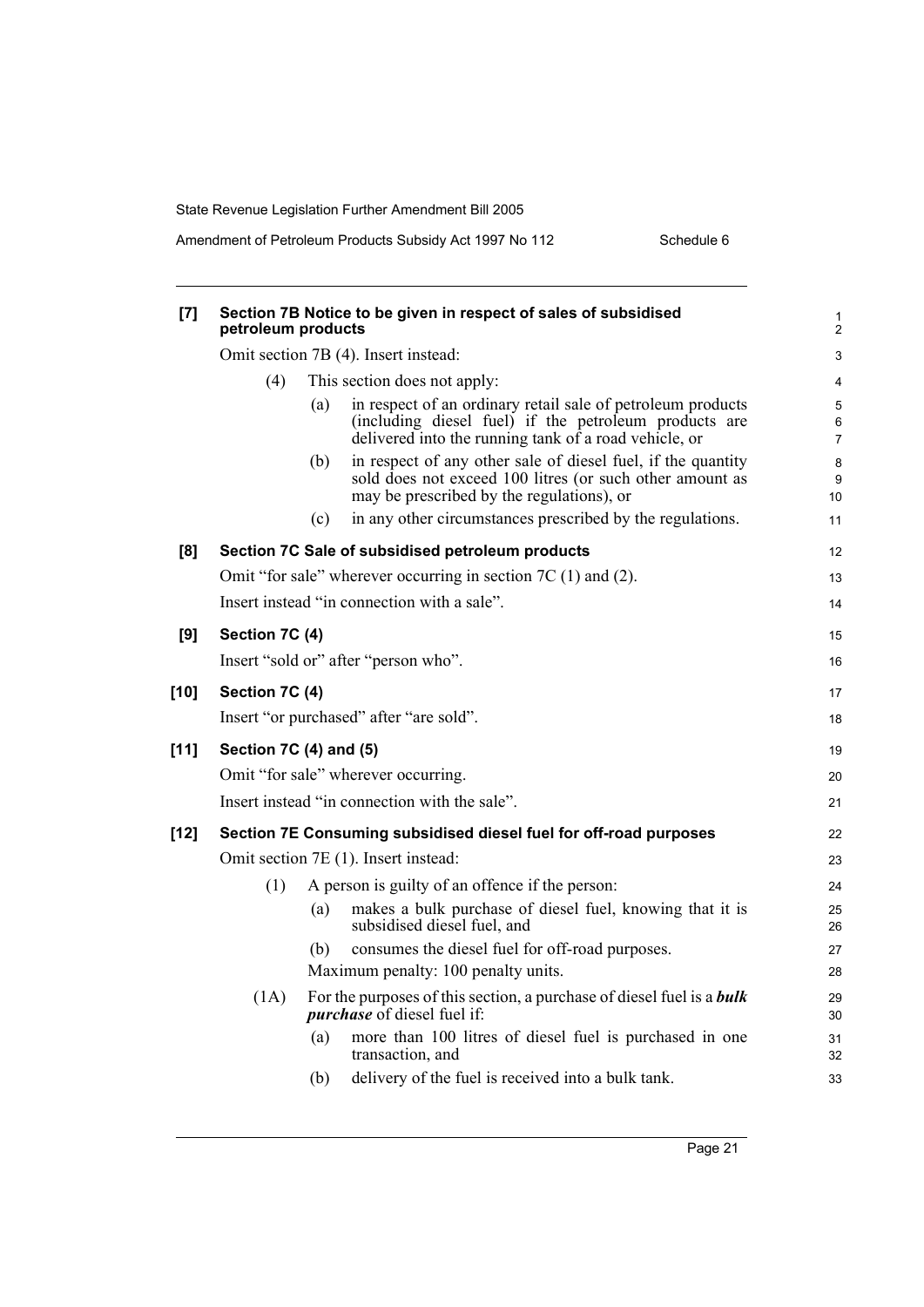Schedule 6 Amendment of Petroleum Products Subsidy Act 1997 No 112

| $[13]$ | Section 7E (4)-(6) |                   |                                                                                                                                                                                                                                                                                                                                                                                                                                                                                                                                                                                                                                                                                                                                |                                                                                            |
|--------|--------------------|-------------------|--------------------------------------------------------------------------------------------------------------------------------------------------------------------------------------------------------------------------------------------------------------------------------------------------------------------------------------------------------------------------------------------------------------------------------------------------------------------------------------------------------------------------------------------------------------------------------------------------------------------------------------------------------------------------------------------------------------------------------|--------------------------------------------------------------------------------------------|
|        |                    |                   | Omit section $7E(4)$ and $(5)$ . Insert instead:                                                                                                                                                                                                                                                                                                                                                                                                                                                                                                                                                                                                                                                                               | 2                                                                                          |
|        |                    | (4)               | In proceedings for an offence against this section, if evidence is<br>given that a bulk tank has been used to store both subsidised<br>diesel fuel and unsubsidised diesel fuel at the same time, it is to<br>be presumed that any quantity of fuel taken from the bulk tank<br>was taken in the same order in which it was deposited into the<br>bulk tank. That is, if X amount of subsidised fuel was deposited<br>in the bulk tank and then Y amount of unsubsidised diesel fuel<br>was deposited in the bulk tank, it is to be presumed that any<br>amount taken from the tank was taken firstly from X amount of<br>subsidised fuel (until X amount is exhausted) and then from Y<br>amount of unsubsidised diesel fuel. | 3<br>$\overline{\mathbf{4}}$<br>5<br>6<br>$\overline{7}$<br>8<br>9<br>10<br>11<br>12<br>13 |
|        |                    | (5)               | For the purposes of this section, any purchases of diesel fuel<br>made by the same purchaser from the same retailer on the same<br>day are taken to be made in one transaction.                                                                                                                                                                                                                                                                                                                                                                                                                                                                                                                                                | 14<br>15<br>16                                                                             |
|        |                    | (6)               | In this section:<br><b>bulk tank</b> means a tank or other container used in connection<br>with the storage or transport of diesel fuel, other than the running<br>tank of a road vehicle.<br><i>unsubsidised diesel fuel</i> means diesel fuel that is not subsidised<br>diesel fuel.                                                                                                                                                                                                                                                                                                                                                                                                                                         | 17<br>18<br>19<br>20<br>21<br>22                                                           |
| $[14]$ | Part 5A            |                   | Insert after Part 5:                                                                                                                                                                                                                                                                                                                                                                                                                                                                                                                                                                                                                                                                                                           | 23<br>24                                                                                   |
|        |                    |                   | Part 5A Recovery of amounts wrongfully paid                                                                                                                                                                                                                                                                                                                                                                                                                                                                                                                                                                                                                                                                                    | 25                                                                                         |
|        |                    | <b>Division 1</b> | Recovery of amounts wrongfully paid                                                                                                                                                                                                                                                                                                                                                                                                                                                                                                                                                                                                                                                                                            | 26                                                                                         |
|        | 21A                |                   | Power to require payment in respect of default against this Act                                                                                                                                                                                                                                                                                                                                                                                                                                                                                                                                                                                                                                                                | 27                                                                                         |
|        |                    | (1)               | The Chief Commissioner may, by notice in writing, require a<br>person who defaults against this Act to pay an amount to the<br>Chief Commissioner.                                                                                                                                                                                                                                                                                                                                                                                                                                                                                                                                                                             | 28<br>29<br>30                                                                             |
|        |                    | (2)               | For the purposes of this section, a person <i>defaults against this</i><br>Act if the person:                                                                                                                                                                                                                                                                                                                                                                                                                                                                                                                                                                                                                                  | 31<br>32                                                                                   |
|        |                    |                   | sells, or delivers in connection with a sale, petroleum<br>(a)<br>products in a manner contrary to this Act or the conditions<br>of the person's registration, or                                                                                                                                                                                                                                                                                                                                                                                                                                                                                                                                                              | 33<br>34<br>35                                                                             |
|        |                    |                   | (b)<br>consumes petroleum products in a manner contrary to this<br>Act, or                                                                                                                                                                                                                                                                                                                                                                                                                                                                                                                                                                                                                                                     | 36<br>37                                                                                   |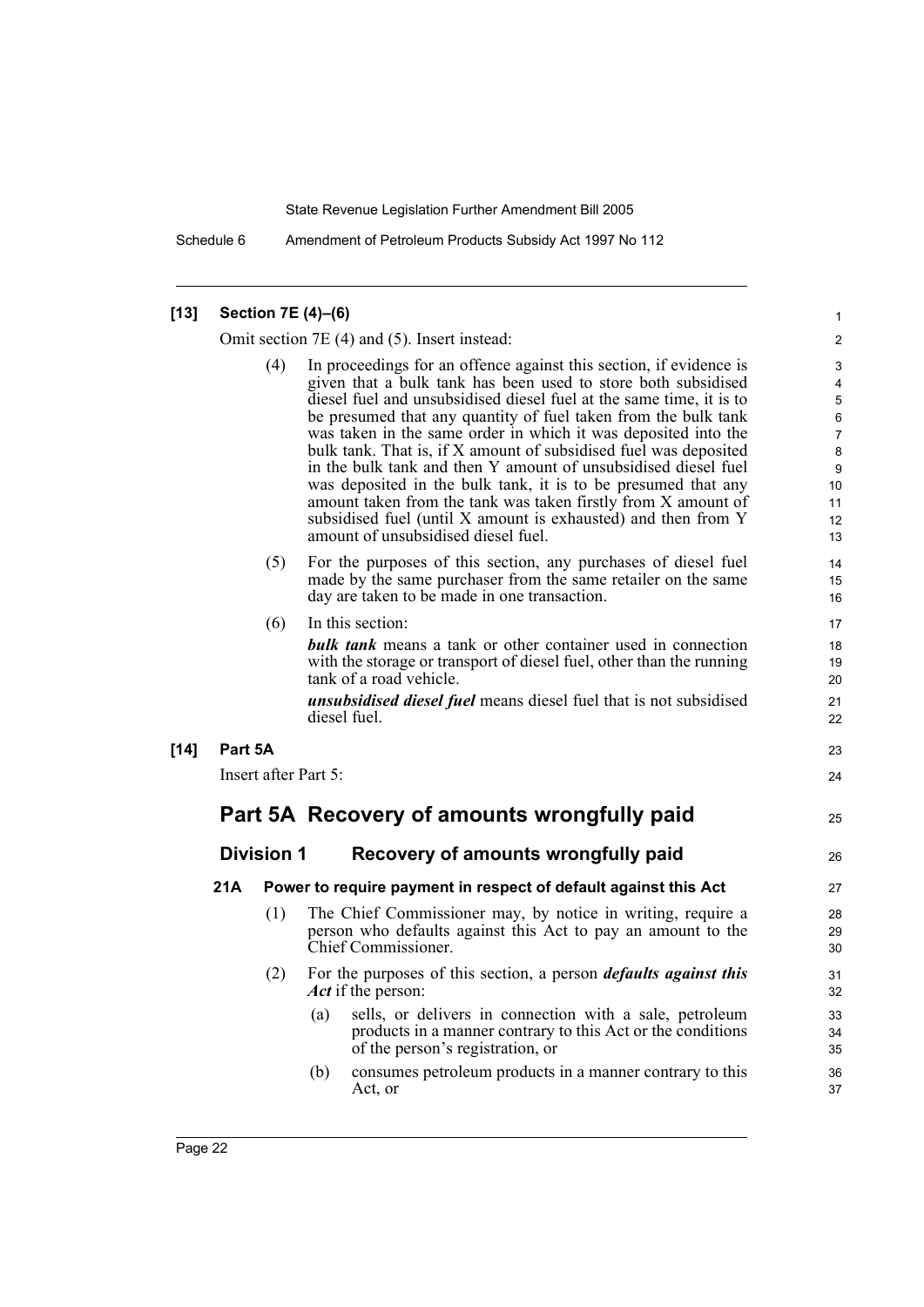Amendment of Petroleum Products Subsidy Act 1997 No 112 Schedule 6

- (c) obtains payment of a subsidy in respect of petroleum products by a representation contrary to section 28.
- (3) The amount required to be paid in respect of a default against this Act, excluding any penalty or interest charge, must not exceed the amount of the subsidy paid or payable in respect of the petroleum products concerned.
- (4) If the default relates to the delivery of petroleum products, or the consumption of petroleum products, within a zone that is not the zone by reference to which the subsidy was calculated, the amount required to be paid must not exceed the difference between the amount of subsidy paid or payable in respect of the petroleum products and the amount that would have been paid or payable had the subsidy been calculated by reference to the zone in which the petroleum products were actually delivered or consumed.
- (5) A person may be required to pay an amount under this section:
	- (a) whether or not the person is the person to whom the subsidy is paid or payable or is a registered person, and
	- (b) whether or not any proceedings have been taken, or are pending, against the person in respect of any offence alleged to arise from the person's default against this Act.
- (6) The Chief Commissioner may, by the notice in which a payment is required or a separate notice, require a person to pay a penalty in addition to the amount required to be paid under this section, not exceeding the amount required to be paid, if the Chief Commissioner is satisfied the default against this Act occurred as a result of the person's dishonesty.
- (7) If a person fails to pay an amount as required under this section, the Chief Commissioner may, by written notice, require the person to pay interest on the amount unpaid.
- (8) In imposing any penalty or interest charge under this section, the Chief Commissioner must, as far as practicable, apply the principles relating to the charging of interest and the imposition of penalties in relation to tax defaults under Part 5 of the *Taxation Administration Act 1996* (as if the person's default against this Act were a tax default under that Act).
- (9) If the whole or any part of an amount payable to the Chief Commissioner under this section is not paid as required, the Chief Commissioner may recover the unpaid amount as a debt to the Chief Commissioner.

Page 23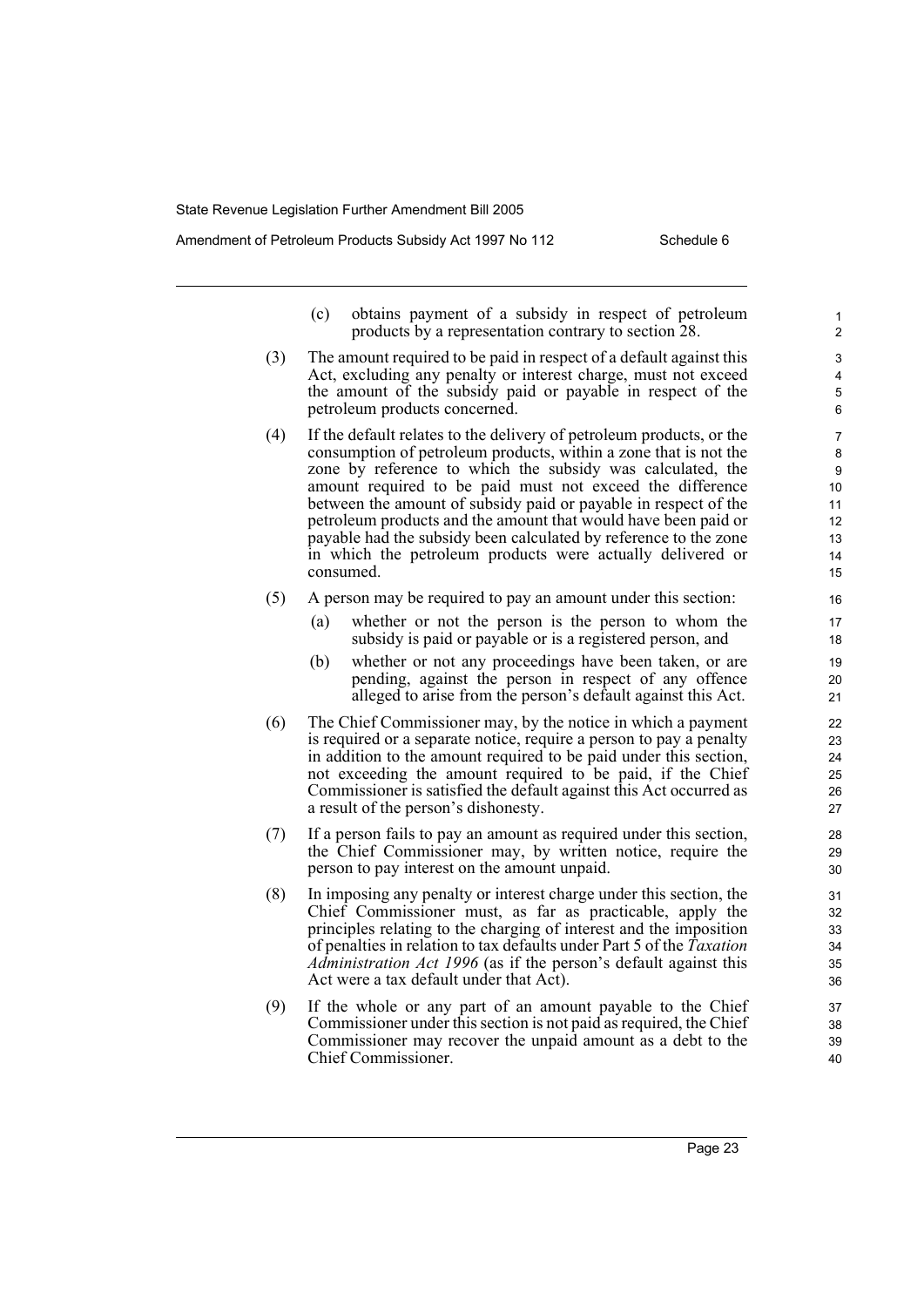| <b>Division 2</b> | <b>Objections</b> |
|-------------------|-------------------|
|-------------------|-------------------|

## **21B Objections**

| 21B | <b>Objections</b> |       |                                                                                                                                                                                                                               |                      |  |
|-----|-------------------|-------|-------------------------------------------------------------------------------------------------------------------------------------------------------------------------------------------------------------------------------|----------------------|--|
|     | (1)               |       | A person who is dissatisfied with a decision of the Chief<br>Commissioner to require the person to pay an amount to the Chief<br>Commissioner under this Part may lodge a written objection with<br>the Chief Commissioner.   | 3<br>4<br>5<br>6     |  |
|     | (2)               |       | The grounds of objection must be stated fully and in detail in the<br>notice of objection.                                                                                                                                    | 7<br>8               |  |
|     | (3)               |       | The objection must be lodged within 60 days after the date on<br>which notice of the decision is served on the person.                                                                                                        | 9<br>10 <sup>1</sup> |  |
|     | (4)               |       | If the objector has a reasonable excuse for failing to lodge an<br>objection within the 60-day period, the Chief Commissioner may<br>extend the time for lodging the objection.                                               | 11<br>12<br>13       |  |
| 21C |                   |       | Powers of Chief Commissioner on objection                                                                                                                                                                                     | 14                   |  |
|     | (1)               |       | After considering an objection, the Chief Commissioner may:                                                                                                                                                                   | 15                   |  |
|     |                   | (a)   | allow the objection in whole or in part or may disallow the<br>objection, and                                                                                                                                                 | 16<br>17             |  |
|     |                   | (b)   | accordingly reverse, vary or confirm the decision to which<br>the objection was made.                                                                                                                                         | 18<br>19             |  |
|     | (2)               |       | The Chief Commissioner must give the objector written notice of<br>the determination of the objection.                                                                                                                        | 20<br>21             |  |
|     | (3)               | only. | The Chief Commissioner must, in the notice, give the reasons for<br>disallowing the objection or for allowing the objection in part                                                                                           | 22<br>23<br>24       |  |
|     | (4)               |       | The reasons for a determination of an objection must set out the<br>matters referred to in section 49 (3) of the Administrative<br>Decisions Tribunal Act 1997 in respect of the determination.                               | 25<br>26<br>27       |  |
|     | (5)               |       | The notice must also inform the objector of the objector's right to<br>make an application for review under Division 3 in the case of a<br>determination to disallow the objection or to allow the objection<br>in part only. | 28<br>29<br>30<br>31 |  |
|     | <b>Division 3</b> |       | <b>Review by Administrative Decisions Tribunal</b>                                                                                                                                                                            | 32                   |  |
| 21D |                   |       | <b>Reviews by Administrative Decisions Tribunal</b>                                                                                                                                                                           | 33                   |  |
|     | (1)               |       | An objector may apply to the Administrative Decisions Tribunal<br>for a review of a decision <i>(the administrator's decision</i> ) to which<br>an objection was made if:                                                     | 34<br>35<br>36       |  |

1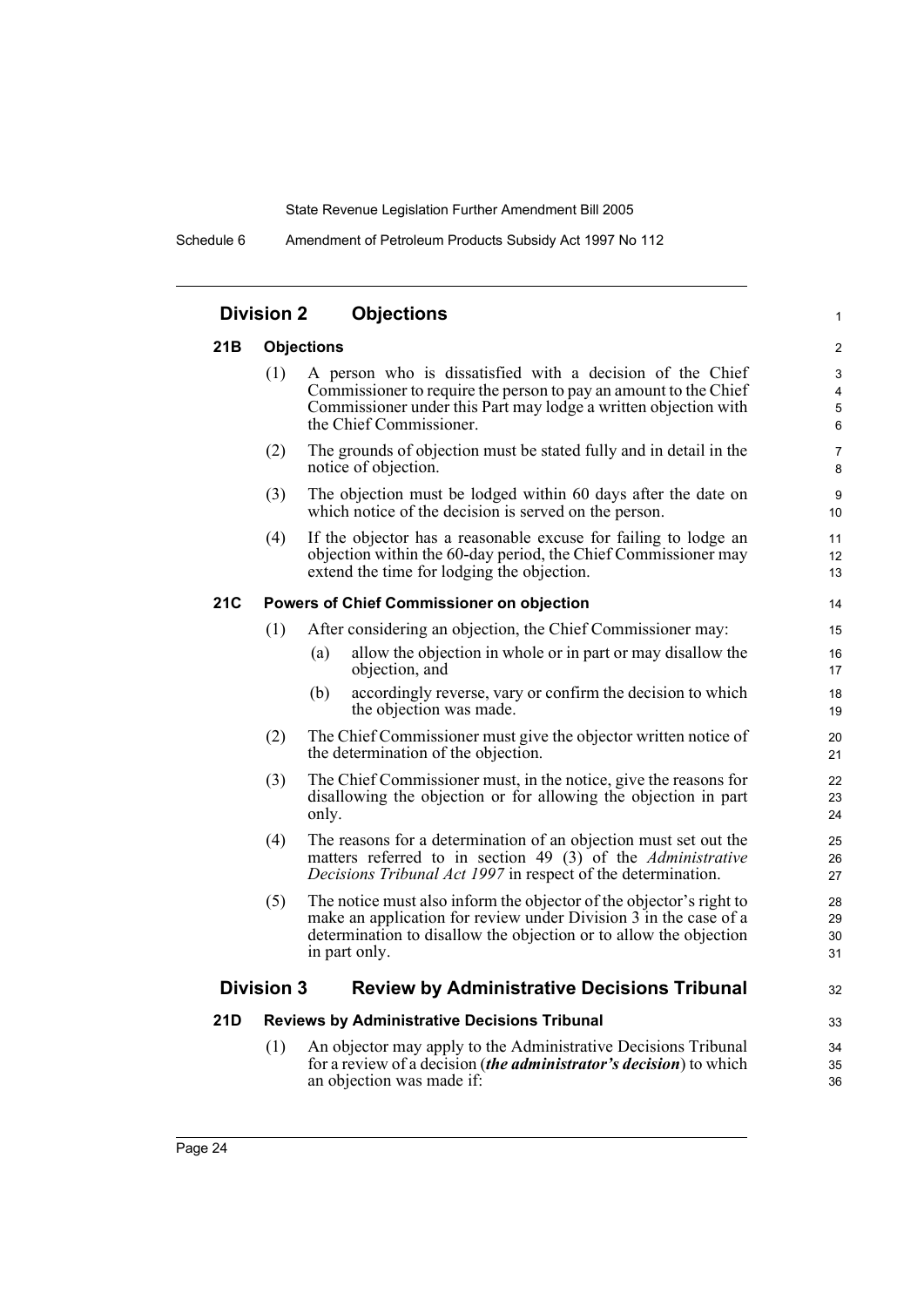#### Amendment of Petroleum Products Subsidy Act 1997 No 112 Schedule 6

(a) the objector is dissatisfied with the Chief Commissioner's determination of the objection, or (b) 90 days have passed since the objection was lodged with the Chief Commissioner and the Chief Commissioner has not determined the objection. (2) The applicant's and respondent's cases on an application for review are not limited to the grounds of the objection. (3) The applicant has the onus of proving the applicant's case in an application for review. (4) An application for review: (a) following a determination by the Chief Commissioner of an objection—must be made not later than 60 days after the date of issue of the notice of the Chief Commissioner's determination of the objection, or (b) following a failure of the Chief Commissioner to determine an objection within the relevant 90-day period—may be made at any time after the end of that period (but must be made as required by paragraph (a) following a subsequent determination of the objection by the Chief Commissioner). (5) The Administrative Decisions Tribunal may extend the time for making an application for review. (6) The following provisions of the *Administrative Decisions Tribunal Act 1997* do not apply to an application made under this section: (a) Part 2 of Chapter 5, (b) section 55 (1) (b) and (d). (7) For the purposes of section 58 (1) (a) of the *Administrative Decisions Tribunal Act 1997*: (a) the obligation of the Chief Commissioner under that paragraph to lodge a statement of reasons with the Administrative Decisions Tribunal in respect of an application is limited to providing the Tribunal with a statement of reasons only in respect of the matters arising from the grounds specified in the application, and (b) if one of the grounds specified in the application relates to a matter raised in an objection determined by the Chief Commissioner—the Chief Commissioner may rely on 1 2 3 4 5 6 7 8 **9** 10 11 12 13 14 15 16 17 18 19  $20$  $21$ 22 23 24 25 26 27 28 29 30 31 32 33 34 35 36 37 38

> reasons previously given to the objector by the Chief Commissioner under section 21C for the determination of

39 40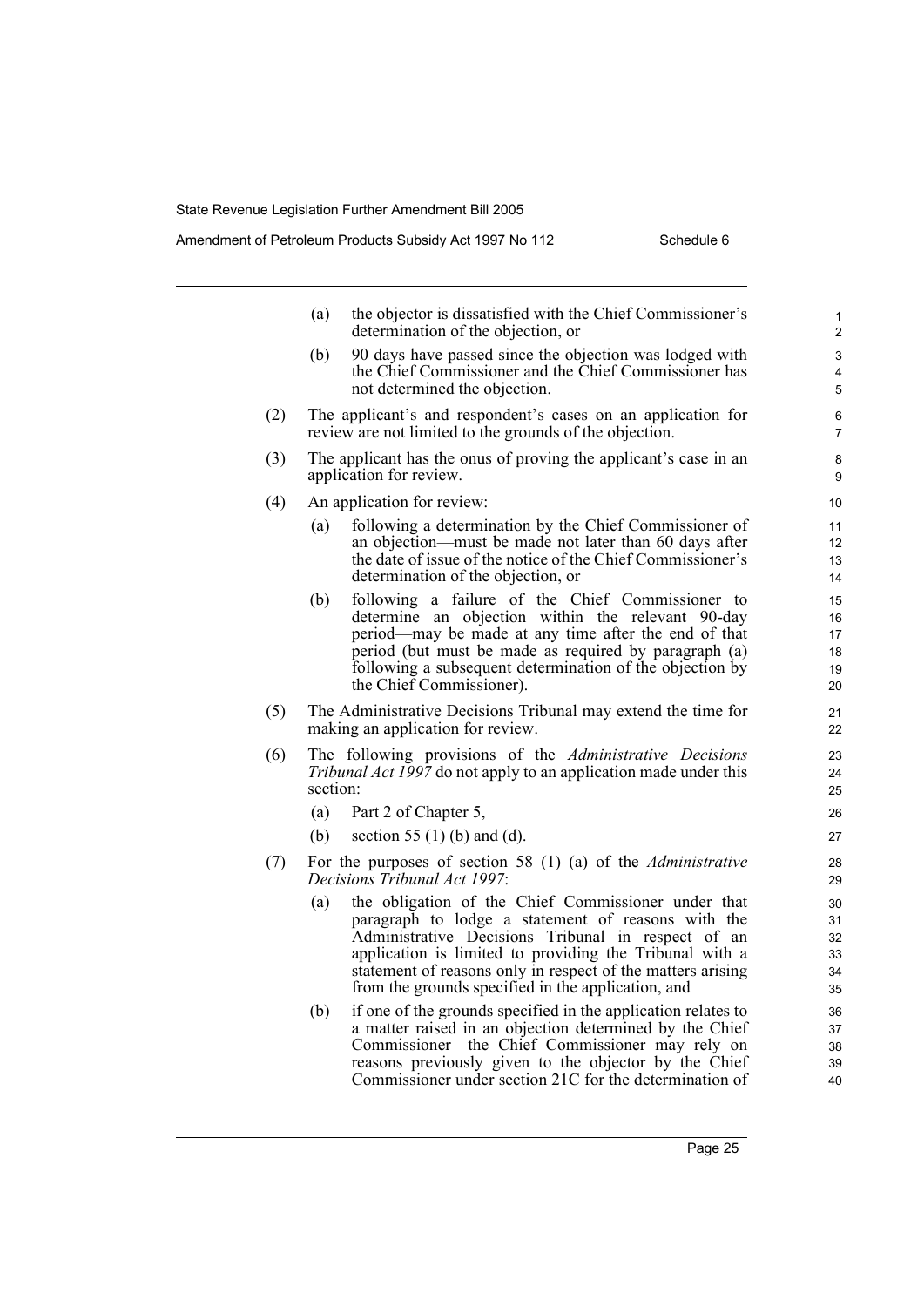Schedule 6 Amendment of Petroleum Products Subsidy Act 1997 No 112

|        |     |     | the objection in explanation of that part of the<br>administrator's decision.                                                                                                                         | $\mathbf{1}$<br>$\overline{2}$ |
|--------|-----|-----|-------------------------------------------------------------------------------------------------------------------------------------------------------------------------------------------------------|--------------------------------|
|        | 21E |     | <b>Powers of Administrative Decisions Tribunal on review</b>                                                                                                                                          | 3                              |
|        |     | (1) | On a review, the Administrative Decisions Tribunal may:                                                                                                                                               | 4                              |
|        |     |     | affirm the administrator's decision, or<br>(a)                                                                                                                                                        | 5                              |
|        |     |     | vary the administrator's decision, or<br>(b)                                                                                                                                                          | 6                              |
|        |     |     | set aside the administrator's decision and make a new<br>(c)<br>decision in substitution for the decision set aside.                                                                                  | $\overline{7}$<br>8            |
|        |     | (2) | Subsection (1) does not limit the generality of Division 3 of Part<br>3 of Chapter 5 of the Administrative Decisions Tribunal Act 1997<br>or the powers of the Tribunal under section 88 of that Act. | 9<br>10<br>11                  |
| $[15]$ |     |     | Section 28 Obtaining subsidy by deceit                                                                                                                                                                | 12                             |
|        |     |     | Omit "section $7(4)$ " from section 28 (2).                                                                                                                                                           | 13                             |
|        |     |     | Insert instead "section 21A".                                                                                                                                                                         | 14                             |
| $[16]$ |     |     | Schedule 1 Savings, transitional and other provisions                                                                                                                                                 | 15                             |
|        |     |     | Insert at the end of clause $1(1)$ :                                                                                                                                                                  | 16                             |
|        |     |     | State Revenue Legislation Further Amendment Act 2005                                                                                                                                                  | 17                             |
|        |     |     |                                                                                                                                                                                                       |                                |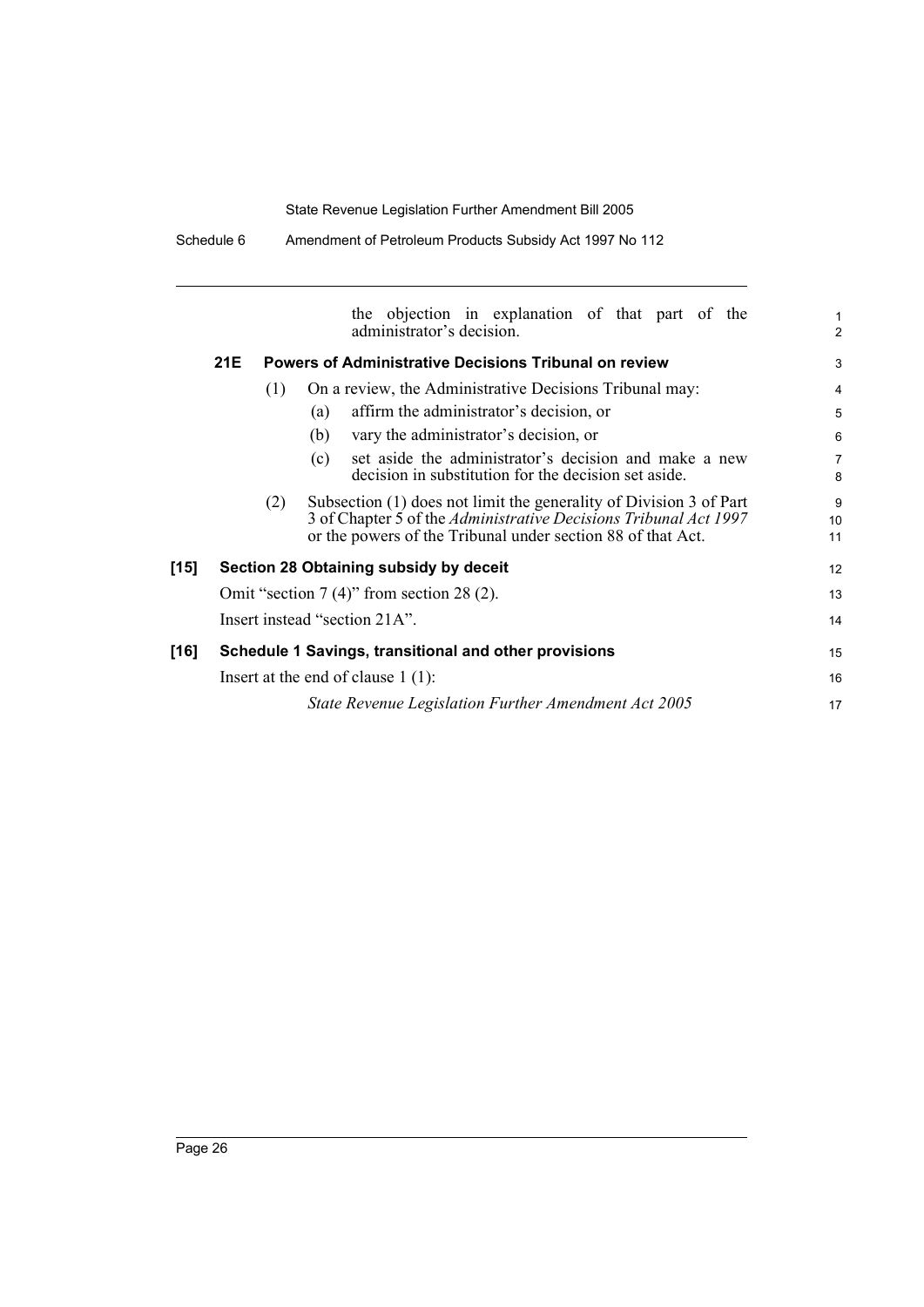Amendment of Taxation Administration Act 1996 No 97 Schedule 7

| <b>Schedule 7</b> |      |                     | <b>Amendment of Taxation Administration</b><br><b>Act 1996 No 97</b>                                                                                                                                                                                                                                                  | 1<br>$\overline{c}$              |
|-------------------|------|---------------------|-----------------------------------------------------------------------------------------------------------------------------------------------------------------------------------------------------------------------------------------------------------------------------------------------------------------------|----------------------------------|
|                   |      |                     | (Section 3)                                                                                                                                                                                                                                                                                                           | 3                                |
| [1]               |      |                     | Section 80A Investigations for the purposes of recognised revenue laws                                                                                                                                                                                                                                                | 4                                |
|                   |      |                     | Omit section 80A (2).                                                                                                                                                                                                                                                                                                 | 5                                |
| [2]               |      |                     | Section 80A (5), definition of "recognised revenue law"                                                                                                                                                                                                                                                               | 6                                |
|                   |      |                     | Omit paragraph (b) of the definition.                                                                                                                                                                                                                                                                                 | 7                                |
| $[3]$             |      | <b>Section 80AA</b> |                                                                                                                                                                                                                                                                                                                       | 8                                |
|                   |      |                     | Insert after section 80A:                                                                                                                                                                                                                                                                                             | 9                                |
|                   | 80AA | laws                | Investigations in other jurisdictions for the purposes of taxation                                                                                                                                                                                                                                                    | 10<br>11                         |
|                   |      | (1)                 | The Chief Commissioner may:                                                                                                                                                                                                                                                                                           | 12                               |
|                   |      |                     | (a)<br>enter into an agreement or arrangement with a<br>corresponding Commissioner of a recognised jurisdiction<br>to enable the exercise, by or on behalf of the Chief<br>Commissioner, of investigative functions conferred or<br>imposed under a recognised revenue law for the purposes<br>of a taxation law, and | 13<br>14<br>15<br>16<br>17<br>18 |
|                   |      |                     | authorise any person who is authorised to exercise a<br>(b)<br>function under Division 2 to exercise such investigative<br>functions as may be conferred or imposed on the person by<br>the recognised revenue law for the purposes of a taxation<br>law.                                                             | 19<br>20<br>21<br>22<br>23       |
|                   |      | (2)                 | In this section, <i>corresponding Commissioner</i> , <i>recognised</i><br><i>jurisdiction</i> and <i>recognised revenue law</i> have the same<br>meanings as they have in section 80A.                                                                                                                                | 24<br>25<br>26                   |
|                   |      | (3)                 | In this section, <i>investigative function</i> includes any function that<br>corresponds to a function conferred or imposed by Division 2.                                                                                                                                                                            | 27<br>28                         |
| [4]               |      |                     | Section 106I Primary groups of commonly controlled businesses                                                                                                                                                                                                                                                         | 29                               |
|                   |      |                     | Insert after section $106I(9)$ (before the note):                                                                                                                                                                                                                                                                     | 30                               |
|                   |      | (10)                | A statutory State owned corporation (within the meaning of the<br>State Owned Corporations Act 1989) is not a member of the same<br>group as another statutory State owned corporation because of<br>this section.                                                                                                    | 31<br>32<br>33<br>34             |

Page 27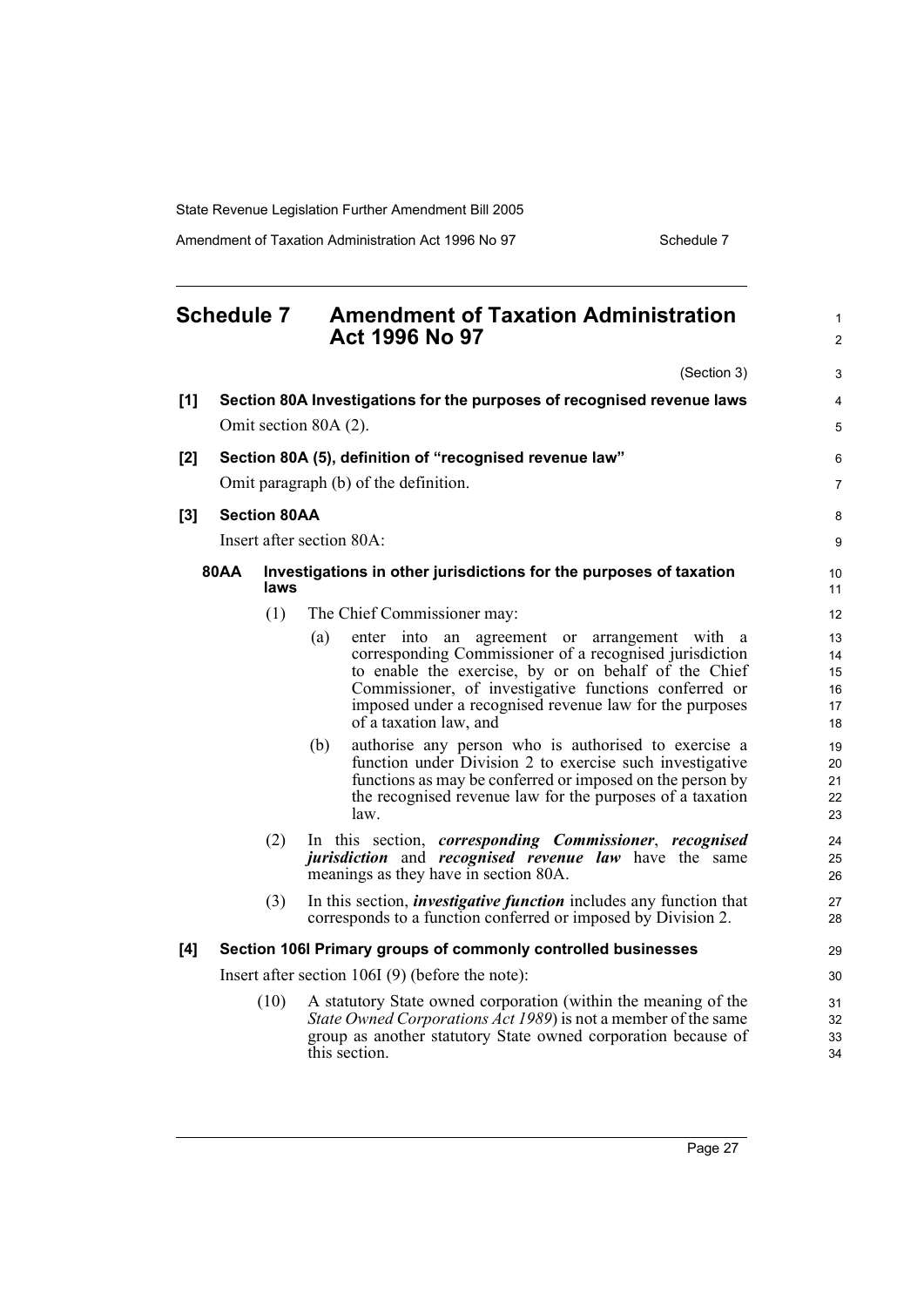Schedule 7 Amendment of Taxation Administration Act 1996 No 97

| [5] | Schedule 1 Savings, transitional and other provisions |   |
|-----|-------------------------------------------------------|---|
|     | Insert at the end of clause $1(1)$ :                  | 2 |
|     | State Revenue Legislation Further Amendment Act 2005  |   |